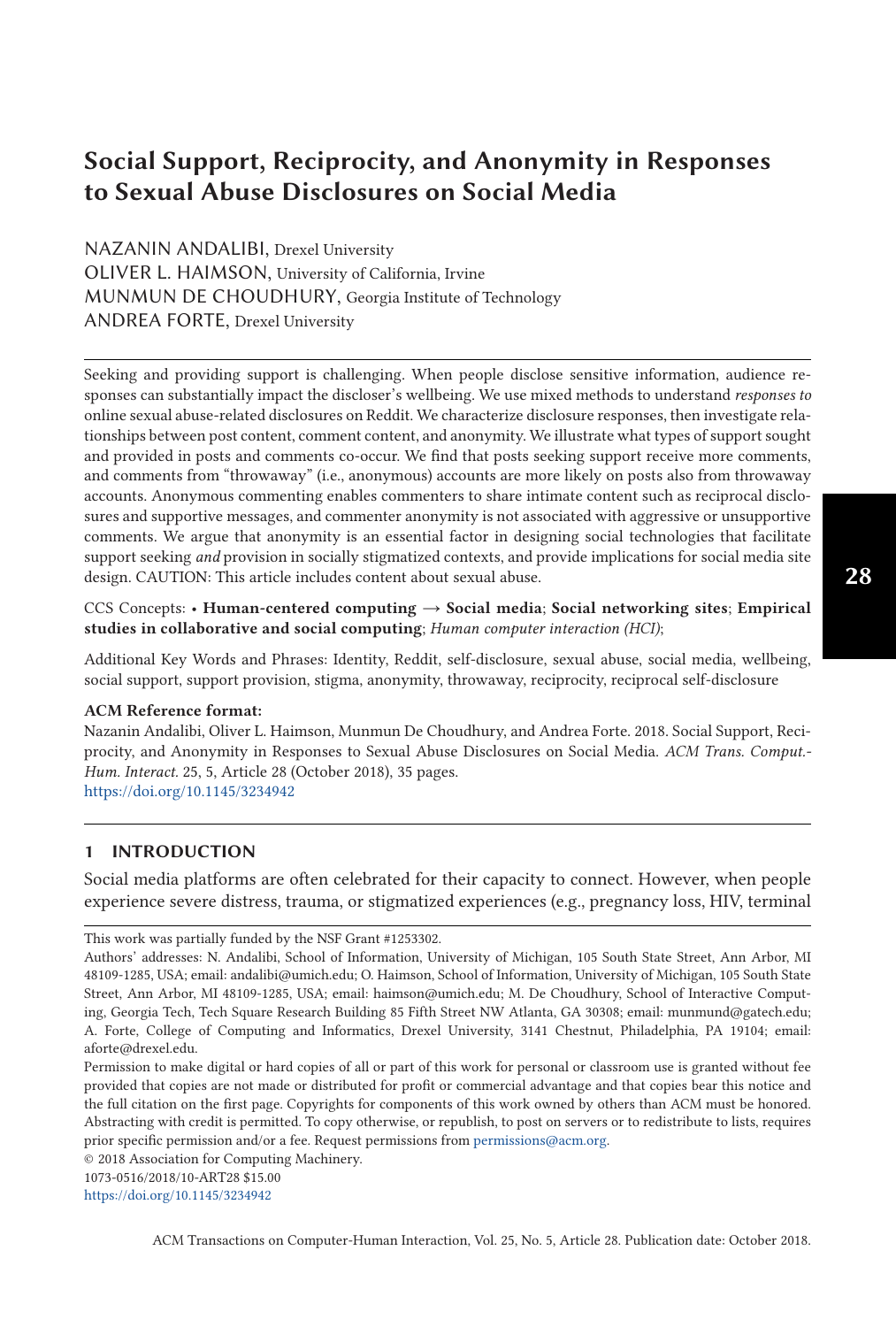illness diagnosis), they may find it difficult to use these platforms to talk about such experiences and feelings associated with them, or seek support; yet the need to disclose these experiences often remains [\[91\]](#page-33-0). The potential to receive social support often motivates people to make sensitive self-disclosures [\[45\]](#page-31-0). Support can take multiple forms [\[27\]](#page-30-0), and receiving helpful social support after sensitive disclosures are made is linked to improved wellbeing [\[74\]](#page-32-0). Sexual abuse is one important example of a highly stigmatized human experience that is difficult to disclose and seek support around, but for which receiving support is vital for many [\[105\]](#page-34-0).

Abuse survivors often fear receiving unsupportive reactions and rejection from confidants [\[53,](#page-32-0) [59\]](#page-32-0). However, disclosing these experiences, if met with supportive reactions, may be healing for the discloser and lead to improved mental health [\[24,](#page-30-0) [106\]](#page-34-0). Survivors of sexual abuse often do not disclose relevant experiences and feelings, and those who do, do not always receive supportive and validating responses from family, friends, and others [\[24,](#page-30-0) [36,](#page-31-0) [53\]](#page-32-0). Unsupportive responses may further inhibit future disclosures or support seeking [\[101\]](#page-34-0), and are likely to negatively influence psychological wellbeing [\[28\]](#page-30-0). Therefore, responses to disclosures of sexual abuse are an important outcome of disclosures when they do occur. Social computing systems can be designed to allow people to disclose stigmatized experiences, seek and provide support, or find the kind of support they need the most. Yet to understand how to design systems to best facilitate social support exchange, or the utility of existing systems for support seeking and provision, we must first understand how people currently seek support, and how others respond to them. This article is a contribution to this end. We examine sexual abuse disclosures on Reddit as a case study to contribute an understanding of support provision via responses to social media posts.

In 2017, #metoo went viral as the marker of a social media campaign in which survivors shared their experiences with sexual abuse and harassment, largely on social media platforms, such as Facebook [\[75,](#page-33-0) [76\]](#page-33-0), where they are connected to known others such as family, friends, and colleagues [\[51\]](#page-31-0). Those who considered speaking about their experiences to their networks of known ties likely had to make complicated decisions, weighing factors related to themselves, their audience, network, temporality, society, and the respective platform (as found in the context of other stigmatized disclosure decisions on Facebook) [\[5\]](#page-29-0). While some shared detailed accounts of their experiences, others posted #metoo without providing details, which may further illustrate the difficulties of speaking about these experiences together with a need to express what one has been through and an urge to join a larger movement. However, many others may not have felt comfortable or desired to share sensitive information about sexual abuse and harassment to their "real life" networks, even within the context of a social movement like #metoo and others' disclosures, both of which are factors that facilitate stigmatized disclosures to networks of known ties [\[5\]](#page-29-0). The impact of #metoo went beyond social media; crisis hotlines (which are often anonymous and confidential) reported received increased calls in the wake of #metoo both from those who had recently experienced abuse and those who had experienced it in the past and sought help to process buried trauma [\[75\]](#page-33-0). While our study and data are not in the context of #metoo specifically, our work allows important insight into this current movement by examining some of the less visible, but still important, ways people disclose sensitive sexual abuse experiences online.

Social media platforms that allow anonymity, and enable communities of similar others to gather around a shared experience, are important online spaces for people to share sensitive disclosures, and open them up to receive support from others without the risks that may accompany identified disclosures. People have been using online support forums for many years, and scholars have studied the content on these forums as well as the functions they serve (e.g., [\[29,](#page-30-0) [38,](#page-31-0) [81,](#page-33-0) [96\]](#page-33-0)). Some online support groups and forums are specifically dedicated to supporting sexual abuse survivors. Overall, these forums are perceived to be safe spaces to talk about difficult experiences and connect with similar others who have been through similar experiences, both locally and globally [\[74\]](#page-32-0).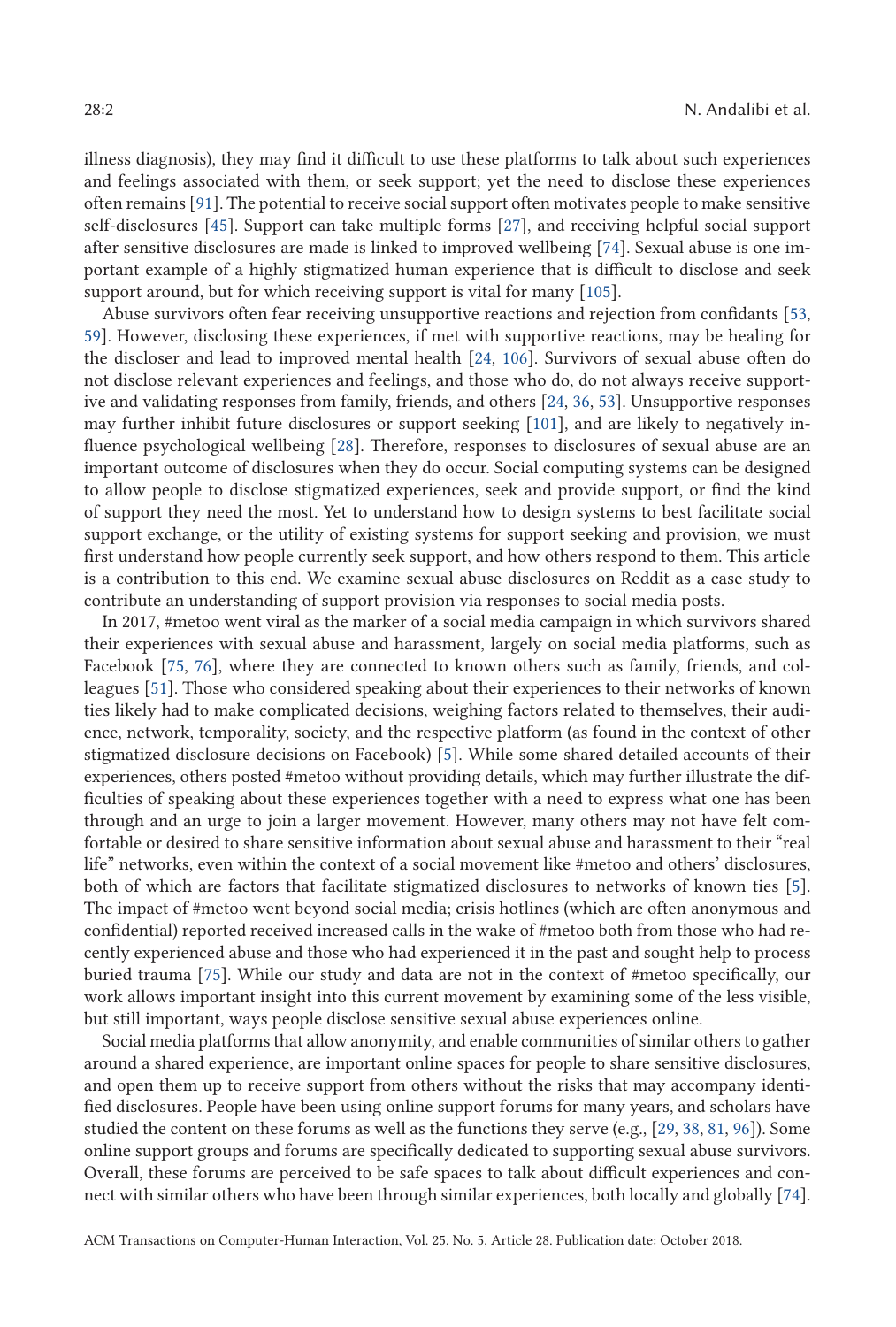Reduced stigma and the ability to disclose information to others with less interpersonal risk are also important functions of support groups and forums [\[74\]](#page-32-0). Advantages of these groups include some degree of anonymity (often loosely defined as not using "real names") and not being constrained by time and space due to the possibility of asynchronous communication [\[38\]](#page-31-0). When people share their abuse-related experiences (or other stigmatized experiences), thoughts, and feelings on these forums, readers may react in several ways. A reader may not leave a response at all, or they may leave a response that communicates support, share their own experiences, or leave an unsupportive or aggressive response [\[7\]](#page-30-0). Given the importance of responses in the disclosure and coping process, and because people have adopted online platforms to engage in such disclosures, it is critical to understand how others engage with sensitive disclosures on online platforms and what kinds of responses these disclosures receive. In this article, we investigate one context in which such anonymous disclosures and responses to them take place. We examine sexual abuse disclosures on Reddit, and responses to them, as a case study of behaviors around sensitive disclosures and responses on social media more broadly.

We chose the social media platform Reddit as the site for our research study for several reasons. First, several "subreddits," or communities on Reddit, are specifically dedicated to sexual abuse topics. Reddit also provides a rich context to uncover the influence of different levels of anonymity: people regularly use pseudonyms, but Reddit also affords an additional layer of anonymity through throwaway accounts [\[66\]](#page-32-0). Throwaway accounts are temporary accounts without any link to a person's primary Reddit identity [\[66\]](#page-32-0). Many throwaway accounts are used only once [\[42\]](#page-31-0). User behavior associated with throwaway accounts is generally not traceable over time, and several throwaway posts by one person are not linkable to each other or to posts that one might share using their primary Reddit identity.  $\text{Marx}^1$  [\[72\]](#page-32-0) observed that anonymity is not a binary construct, but that partial anonymity can satisfy needs in different social and legal contexts; on Reddit, throwaway accounts are perceived to provide a level of anonymity that goes beyond that of primary—even pseudonymous—Reddit accounts [\[42,](#page-31-0) [66,](#page-32-0) [109\]](#page-34-0). Following prior work [\[6\]](#page-29-0), we use the terms "identified" and "throwaway" to distinguish primary pseudonymous from more anonymous Reddit identities throughout this article.

In our prior work [\[6\]](#page-29-0), we characterized sexual abuse disclosures on abuse-related subreddits, and the role that the additional anonymity afforded by throwaway accounts played in these disclosures. Among other things, this prior work showed how these subreddits were used for disclosures and seeking support, and even sometimes for first-time disclosures. This work also established that there are significant differences between posts from throwaway accounts and identified accounts in the context of sexual abuse disclosures. If people use these spaces to engage in difficult disclosures and seek support from others, it is important to understand what happens next. Thus, in the current article, we examine responses that people receive to sensitive disclosures, whether these online spaces do provide them with the type(s) of support they are looking for, and the potential role of higher degrees of anonymity in observed response behaviors.

Although previous research has examined general uses and functions of online support forums in other contexts (e.g., mental health [\[30\]](#page-31-0)), there is a gap in knowledge about the specificity and frequency of the types of responses that people receive when they disclose experiences of sexual abuse online. Additionally, prior work does not provide insights about what features of posts elicit different types of responses (e.g., support, reciprocal disclosures, unsupportive responses). Finally, the role of anonymity in responses to disclosures of sexual abuse remains unknown. In this article,

<sup>1</sup>According to Marx [\[72\]](#page-32-0), a person is fully anonymous if they cannot be identified according to any of seven dimensions of identity information (i.e., legal name, location, behavior patterns, social group membership, identifying personal characteristics, or pseudonyms that can be linked with these).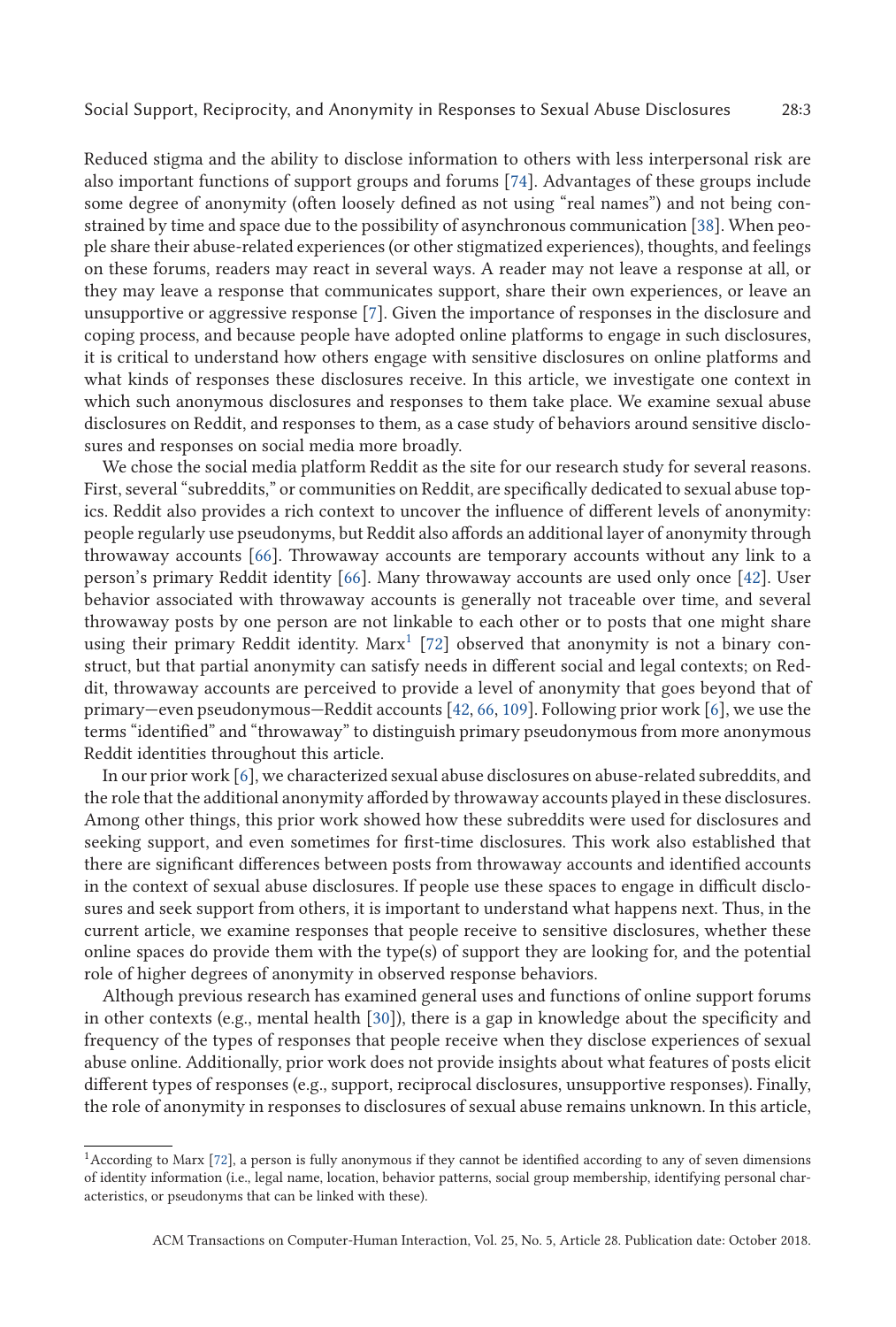we address these research gaps by examining sexual abuse disclosures on Reddit and the relationships between disclosure post content and the responses these posts receive, as well as the role of anonymity (provided by throwaway accounts) in these interactions. We also uncover circumstances in which people who ask for support receive or do not receive it from their online audience.

Addressing these gaps is important because people disclose highly intimate and stigmatized experiences online, sometimes for the very first time, and use online social technologies to communicate their need for support [\[6\]](#page-29-0). Yet, social technologies are not always equipped to best facilitate seeking and providing support around sensitive experiences. The type of response people receive to sensitive self-disclosures matters; thus, in this work we investigate what follows these disclosures. For commenters, providing support to posters may be a way to help themselves (as helper therapy principle suggests [\[90\]](#page-33-0)) as well as the poster. Providing social support can also help build a more supportive and safe space for current, potential, or future members of the online community. Beyond understanding what post factors elicit what volume and kinds of responses (e.g., social support, aggressive and unsupportive, reciprocal disclosure), and how anonymity affects these interactions, this research also aims to help social media designers and moderators facilitate more supportive and useful interactions in online spaces through an empirical understanding of these response phenomena.

Our findings indicate that anonymity is key in seeking as well as providing support in stigmatized contexts. Additionally, we discuss how platforms that allow throwaway accounts and multiple accounts could explore design choices that may lead to higher volume of reciprocal disclosures, more meaningful support provisions, and an overall better user experience for those disclosing or responding to sensitive information. In what follows, we detail prior work, methods, and our results, then discuss implications that online platforms and technologists could use to facilitate support seeking and providing in stigmatized contexts such as sexual abuse. Among our findings, we show that (1) both matches and mismatches occur between the kinds of support sought by posters and the kinds of support provided by commenters, (2) higher degrees of commenter anonymity elicit more reciprocal disclosures in comments, and (3) higher degrees of anonymity by commenters are not significantly associated with negative and aggressive commentary.

### **2 LITERATURE REVIEW**

In this section, we discuss the areas of prior work that informed this study, and describe how we combine and build from these research areas. We start by discussing online social support and reciprocal disclosures, then consider what we know about anonymity in online spaces and its functions in supporting stigmatized disclosures. Finally, we examine the previous literature about our context of interest: sexual abuse disclosures and reactions to them. By reviewing these previous bodies of work, we show how this article's examination of social support, reciprocity, and anonymity around responses to sexual abuse disclosures enables a new understanding of how to design online spaces to facilitate support in response to stigmatized disclosures.

#### **2.1 Social Support and Reciprocal Self-Disclosures in Online Spaces**

*2.1.1 Social Support.* One key form of responses to disclosures, especially to stigmatized disclosures is through social support communication. Social support is one outcome of disclosure, and moderates the relationship between abuse disclosure and mental health [\[24,](#page-30-0) [106\]](#page-34-0). In fact, research suggests that disclosure on its own is not associated with improved mental wellbeing; it is having supportive friends, family, and partners that reduces the discloser's risk of mental health challenges like depression, anxiety, and suicide ideation [\[24\]](#page-30-0). Negative responses to disclosures harm the discloser's wellbeing [\[107\]](#page-34-0). For example, unsupportive responses from partners or close contacts are associated with lower levels of psychological adjustment for survivors of rape [\[28\]](#page-30-0).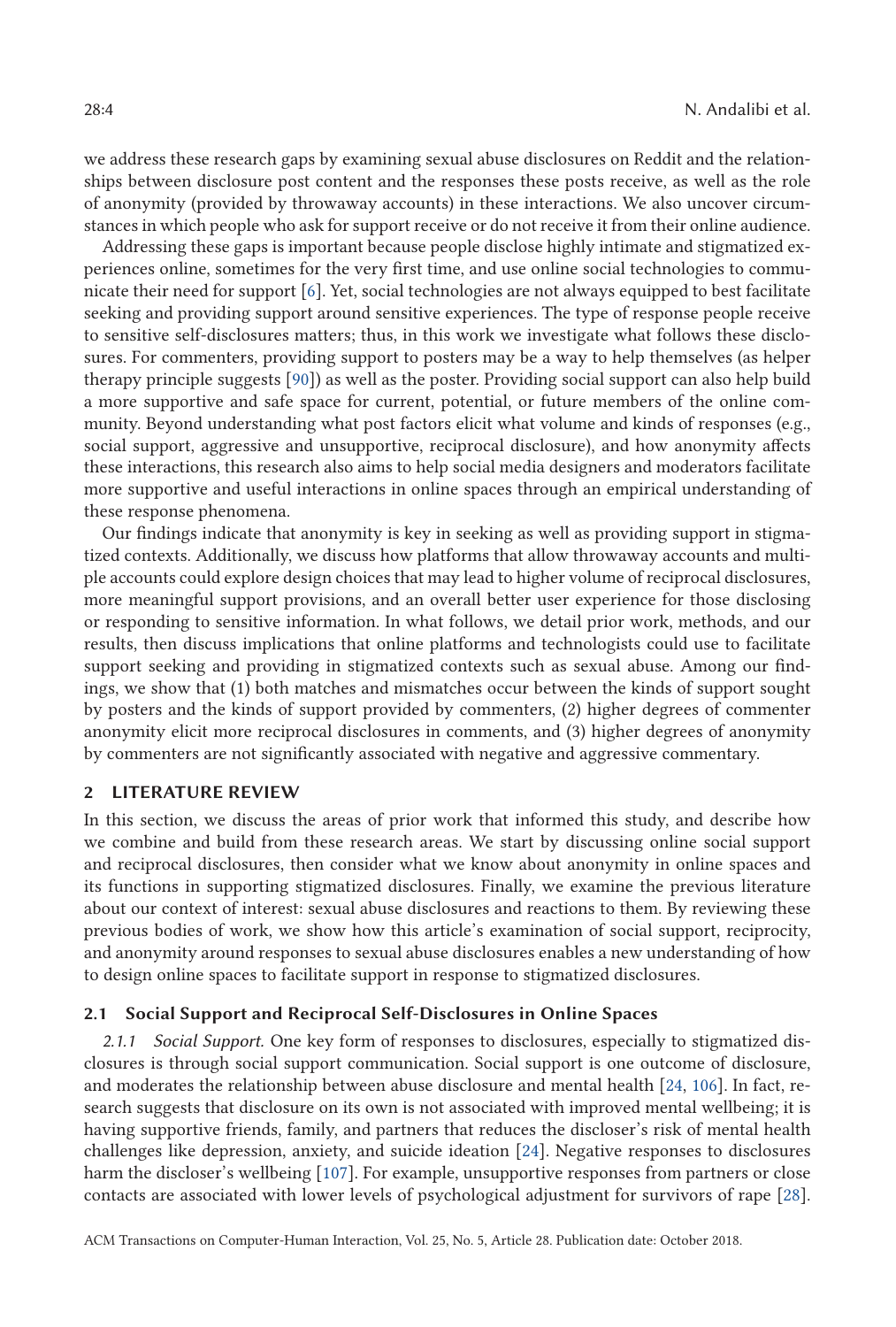When disclosure confidants are not supportive, survivors of abuse are more likely to suffer from dissociation and self-denigration [\[36\]](#page-31-0).

Support groups and forums consist of people sharing a life stressor, challenge, or stigmatized identity facet coming together to exchange mutual support, and are an important means for people to improve wellbeing. These groups can be in-person or online. Literature on in-person support groups suggests many benefits of participation, including validation, "normalization" of experience (by helping members see that there are others in their situation and that for people in their situation, their experiences are "normal"), reduced isolation, increased sense of belonging, and enhanced self-esteem [\[74\]](#page-32-0). A large body of prior work has established that online communities, also, enable people to seek and provide support surrounding a variety of experiences such as but not limited to cancer, mental health, diabetes, or alcohol and drug abuse [\[26,](#page-30-0) [46,](#page-31-0) [94,](#page-33-0) [112\]](#page-34-0). Sometimes people seek specific advice and informational support, and other times they seek sympathy or other types of responses when they participate in online support communities [\[7,](#page-30-0) [46,](#page-31-0) [82\]](#page-33-0). Similar to in-person contexts, online support is a contributing factor in reducing depression and improving self-efficacy and quality of life [\[86\]](#page-33-0). A study of comments associated with posts about suicidal ideation on Reddit showed that linguistic features of specific kinds of support (i.e., esteem and network) tend to reduce one's risk of suicidal ideation as expressed in Reddit posts in a future time [\[22\]](#page-30-0). This literature shows that the social support provided in online spaces can be helpful.

In this article, we employ the Social Support Behavioral Code [\[27\]](#page-30-0) as a categorization schema to characterize the nature of support being provided via online comments. This schema includes *informational support* (providing information or advice), *instrumental (tangible) support* (express willingness to help in a tangible way or actually do so such as offer to talk to someone or do something for them), *esteem support* (communicating respect and confidence in abilities by acts such as complimenting one), *network support* (communicating belonging to a group of people with similar experiences), and *emotional support* (communicating empathy, love, or concern). We used this framework in the first phase of this project [\[6\]](#page-29-0) as well, where we identified the different types of support people sought in posts. This framework has also been used in other past work studying social support in online spaces [\[7,](#page-30-0) [22,](#page-30-0) [26\]](#page-30-0). This way of characterizing social support through a formal framework (rather than more generic forms such as only emotional support and advice) is helpful not only because it provides a detailed perspective, but also because it adds to the conceptual clarity of the social support phenomena in the literature and facilitates future comparisons between empirical investigations in different contexts and communities.

Mismatches between the types of support people seek and the support they receive is an important aspect of social support exchange. Different people prefer different types of support, and not all types of support provided in online spaces are necessarily helpful [\[103\]](#page-34-0). According to the Optimal Matching Model of Stress and Social Support, social support is most effective if it matches the individual's needs [\[74\]](#page-32-0). As such, when people seek support online, examining whether they found the support they sought is important, and partially speaks to the utility of participating in these spaces. In fact, receiving the social support that matches one's needs and preferences leads to improvements in psychological adjustment, efficacy, ability to cope with distressing events, resistance to illness, recovery from illness, and life expectancy [\[19,](#page-30-0) [74\]](#page-32-0). Self-disclosure in an online health support group enables people to make their emotional needs known, which often leads to them receiving emotional support; similarly, asking questions makes informational needs known, leading to informational support [\[111\]](#page-34-0). This provides evidence that the types of support people desire can influence the types of support they receive [\[111\]](#page-34-0). However, mismatches still occur, and it is important to investigate both matches and mismatches in support types sought and received, particularly because those who receive optimal support are more likely to remain in and contribute to an online community [\[111,](#page-34-0) [112\]](#page-34-0). In this article, we investigate the relationship between the types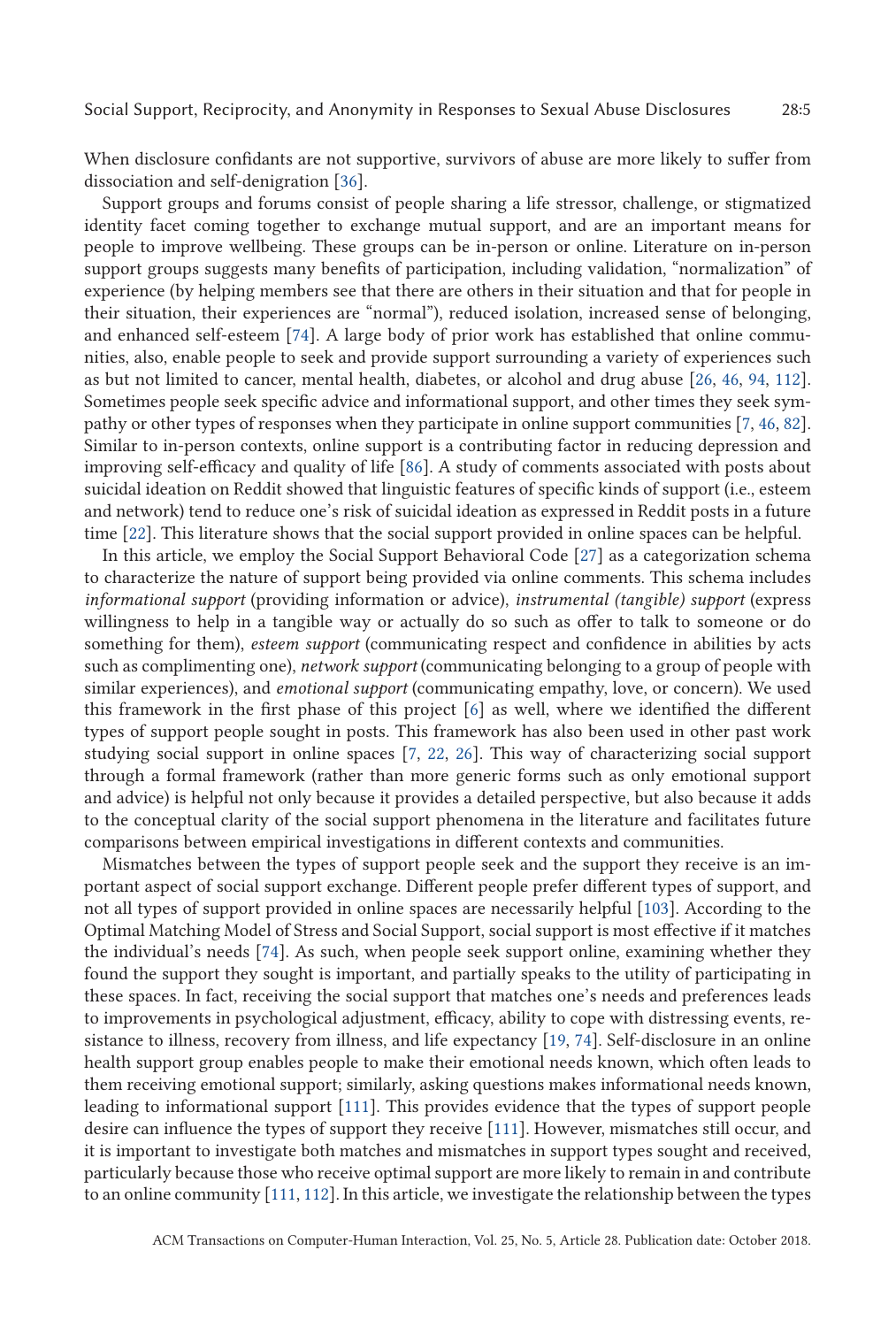of support sought and provided, to identify and address support matches and mismatches. We also identify which support types are sought or provided together.

The previous literature on social support in online spaces leads us to the following research questions that are directly concerned with social support in the form of comments in response to sensitive disclosures:

*RQ1.* What types of comments do abuse-related posts elicit?

*RQ2.* What characteristics of posts are related to comment volume?

*RQ3.* How is the type of support sought in posts related to the type of support provided in comments, and what types of support co-occur in posts and comments?

*2.1.2 Reciprocal Self-Disclosure.* Reciprocity of self-disclosure is closely related to the notion of response in the disclosure process; reciprocal disclosures happen when one individual shares some information, and the other reciprocates with information with a similar intimacy level. The occurrence of reciprocal self-disclosure is one of the most consistent findings of laboratory selfdisclosure studies in dyadic and in-person contexts [\[33,](#page-31-0) [64\]](#page-32-0). In computer-mediated contexts, research suggests that people may over-interpret the intimacy level of self-disclosures and reciprocate with more intimate disclosures compared to face-to-face settings [\[57\]](#page-32-0). Andalibi and Forte [\[5\]](#page-29-0) showed how reciprocal disclosures occur at the network-level (rather than dyadic) through social media posts, and introduced the concept of *network-level reciprocal disclosure*. Network-level reciprocal disclosure refers to disclosures that occur on social media not in response to any particular disclosure (as would be the case, for example, in dyadic non-computer-mediated settings, or social media comments) but in response to less perceived stigma associated with disclosure [\[5\]](#page-29-0). While comments in online spaces provide an opportunity for reciprocal disclosures in response to the poster's initial disclosure, we do not know much about the conditions under which reciprocal self-disclosures occur on social media through comments. Exploring reciprocal disclosures in stigmatized contexts on social media is important because reciprocity may not only help the original poster or others reading feel less alone and more supported, but may also enable the commenter to engage in a disclosure that they may not have felt comfortable initiating. In the context of our study, we are therefore interested in understanding if commenters may share their own stories after reading a poster's disclosure. Drawing on the social science literature, we frame these kinds of responses as reciprocal disclosures and investigate the role of post disclosure content as well as the anonymity of posters and commenters in the occurrence of reciprocal disclosures in comments, and ask the following research questions:

*RQ4.* What types of posts elicit comments that include reciprocal disclosures?

*RQ5.* Are reciprocal disclosures more likely to come from throwaway commenter accounts?

#### **2.2 Anonymity in Online Spaces**

Anonymity is a complicated construct when it comes to online spaces. A dominant ideology across academia and the public at large posits that online anonymity is inherently dangerous; an argument that has been challenged by scholars such as Froomkin [\[41\]](#page-31-0). On the one hand, research suggests that anonymity could lead to hurtful and negative interactions [\[102\]](#page-34-0). On the other hand, scholars have also found that opportunities for anonymity are key for those who may not feel safe to participate in online spaces in the context of personal and often stigmatized experiences (e.g., [\[6,](#page-29-0) [69\]](#page-32-0)) or in broader contexts such as contributing to open collaboration projects [\[39\]](#page-31-0). In summary, prior research has linked anonymity to both positive and negative outcomes, some of which we discuss in this section.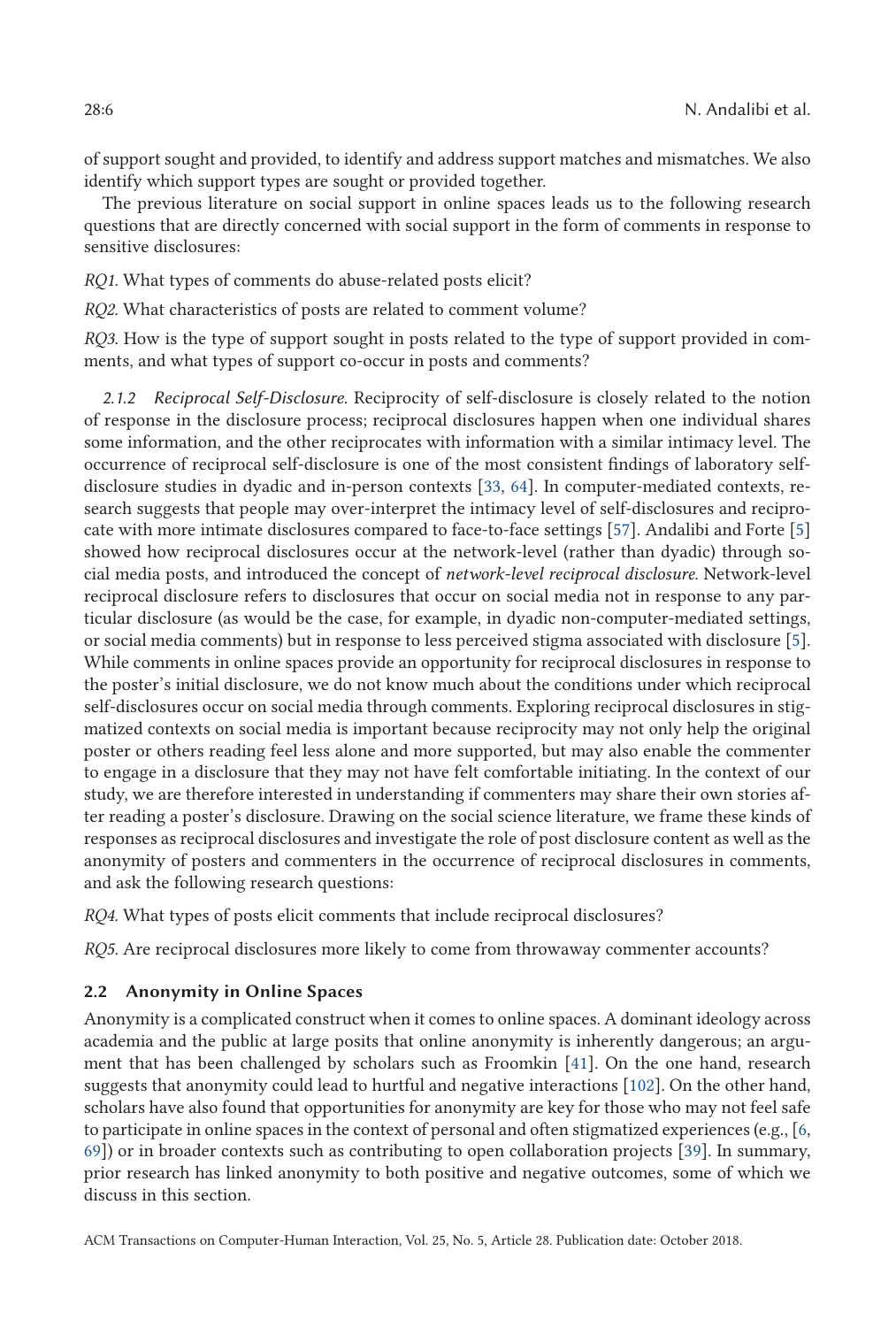Positive outcomes of anonymity include the ability for people to seek support, and even build community, around sensitive and stigmatized topics. Researchers have linked anonymity to more disinhibition in online spaces [\[11,](#page-30-0) [55,](#page-32-0) [102\]](#page-34-0). Higher disinhibition resulting from more anonymity can in turn facilitate disclosing stigmatizing experiences (e.g., [\[7,](#page-30-0) [35,](#page-31-0) [68,](#page-32-0) [94\]](#page-33-0)), or seeking direct and indirect support [\[6\]](#page-29-0). For example, anonymity on Ask.fm allows adolescents to feel more authentic, circumvent social expectations, learn about themselves, manage identity and self-presentation, and initiate and develop relationships [\[35\]](#page-31-0). For people who have experienced traumatic experiences such as pregnancy loss, helpful anonymous participation on platforms such as Reddit may lead to future disclosures to known audiences on identified contexts, such as Facebook [\[5\]](#page-29-0). Some populations appreciate anonymity to the extent that they create anonymous spaces on Facebook, even though the site enforces "real name policies" and does not support anonymity. For example, on Class Confessions pages, first generation or low socioeconomic status college students are able to anonymously post about socio-economic and poverty-related challenges through moderators [\[89\]](#page-33-0) or discuss other taboo topics [\[15\]](#page-30-0). Moderated anonymity enables Facebook Class Confession pages' success [\[89\]](#page-33-0); while posters can be anonymous, commenters must use their Facebook identities to interact with the posts, can be held accountable, and can provide support to the posters [\[89\]](#page-33-0). Class Confessions is a unique example of an online community that uses a hybrid model of anonymity for posters (to seek support) and identifiability for commenters (to provide support). In our article, we extend this body of work by investigating what happens when both commenters and posters can choose to be more or less anonymous, and focus on one stigmatized context to explore this question.

Yet anonymity has also been linked to negative outcomes. More disinhibition and anonymity could lead to less accountability and hurtful behaviors [\[102\]](#page-34-0), while "real names" have been suggested to help promote accountability and trust [\[77\]](#page-33-0). Some of the documented negative outcomes associated with anonymity include cyberbullying [\[12,](#page-30-0) [13,](#page-30-0) [65\]](#page-32-0), trolling [\[31\]](#page-31-0), hostile commenting [\[63\]](#page-32-0), deception [\[52\]](#page-31-0), or decrease in credibility or making communication impersonal [\[54,](#page-32-0) [85\]](#page-33-0).

Focusing solely on commenting behavior, research has examined the impact of anonymity on commenting behavior on discussion boards or news articles. For example, those commenting with a "real name" social network account may be less likely to use offensive words in comparison with those using pseudonymous—more anonymous compared to "real names"—accounts [\[21\]](#page-30-0). "Real name" commenting on news articles has also been found to lead to more civil discussions, and discussions that directly engaged with the topic rather than with the text's author [\[40\]](#page-31-0). Yet other researchers found that anonymous users were quantitatively more engaged in discussion boards; however, outside observers perceived the discussion quality to be higher when users were not able to be more anonymous [\[88\]](#page-33-0).

The literature reviewed here suggests that higher degrees of anonymity may have both positive and negative outcomes. The potential role of various levels of anonymity in the types of responses to disclosures of stigmatized experiences on social media is a research gap that we address.

In this article, we investigate the role of anonymity in responding to disclosures about stigmatized experiences. This is an important phenomenon because, as we discussed, those with stigmatized experiences often face challenges in disclosing their feelings and thoughts, and when they do disclose, responses to those disclosures are key to their wellbeing. Social computing systems can be designed to allow people to disclose stigmatized experiences, and seek and provide support, and with our article we contribute to this larger design goal. On Reddit, while all accounts can be pseudonymous and thus anonymous to some extent, throwaway accounts are used as a proxy for more anonymity [\[66\]](#page-32-0). Prior work in the context of mental health suggests that throwaway posts are more disinhibited [\[83\]](#page-33-0). In the context of abuse disclosures, in the first phase of this study, we established that posts from throwaway accounts are associated with more indirect and direct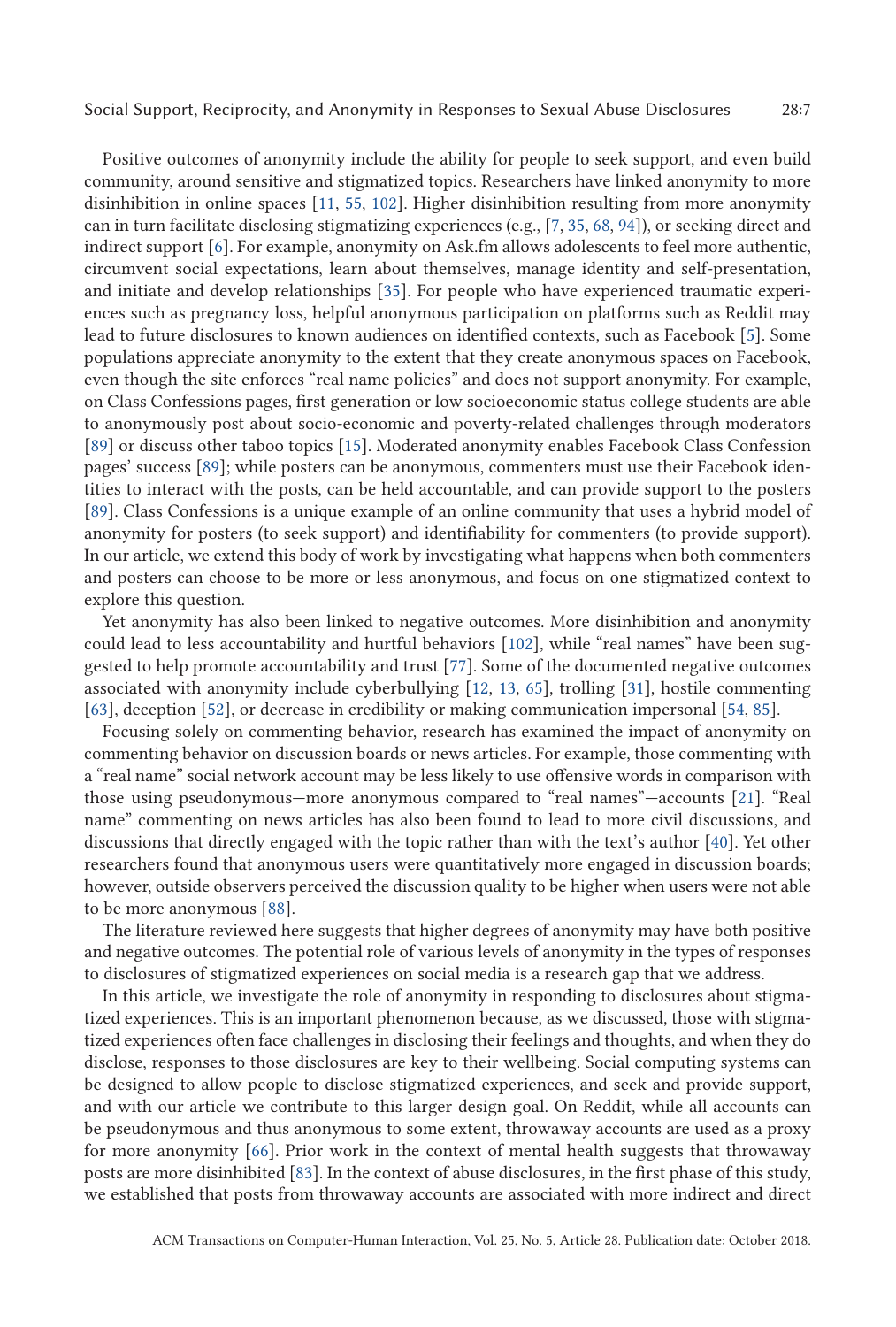support seeking [\[6\]](#page-29-0). We extend this work by investigating how support provision and other kinds of responses to disclosures differ between throwaway and identified commenter and poster accounts; in other words, here we investigate the role of anonymity in *responses* to stigmatized disclosures via the following research questions:

*RQ6.* What characteristics of posts and comments are associated with throwaway commenter accounts?

*RQ7.* Are aggressive or unsupportive comments more likely to come from throwaway commenter accounts?

#### **2.3 Sensitive Disclosures and Responses to Them**

Self-disclosure refers to sharing information about one's self with others [\[47\]](#page-31-0), a process that involves navigating the boundary between safely concealing information and making one's self vulnerable by sharing that information. Sometimes people engage in self-disclosure to find others who share similar stigmatized identity facets online and offline. Self-disclosure in sensitive settings can sometimes lead to benefits such as receiving support [\[7,](#page-30-0) [20\]](#page-30-0), yet other times it leads to negative consequences such as rejection and being more stigmatized [\[14,](#page-30-0) [16,](#page-30-0) [70,](#page-32-0) [108\]](#page-34-0). In the remainder of this section, we first synthesize what prior work teaches us about sensitive disclosures in online settings. We then move on to discuss the literature on disclosures of and responses to sexual abuse specifically, first in non-computer-mediated and dyadic contexts, then in computer-mediated contexts. Finally, we describe how our work contributes to this domain.

*2.3.1 Sensitive Disclosures on Social Media.* People often face difficulty disclosing sensitive information in online settings. In some cases, sensitive information (e.g., disease diagnoses, abuse, depression, pregnancy loss) involve stigma and can be prohibitively painful to share with even the closest of friends. A stigmatized identity is socially devalued and associated with negative beliefs [\[44\]](#page-31-0). For example, those in military cultures often experience stigma and barriers to disclosing struggles they may face [\[34,](#page-31-0) [97,](#page-33-0) [98\]](#page-34-0). Yet they sometimes do disclose difficult and stigmatized experiences on social media, often to highly selective audiences [\[34\]](#page-31-0), and often as a result of observing others who have set aside the non-disclosure norms often associated with military culture [\[97\]](#page-33-0). Women who experience pregnancy loss often experience stigma and make complicated decisions to engage in disclosures on social media. These decisions involve balancing potentially conflicting needs (e.g., support and privacy) and are informed by a variety of factors related to the self, audience, society, network, temporality, and platform affordances [\[5\]](#page-29-0). Similarly, disclosures of transgender identity on Facebook are associated with increased stress, though support from one's network mitigates some of this stress [\[50\]](#page-31-0). For disadvantaged first year college students, though social network sites are an important space for identity work, this population also encounters barriers to information sharing given stigma and fear of judgement [\[80\]](#page-33-0). Anonymous platforms would allow such students to ask questions and receive much-needed informational support without reputation concerns [\[80\]](#page-33-0). Other populations such as parents also face disclosure challenges. For example, they may be concerned about expressing parenthood's difficulties, and sometimes access social support via more anonymous spaces or support groups to avoid the judgments and stigma they may experience otherwise [\[1,](#page-29-0) [95\]](#page-33-0). Those with higher impression management concerns tend to disclose less personal information on Facebook, as do those with larger and less dense networks [\[110\]](#page-34-0).

People engage in many strategies to combat some of these difficulties and manage information disclosure in networked environments. For instance, many choose to self-censor content on Facebook, due in part to impression management concerns [\[100\]](#page-34-0), and some engage in indirect disclosure strategies or complete non-disclosure [\[3\]](#page-29-0). On social network sites that include one's "real life" network, disclosure can be collaborative rather than individual [\[62,](#page-32-0) [71\]](#page-32-0); yet social network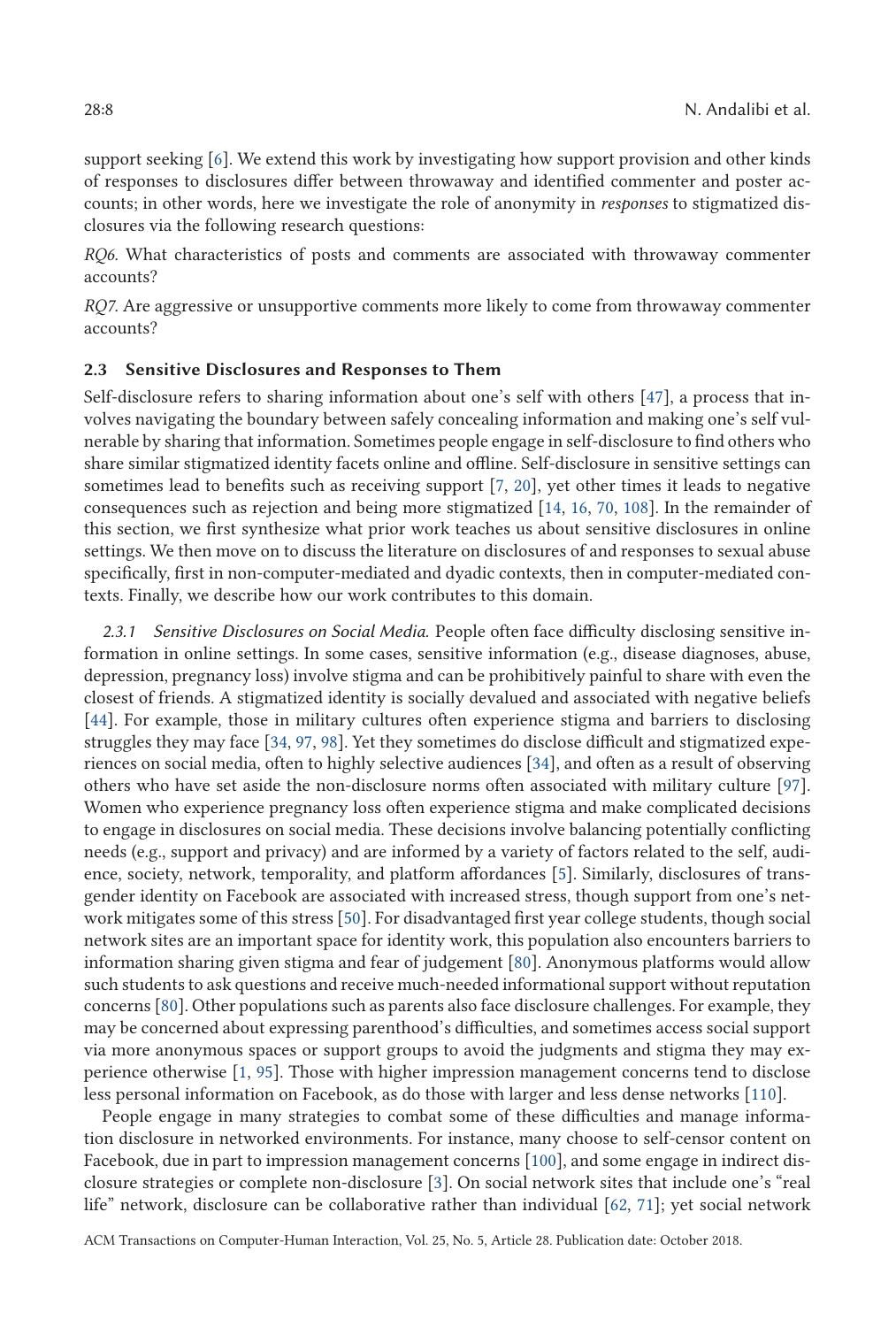sites often lack collaborative tools and means for preventive disclosure management [\[62\]](#page-32-0). Circles on Google+ allowed users to navigate sharing to different audiences and engage in more selective sharing across different life facets, ties with varying strength, and interest-based groups [\[60\]](#page-32-0), as do friend "lists" on Facebook, with varying success [\[37\]](#page-31-0). Platforms like Reddit and Tumblr address some information disclosure issues in part by allowing anonymity and pseudonymity, and in part by enabling boundary regulation by being separate from one's "real life" network [\[49\]](#page-31-0).

Disclosure and anonymity are, of course, closely related to privacy. Privacy and disclosure are both dynamic processes that people wish to have control over, but sometimes do not [\[58\]](#page-32-0). The Internet changed both demands to disclose personal information, and the implications of disclosing [\[58\]](#page-32-0). While we acknowledge the importance and relevance of privacy research, a full review of privacy literature is beyond the scope of this article.

*2.3.2 Disclosures of Sexual Abuse.* The literature on dyadic sexual abuse disclosure in noncomputer-mediated contexts has established the importance of disclosures, challenges in disclosure and healing, and responses to disclosures. The disclosure of sexual abuse is an ongoing process including three phases: self-realization and understanding; confidant selection, disclosure, and reaction, in which the discloser receives a positive or negative response; and consequences of that disclosure such as receiving social support and improved emotional wellbeing, that inform future disclosure strategies [\[101\]](#page-34-0). Research suggests that reactions to sexual abuse disclosures in dyadic contexts depend on factors such as whether disclosure happens in childhood or adulthood, to whom and how it is disclosed, and how much information is disclosed [\[107\]](#page-34-0). These studies suggest that both the initial disclosure and responses to it are parts of the ongoing disclosure process and are interconnected.

It is common for disclosures of abuse to be delayed. A majority of sexual assaults occur prior to adulthood, yet individuals are more likely to not disclose their experiences until they are adults [\[59,](#page-32-0) [61\]](#page-32-0). Disclosure delays, as well as self-blame and negative reactions, are associated with higher post-traumatic stress disorder symptoms [\[105\]](#page-34-0). Many child sexual abuse survivors do not disclose to their parents, often due to fear and shame, and those who do disclose are likely to receive angry or blaming responses [\[53\]](#page-32-0) or face disbelief [\[59\]](#page-32-0). Indeed, disclosing as a child is often particularly dangerous, and is found to be associated with continued abuse [\[59\]](#page-32-0). Children's disclosure decisions depend on many factors, including age, how frequent or severe the abuse was, and parents' expected reactions [\[53\]](#page-32-0). Consequently, when parents are supportive, children exhibit lower rates of depression [\[48\]](#page-31-0), and higher mental health and social functioning [\[67\]](#page-32-0). Survivors who have received positive reactions to childhood disclosures are more likely to have supportive networks as adults [\[59\]](#page-32-0). Online platforms provide new socio-technical contexts for such "delayed disclosures" [\[97\]](#page-33-0) of traumatic experiences for various populations. Examples include veterans who have experienced trauma and are in the process of reintegrating into the society [\[97\]](#page-33-0), women who have experienced pregnancy loss [\[5\]](#page-29-0), and survivors of sexual abuse [\[6\]](#page-29-0). Masculinity norms prevalent in the military often contribute to delayed disclosures for veterans [\[97\]](#page-33-0). If people ultimately decide to engage in disclosures of abuse that they have kept secret for a long time, and have likely faced additional psychological burden as a result, the responses they receive once they do disclose and seek support are important.

While there is a large body of work concerning disclosures of abuse in non-computer-mediated contexts, there is little empirical research about the disclosures of sexual abuse and responses to them in computer-mediated contexts, or the role of socio-technical affordances in these behaviors. Several studies have examined the domain of domestic violence survivors and their needs and challenges when using technology. Notably, in a study with women survivors of domestic violence living in shelters, participants reported experiencing various kinds of harassment online and offline as well as support via social networking sites, and trying to combat harassment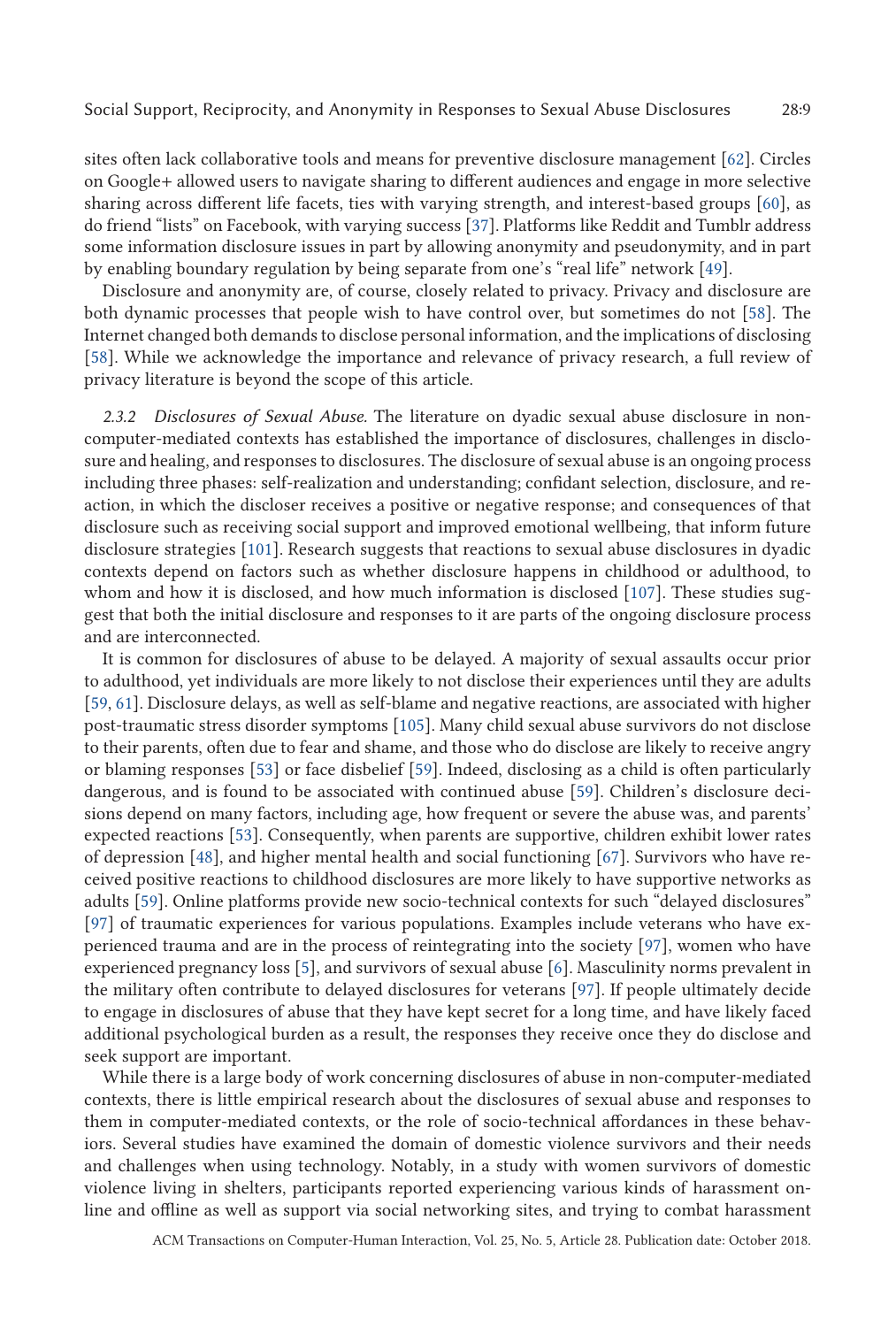using their knowledge of security and privacy tactics [\[32\]](#page-31-0). A more recent study with survivors of intimate partner abuse focused on their privacy and security needs, and suggests that technologists should prioritize improving the usability of and control over security and privacy functions to support this vulnerable population [\[73\]](#page-32-0). These studies illustrate the importance of designing technologies that support survivors of domestic violence, who may also experience sexual abuse. However, because these studies take a rather holistic perspective to technology use in an abuse context, they do not particularly discuss disclosure or social support behaviors of intimate partner abuse survivors or sexual abuse survivors in online spaces.

The only study focusing on online disclosure and support behaviors that we are aware of in the context of sexual abuse examined sexual assault-related questions and answers on Yahoo! Answers (a site where users need to be registered) [\[79\]](#page-33-0). This study's findings indicate that help-seeking did occur on this site, but only rarely, and mostly involved seeking emotional support [\[79\]](#page-33-0). The study also suggested that such posts were about naming the incident as sexual assault, recounting one's story, expressing emotions, and seeking help, and responses were both of supportive and unsupportive nature [\[79\]](#page-33-0). This prior work does not discuss the socio-technical features of the site that facilitate the observed behaviors, the characteristics of supportive interactions, matches and mismatches in support sought and provided, or the links between disclosures and responses.

As described, we know many things about disclosures of sexual abuse experience and reactions to them in non-computer-mediated contexts. However, characteristics and patterns of responses to abuse-related self-disclosures as well as the role of anonymity in support provision in stigmatized contexts on social media is an important and understudied area in HCI and social computing research. By employing mixed methods and studying response content, specifics of support provision, and anonymity in this population, we can better understand the ways that online platforms can enable helpful and therapeutic disclosures, match people with the support they request and need most, and importantly, encourage supportive interactions that may potentially lead to healing in a wide array of contexts.

### **3 METHODS AND STUDY DESIGN**

To address our research questions, we report on two study phases. The first phase, in which we examined only posts and anonymity's role in them, not responses, is reported and discussed in detail in our prior publication [\[6\]](#page-29-0). However, because Phase I provides the basis for the second phase—the focus of this current article—we include its highlights in this manuscript to provide context. Phase I sets the groundwork necessary to answer Phase II's unique research questions.

In Phase I, we characterized abuse-related posts in three subreddits through a self-disclosure lens by applying qualitative content analysis methods. We used statistical methods to investigate the differences between throwaway and identified posts in terms of the themes we found in the thematic analysis. We also employed a text mining approach to investigate linguistic differences between throwaway and identified accounts (see [\[3\]](#page-29-0) for details on text mining methods and results). Finally, we identified factors linked to direct and indirect support seeking and first-time disclosures of abuse in posts.

In the second phase, $^2$  reported here for the first time, we first used qualitative content analysis methods to characterize the content of comments associated with the posts we analyzed in Phase I. Guided by our research questions, we then used the codes applied in our qualitative analysis in

<sup>&</sup>lt;sup>2</sup>In this current article, we discuss the details of the setup and data for both study phases because they are closely interconnected. Communicating the setup for the first phase provides the necessary background for this article. However, providing substantial detail or interpretations of, findings from Phase I is outside of the scope of this article; we refer interested readers to our prior work [\[6\]](#page-29-0). We only include findings from Phase I that are directly related to Phase II.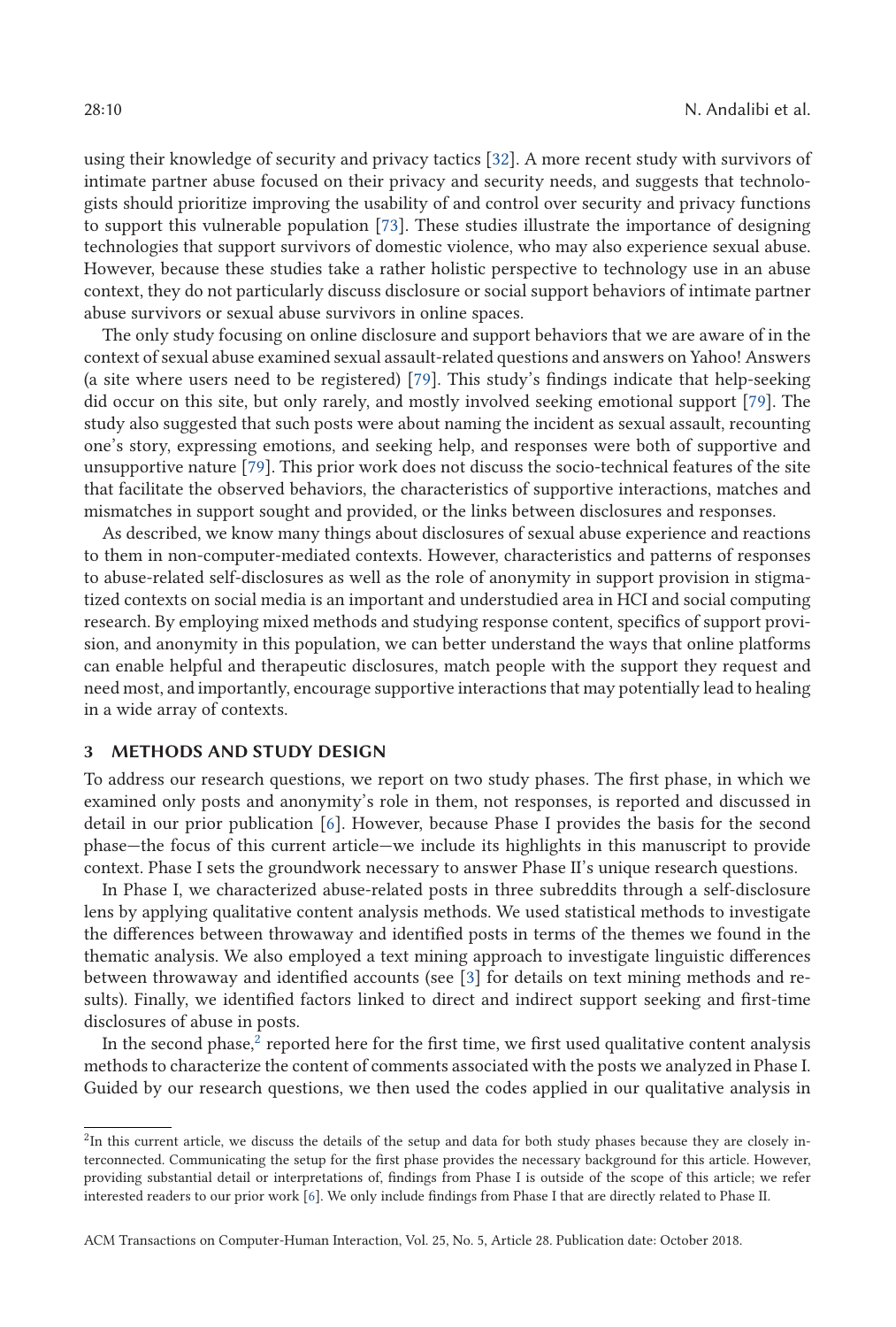Social Support, Reciprocity, and Anonymity in Responses to Sexual Abuse Disclosures 28:11

statistical models to investigate relationships between post content and associated comment volume and content. In these models, we included independent variables indicating a post or comment being from a throwaway account, to investigate anonymity's role in response behaviors. We also tested for potential differences between comments made using throwaway and comments made using identified accounts, to investigate the role of commenter anonymity in responding to posts about sexual abuse.

# **3.1 Data Collection**

*3.1.1 Subreddit Data Collection Methodology.* We used Reddit's API [\[106\]](#page-34-0) to collect posts, comments, and associated metadata from several communities (subreddits) focused on sexual abuse. The subreddits were selected based on an iterative manual curation process, which was informed from prior work on mental health and social media [\[29,](#page-30-0) [83\]](#page-33-0). Our approach proceeded in the following manner: (1) We first compiled a set of 14 subreddits where individuals typically seek advice and support on variety of stigmatized topics, including experiences of abuse. To arrive at this initial subreddit list, we utilized Reddit's native subreddit search feature [\(http://www.reddit.com/reddits\)](http:egingroup count@ "002F
elax 
elax uccode `unhbox voidb@x group let unhbox voidb@x setbox @tempboxa hbox {count@ global mathchardef accent@spacefactor spacefactor }accent 3 count@ egroup spacefactor accent@spacefactor uppercase {gdef /{{char ) and searched for subreddits on "mental health," "stigma," "abuse," "trauma," "coping," and "support." (2) Two researchers familiar with Reddit then employed a filtering step on the search results returned, so that we focused on high-precision subreddits on abuse related issues. (3) Thereafter, we focused on a snowball approach in which starting with these filtered "seed" subreddits, we gathered a second list of 55 "related" or "similar" subreddits that are listed in the profile pages of the seed subreddits. (4) Finally, we inspected the descriptions provided on each of these expanded list of subreddit pages, eliminated non-relevant ones, and obtained the three subreddits which we focus on this article. Using these methods, we identified three subreddits that were exclusively focused on sexual abuse: r/traumatoolbox, r/rapecounseling, and r/survivorsofabuse. At the time of data collection, these subreddits had 372, 2,983, and 1,353 subscribers, respectively. Note that Redditors can post on a subreddit without also subscribing to it. All of these subreddits host public content, meaning that they are viewable by anyone who attempts to see them and without needing an account on the site.

*3.1.2 Subreddit Post and Comment Data.* For each of these subreddits compiled above, we obtained daily crawls of posts in the *New* category using the API, to collect shared public posts shared between February and November 2014. Reddit API allows the collection of the past 1,000 posts shared in a subreddit, therefore, for the daily crawls, we automatically collected all of the past 1,000 posts, and then employed post-hoc de-duplication at the end of data collection. For each post, we collected the title of the post, body or textual content, ID, timestamp, and author ID. Then, to address our research questions, we queried the Reddit API with the post IDs, in an iterative manner, to gather the comments associated with the posts. We collected the same metadata as the posts for the crawled comments.

*3.1.3 Identifying Throwaways.* To identify throwaway user accounts in our data, we used a two-step approach based on prior work [\[42,](#page-31-0) [66,](#page-32-0) [83\]](#page-33-0). The first step (programmatically) examined the naming conventions used in the user ids, and whether they include mentioning the word "throwaway" or a lexical variation of the word (e.g., \*thrw\*, \*throwaway\*, \*throw\*, \*thraway\*) [\[42\]](#page-31-0). In the second step, we (programmatically) looked for mentions of the word "throwaway" in either post titles or post text. One author followed up with manual inspection of a random sample of these posts to verify that the word "throwaway" was used to mean an anonymous disclosure. The manual second step is informed by prior work done on Reddit "throwaway" accounts [\[66\]](#page-32-0). While it is possible that this technique yielded some false negatives, it ensures that our dataset represents throwaway accounts accurately.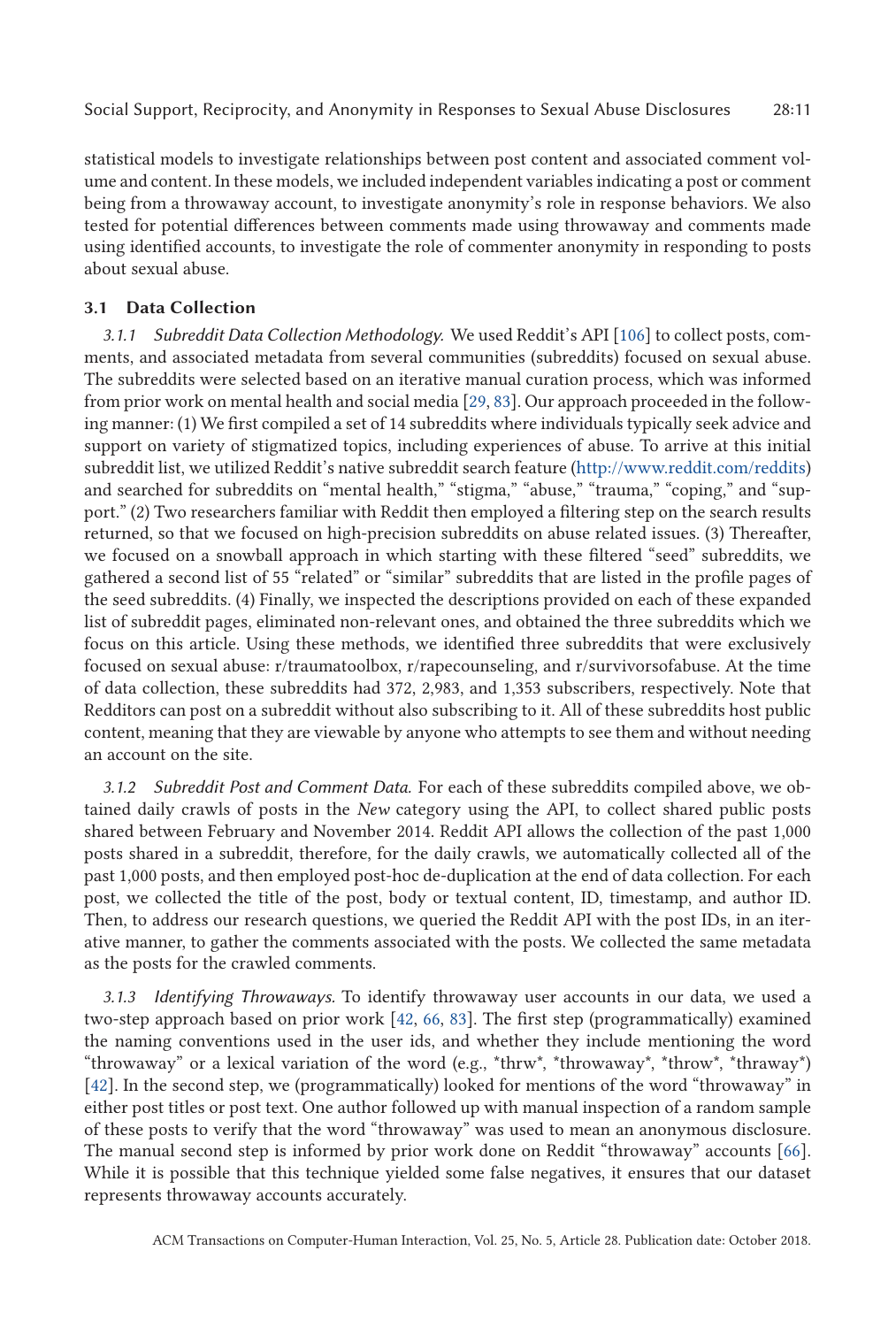*3.1.4 Post Data Sample.* Our complete dataset included a total of 234 posts from throwaway accounts and 2,139 posts from identified accounts. Because we wanted to compare content across throwaway and non-throwaway accounts, we randomly selected 100 posts from throwaway accounts and the same number from identified accounts: thus a combined sample of 200 posts. During data coding, we removed posts that included only an external link without explanation, spam, and posts that were not possible to put into context and understand. The final analyzed dataset consisted of 189 posts: 96 from throwaway and 93 from identified accounts.

*3.1.5 Comment Data Sample.* We analyzed all comments associated with the 189 posts we analyzed, excluding comments from each post's original poster (given this research's focus on responses and support from *others*). This yielded 565 comments that we analyzed for this study, 6% of which (*N* = 34) were from throwaway accounts. Next, we describe how we analyzed posts and comments.

# **3.2 Analysis**

*3.2.1 Post Analysis.* To develop a codebook for the posts, the focus of Phase I [\[6\]](#page-29-0), we followed an iterative semi-open coding procedure in which in addition to looking for concepts as they emerged, we also looked for concepts from the literature. For example, we looked for different forms of seeking support in posts (i.e., direct versus indirect, and informational, emotional). Moreover, we coded for gender when the poster explicitly mentioned their gender. We also employed open coding, remaining sensitive to other topics that might emerge. Two of the authors independently coded a test sample of 20 randomly selected posts drawn from the larger dataset, then discussed each post together with assigned codes to establish a shared vocabulary. Next, we coded another 20 randomly selected test posts and similarly discussed them one by one in detail. Applying the resulting codebook, we coded a final set of 20 randomly selected posts to establish inter-rater reliability for each code, which yielded an overall average Cohen's Kappa coefficient of 0.86. Next, the two coders independently coded portions of the 189 posts. We assigned multiple codes to each post, and our unit of analysis was posts.

We coded for disclosure content based on the Disclosure Processes (DPM) model [\[20\]](#page-30-0) that identifies breadth, depth, and emotional content as some dimensions of disclosures. Our story-telling theme, as we will describe in findings, is a proxy for a disclosure's breadth and depth. To capture emotional content, we open-coded emotional expressions in the data, then one author categorized the emotions into standard categories based on Shaver et al.'s emotion categorization [\[99\]](#page-34-0).

We coded for support seeking at two levels. First, we coded for direct versus indirect support seeking. Direct support seeking is when someone explicitly asks for help, and indirect support seeking is when someone just hints that a problem exists [\[10\]](#page-30-0). Second, when support was sought directly, we coded for specific types of support seeking as categorized in the Social Support Behavioral Code [\[27\]](#page-30-0) described in the literature review.

*3.2.2 Comment Analysis.* For Phase II, we applied iterative semi-open coding to the comment data, similar to the post analysis described above. In addition to looking for concepts as they emerged in the data we also looked for concepts from prior work. The data we used to develop our codebook included comments both from throwaway accounts and identified accounts, and were associated with posts from both throwaway accounts and identified accounts (four conditions). Two authors completed two rounds of independently coding 20 comments. We first coded a sample of 20 comments including equal numbers from each of the four conditions (comments selected randomly from each condition), with the exception of the smallest category (post from a non-throwaway account and comment associated with the post from a throwaway account) which only had three occurrences. We then discussed each comment and its resulting codes in detail, and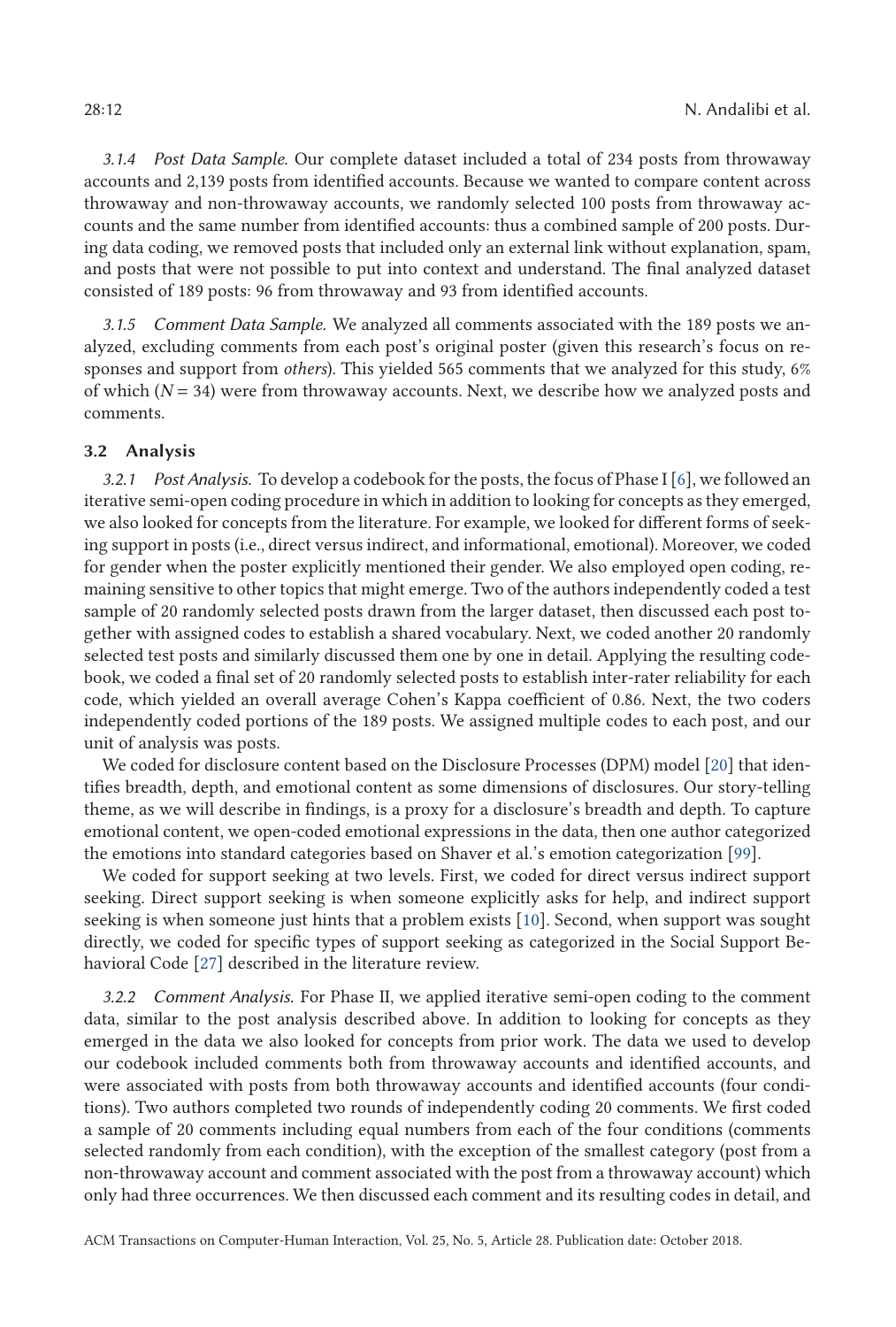refined our codebook. Next, we independently coded another sample of 20 comments with the same criteria and discussed each comment and codes in detail. We then coded a final set of 20 comments and established inter-rater reliability for each code at an acceptable average Cohen's Kappa coefficient of 0.72 across the codes, and finally settled on the codebook reported in Table [2.](#page-17-0) Then the two coders independently coded portions of the full comment dataset.

We coded for specific types of support provided in comments as categorized in the Social Support Behavioral Code [\[27\]](#page-30-0) described in the literature review. We also coded for reciprocal disclosure, an important phenomenon in the context of sensitive self-disclosures [\[9\]](#page-30-0), and unsupportive or aggressive responses. Otherwise, we looked for themes emerging in the data.

*3.2.3 Ethical Considerations.* It is a common practice in social computing research to analyze publically available data without posters' consent or knowledge**.** However**,** we are aware of the limitations that may come with the absence of consent and feedback from the study population. As an example, if our analysis misrepresents the experiences of people whose data we analyzed, our methods do not allow for illumination from them. As we also discuss in our prior work [\[6\]](#page-29-0), we engaged in a detailed and iterative process to make sense of commenters' complex experiences as accurately as possible. However, when we analyze social media data from a vulnerable population or one to which the researchers do not explicitly belong, there may be misrepresentations or limitations. As researchers, we tried to be cognizant and reflective of our own identities as well as our lack of knowledge about the experiences of people whose data we analyzed. We hope to engage study populations in a more collaborative approach in the future. One idea is sharing a short readable blog post about this work on r/science and the subreddits whose data we analyzed on in this article. To reduce the chances of participants' data being resurfaced through Google searches of quotes, we paraphrased them to obfuscate posters' data, a common method in social computing work.

Researchers must be aware of the impact that conducting research in sensitive settings may have on themselves [\[4,](#page-29-0) [78\]](#page-33-0). Andalibi and Forte [\[4\]](#page-29-0) argue that the relevant stakeholders should develop guidelines that consider researcher wellbeing *as well as* the participants' wellbeing, and that building support networks among researchers is important. They emphasize that it is crucial for us, as members of the HCI and social computing community, to acknowledge, reflect on, and define our vulnerabilities, as there are risks in "ignoring, shaming, or denying the risk inherent in confronting difficult data" [\[4\]](#page-29-0). Moncur [\[78\]](#page-33-0) conducted a study with researchers working on the design of technology for the end of life and found that this difficult research commonly effected researchers' wellbeing. As a result, some researchers used informal coping mechanisms when they felt overwhelmed as a result of their work [\[78\]](#page-33-0). These strategies included taking time off from the research topic or dialogue with peers and loved ones about how they were impacted by the work [\[78\]](#page-33-0). In light of these discussions and guidelines, the two authors who coded these data engaged in frequent reflective conversations with each other about the emotional work of immersing themselves in the data. We found this reflective sharing to be of great value with respect to our wellbeing as well the quality of work, and we acknowledge here the emotional difficulties that may come with conducting research in settings about difficult human experiences. We think it is particularly important for junior researchers who may be interested in exploring similar topics to be aware of potential challenges *before* they start a project, and for the infrastructure around them (e.g., academic, industrial) to facilitate self-care. We encourage the HCI community to reflect on, discuss, and develop guidelines to support researcher wellbeing in sensitive settings in addition to participant wellbeing.

#### **3.3 Limitations**

We analyzed posts on three subreddits (r/traumatoolbox, r/rapecounseling, and r/survivorsofabuse) to characterize self-disclosures about abuse, with a focus on sexual abuse and rape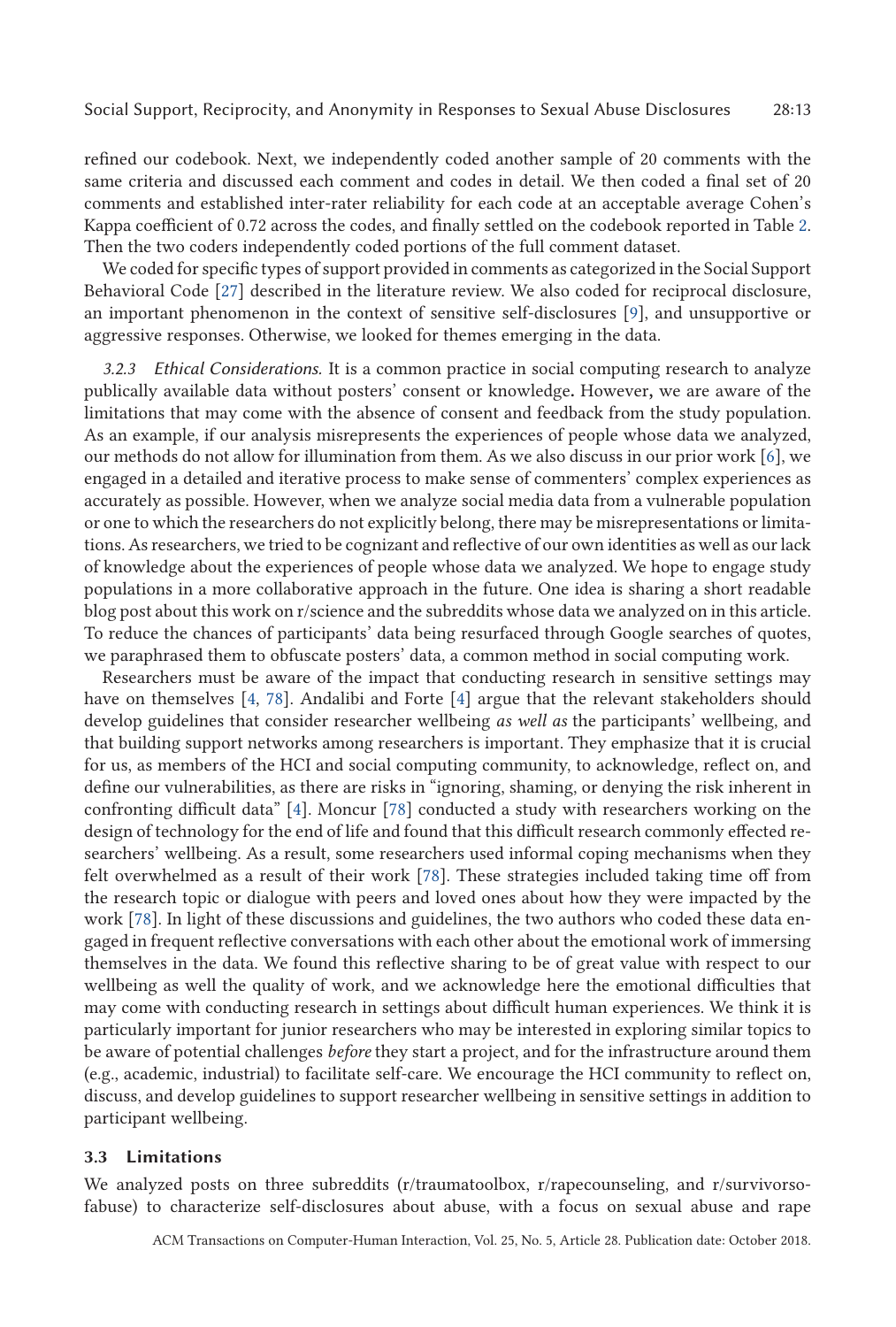experiences. While we recognize that our data might not be representative of the wide population who experience abuse and rape, we believe our approach is sufficiently robust to provide a foundation for understanding online abuse-related self-disclosures, support seeking, and response behaviors as well as the role of anonymity in these behaviors. We believe that we could also gain important insights by interviewing Redditors who post or comment on these subreddits and the moderators and volunteers who provide support; this is an important direction for future research. We interpreted some comments to be aggressive or unsupportive and we include these in the analysis. However, we note that these subreddits are moderated to varying degrees, and thus additional aggressive or unsupportive comments may have been removed before our data collection, and thus were not accounted for in our analysis. Additionally, because our analysis is in the context of a highly moderated space dedicated specifically to supporting abuse survivors, our results related to aggressive and unsupportive comments may not generalize to other online communities with different support norms and moderation practices. Finally, we emphasize that the results of our quantitative analyses are not causal.

# **4 FINDINGS**

In this section, we first share a summary of our findings from Phase I to provide background for the focus of this article, Phase II. Details of the Phase I analysis and findings, and what they mean are available in our prior work [\[6\]](#page-29-0). We then detail and discuss findings from Phase II. The Phase I analysis [\[6\]](#page-29-0) contributes a characterization of abuse-related posts in online spaces through a self-disclosure lens. It also explores the relationships between anonymity, disclosure, and support seeking by analyzing posts from both throwaway (providing more anonymity) and identified accounts on abuse-related subreddits.

The Phase II analysis contributes a characterization of the types of comments that these posts elicit (RQ1), and the relationship between post content and comment volume (RQ2). It also examines the link between the type of support sought in posts and the type of support provided in comments, as well as the types of support seeking and provision that co-occur within comments and posts (RQ3). Finally, this study uncovers the factors that elicit reciprocal disclosures in comments (RQ4, RQ5) as well as factors associated with commenter anonymity (RQ6, RQ7).

Taken together, this research highlights how anonymity is a key factor in online spaces facilitating sensitive disclosures and enabling people to seek and provide support in sensitive contexts such as sexual abuse. Our primary findings include identifying matches and mismatches between the kinds of support sought by posters and the kinds of support provided by commenters. We show that while higher degrees of commenter anonymity facilitate reciprocal disclosures through comments, it is *not* associated with negative and unsupportive responses.

Detailed findings include characterizing responses to abuse disclosures on Reddit and identifying relationships between types of social support sought and provided, presence of reciprocal self-disclosures, and levels of anonymity, as follows. Comments include five types of social support (i.e., informational, emotional, esteem, network, instrumental), reciprocal disclosures, unsupportive or aggressive content, questions, and responses to other commenters. We show that posts seeking support, both indirectly or directly, receive more comments, and we detail how the types of support sought and provided co-occur in posts and comments. For example, posters directly seeking informational, esteem, and instrumental support in their posts are more likely to also receive them in comments. We find that comments from throwaway accounts were more likely to be associated with posts from throwaway accounts, and not associated with a comment being aggressive or unsupportive. However, posts from throwaway accounts were more likely to attract comments that were unsupportive or aggressive than posts from identified accounts. Comments including reciprocal disclosures were more likely to come from throwaway accounts or in response to direct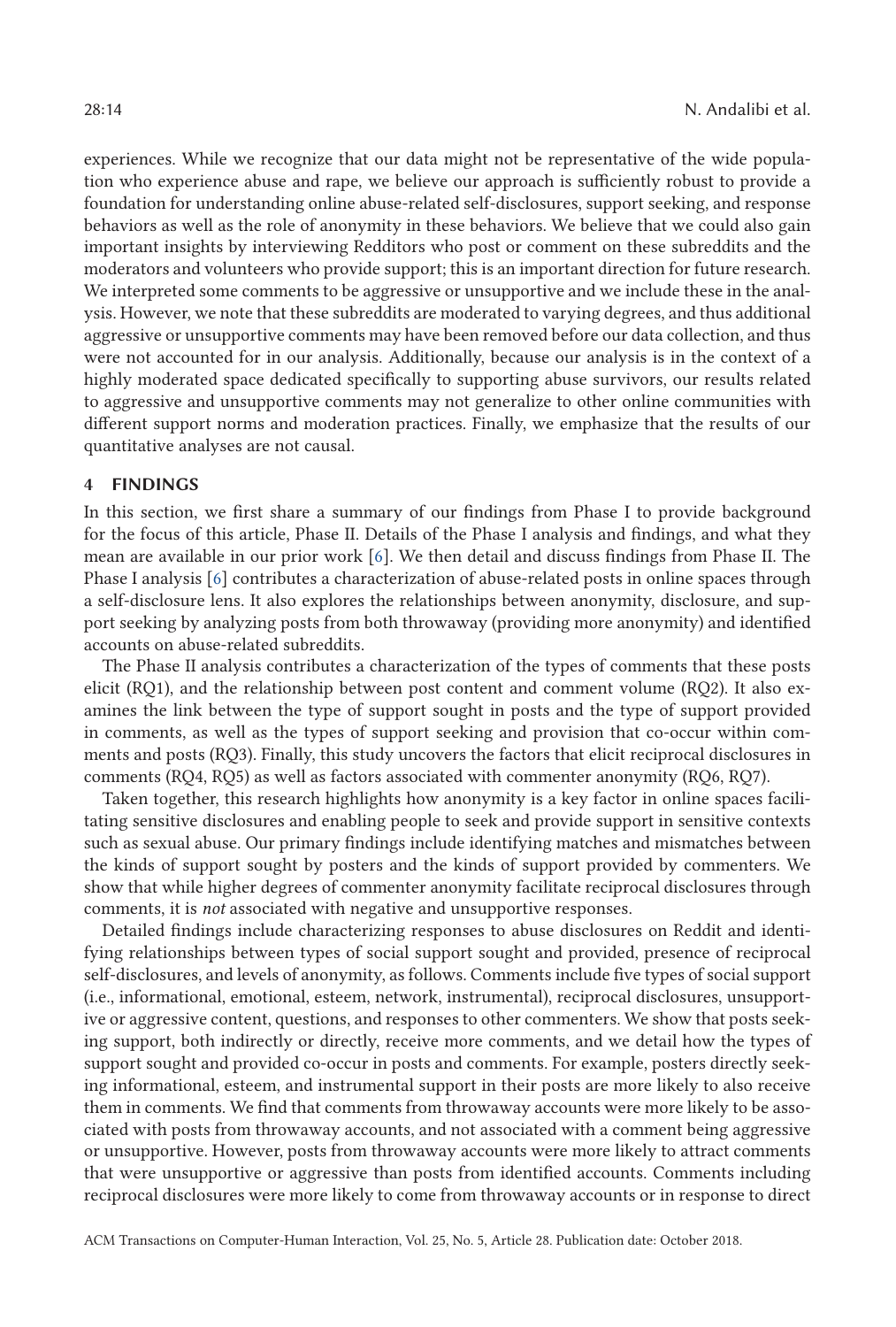seeking of network support. They were less likely to be in response to posts that may be harder to relate to on a more personal level (e.g., explicit mention of the poster's gender, sensemaking of the poster's experience). Posts where people sought support directly were less likely to receive unsupportive comments.

In what follows, we first summarize findings from the post analysis phase, and then transition into the main focus of this article: responses to social media disclosures of sexual abuse.

### **4.1 Phase I. Abuse-Related Posts**

Our qualitative analysis showed considerable support seeking and detailed, emotional disclosures. We observed awareness of audience and references to attitudes toward disclosure and abuse. We also observed the subreddits being used for first-time disclosures, as well as posters describing what kind of responses they received to previous disclosures. In 57.5% of posts, we identified the poster's gender based on explicit identification or reference. Among those whose gender could be identified, the sample included 2.5 times more women than men. These themes are shown in Table [1,](#page-15-0) and are detailed in [\[6\]](#page-29-0).

Our quantitative analysis suggests that there are significant differences between posts from throwaway accounts and identified accounts in the context of disclosures relating to sexual abuse. Posts including indirect and direct support seeking, references to attitudes toward disclosure, and posts by men were more likely to be posted using throwaway accounts. When seeking support, a person may look weak or less competent and may not wish to give off that impression [\[43\]](#page-31-0), and therefore more anonymity helps. It is likely that because disclosing abuse is even more stigmatized for men than women [\[92\]](#page-33-0), we found that men seek more anonymity by using throwaway accounts when disclosing their experiences. Throwaway posts were also significantly linguistically different than identified posts, according to our text mining analysis and logistic regression classification models (see [\[3\]](#page-29-0) for details). We also found that while emotional disclosure (i.e., feelings of neglect such as loneliness) is significantly positively related to indirectly seeking support, first-time disclosures and explicit questions are predictors of directly seeking support. Finally, seeking direct instrumental support and expressions of attitudes toward disclosure are significantly linked to first-time disclosures. Please see [\[6\]](#page-29-0) for details of these models and our full analysis, interpretations, and discussion if interested. Next, we shift our attention to the focus of this study: responses to disclosures through comments.

#### **4.2 Phase II. Comments Associated with Abuse-Related Posts**

In this section, we first provide a characterization of the types of comments these abuse-related posts elicited though our qualitative analysis. In doing so, we set the groundwork for the remainder of our findings and analysis that uses the codes assigned to comments qualitatively in statistical models to address our other research questions focusing on (1) the relationships between post content and comment content, and (2) the role of higher degrees of anonymity afforded by throwaway accounts in response behaviors. We describe our quantitative methods in the respective findings sections, which are organized by research questions for easier readership.

In summary, we observed a variety of support types being offered through comments. We found that 85% of comments included some kind of social support (i.e., informational, emotional, esteem, network, instrumental), and 27% included reciprocal disclosures. Our quantitative analysis shows that posts seeking support, both indirectly or directly, receive more comments. We also uncovered how the types of support sought and provided co-occur in posts and comments. For instance, posters directly seeking informational, esteem, and instrumental support in their posts tend to also receive them in comments. Importantly, comments from throwaway accounts were more likely to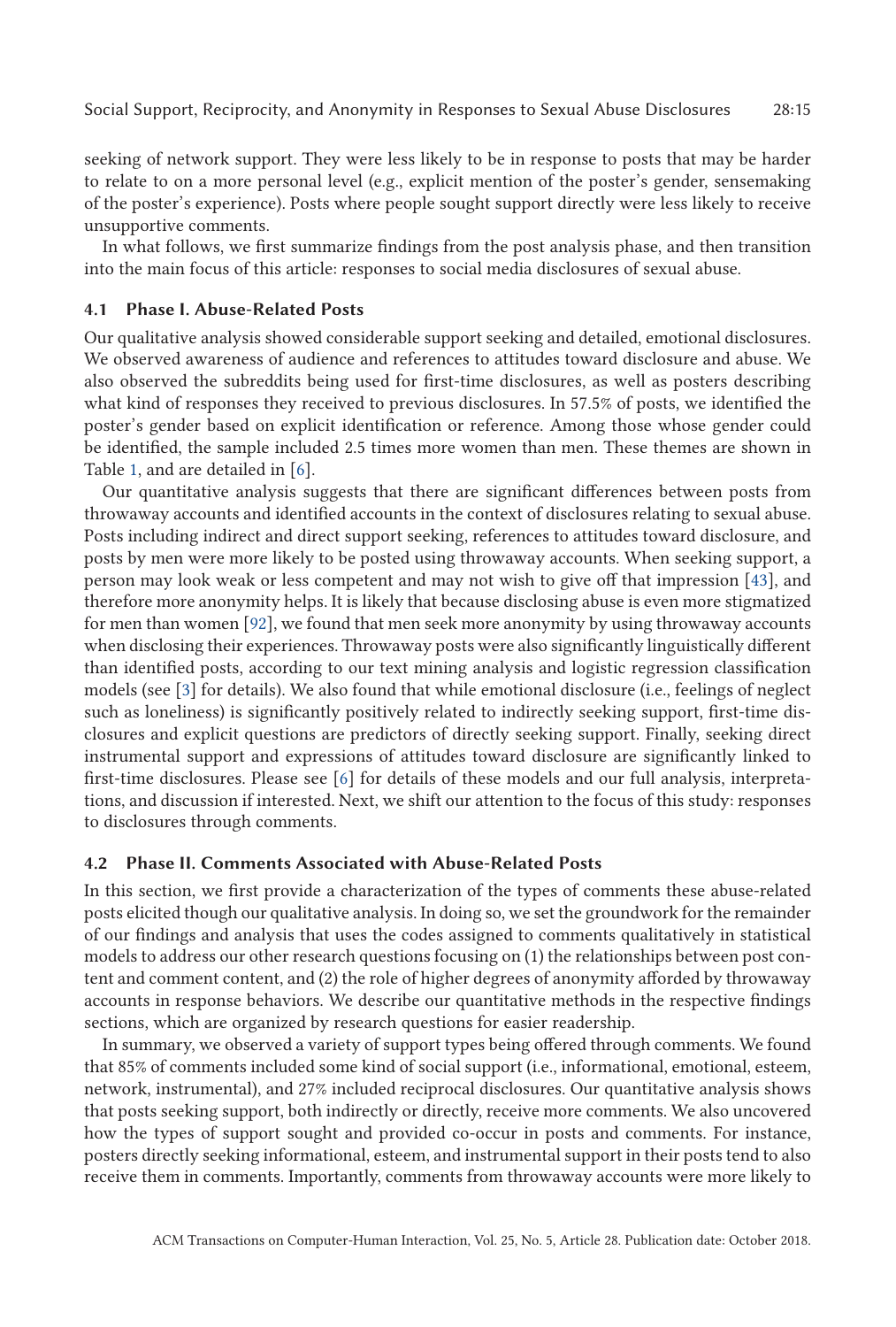<span id="page-15-0"></span>

| Theme              | Categories                                                                      |
|--------------------|---------------------------------------------------------------------------------|
| Disclosure         | - Disclosure of the abuse (77.8%): rape, 39.2%; sexual, 32.8%; physical, 13.2%; |
| dimensions         | emotional, 11.6%; drug, 7.4%; verbal, 5.3%                                      |
|                    | - Disclosure of other people's abuse (14.5%)                                    |
|                    | - Storytelling (depth and breadth of disclosure) (64.0%)                        |
|                    | - Emotions (84.7%): sadness, 55.6%; fear, 34.4%; anger, 30.7%; shame, 27%;      |
|                    | neglect, 22.2%                                                                  |
| Attitudes toward   | - Non-disclosure reasons (20.6%)                                                |
| disclosure         | - Fear of disclosure (9.0%)                                                     |
|                    | - Disclosure reasons (32.3%)                                                    |
|                    | - Desire to disclose (27%)                                                      |
| Past disclosure    | - Supportive responses (11.1%)                                                  |
| outcomes           | - Unsupportive responses (26.5%)                                                |
| Seeking support    | - Direct (68.3%): informational, 60.8%; network, 12.2%; esteem, 9.0%;           |
|                    | emotional, 3.7%; instrumental, 3.2%                                             |
|                    | - Indirect (22.8%)                                                              |
| Providing support  | - Providing some kind of support (9.0%): Informational, 5.3%; network,          |
|                    | 4.2%; emotional, 2.6%                                                           |
| Attitudes towards  | - Minimization of abuse by self (7.4%)                                          |
| abuse              | - Self-validation (10.6%)                                                       |
|                    | - Perceived impact of abuse (58.2%): on self, 50.8%; romantic/sexual            |
|                    | relationships, 23.3%; sexuality, 13.8%; family, 9.0%; school, 7.4%; work,       |
|                    | 4.8%                                                                            |
|                    | - Uncertainty about sexual assault – naming the experience (15.3%)              |
| Disclosure framing | - Sensemaking (39.7%)                                                           |
|                    | - Explicit questions (51.3%)                                                    |
| Platform-specific  | - First time disclosure (9.5%)                                                  |
|                    | - Audience awareness (45.5%)                                                    |
| Gender             | - Woman (41.0%)                                                                 |
|                    | - Man $(16.5\%)$                                                                |

Table 1. Prevalence of Themes and Categories in the Post Data

be associated with posts from throwaway accounts, more likely to include reciprocal disclosure, and not associated with a comment being aggressive or unsupportive. Additionally, posts from throwaway accounts were more likely to attract comments that were unsupportive or aggressive than posts from identified accounts. Posts where people engaged in direct support seeking were less likely to receive unsupportive comments. Finally, comments including reciprocal disclosures were more likely to come from throwaway accounts or in response to posts seeking network support directly. Reciprocal disclosures were less likely to be in response to posts that may be harder to resonate with on a more personal level (e.g., explicit mention of the poster's gender, sensemaking of the poster's experience). In this section, we discuss these findings in more detail and depth.

*4.2.1 Characterizing Comments Associated with Abuse-Related Posts.* Here, we respond to our first research question.

*RQ1.* What types of comments do abuse-related posts elicit?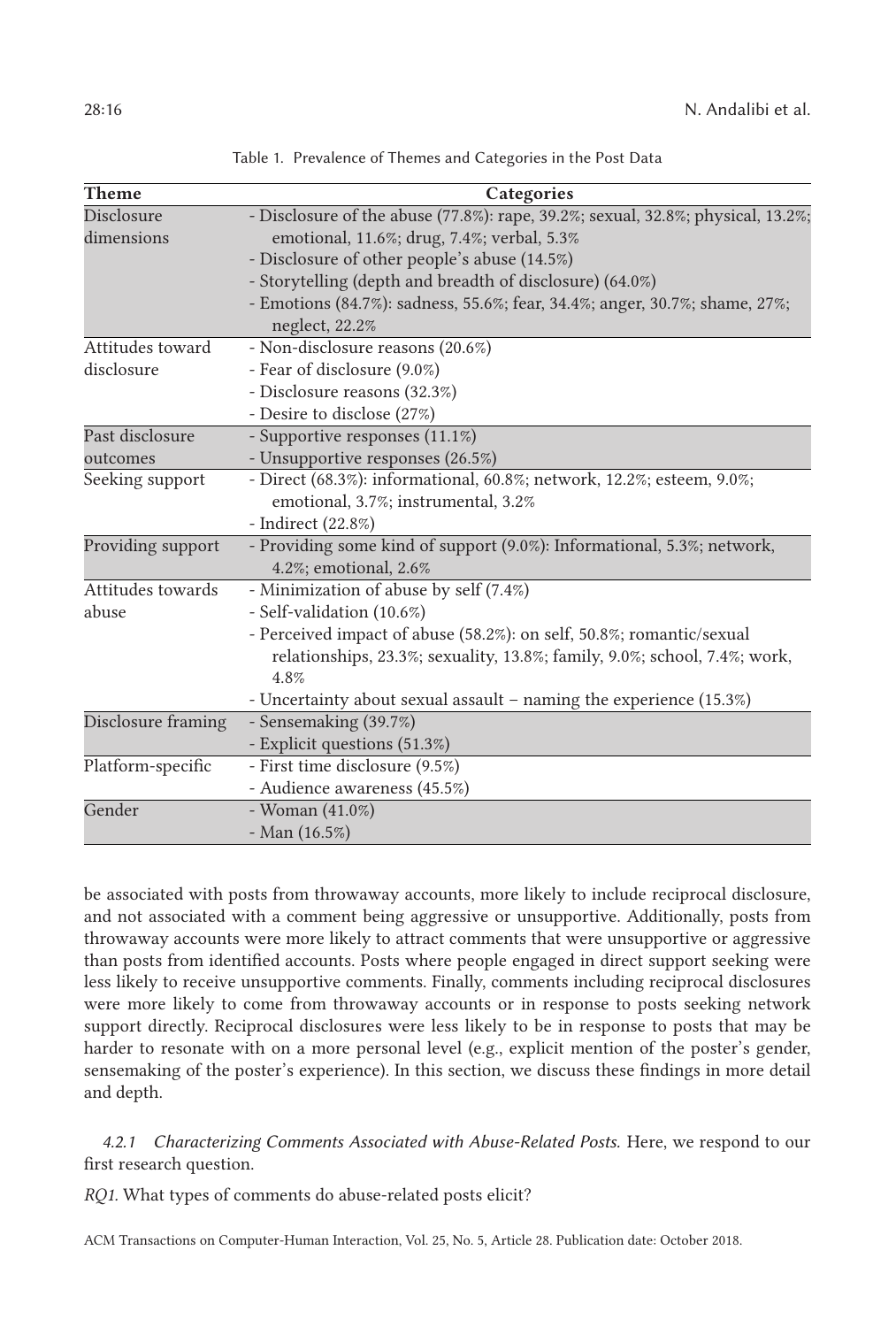We found that people use the comment space to collaboratively make sense of the abuse incident and what followed, and to help the poster work through their experience. Table [2](#page-17-0) shows the comment codes and larger categories when applicable. We observed all five types of social support [\[27\]](#page-30-0) in the comment space, with informational, emotional, and esteem support being the most prevalent, followed by network and instrumental support. A total of 85% of comments included some kind of social support.

We also observed considerable reciprocal disclosure taking place in the comment space, amounting to 26.7% of comments. Reciprocal disclosures happen when a commenter shared their own experience in relation to the poster's experience. These disclosures may have several benefits: they may make the poster feel less alone and more connected; they may be therapeutic for the commenter to write and share; and they may make the passive readers or other commenters feel less alone and more connected [\[9,](#page-30-0) [104\]](#page-34-0).

However, there were also comments that we deemed to be unsupportive or aggressive, amounting to 4% of comments. Additional comments may have been reported and removed by moderators due to being aggressive prior to data collection.

Some comments included questions asking the poster to clarify something or add context to their post, or posed to help the poster make sense of their experience. There were also comments that communicated appreciation to the poster for sharing their experience. Finally, some comments (7%) were in response to other commenters, though most comments were simply in response to the poster.

*4.2.2 The Relationships between Responses to Abuse-Related Posts, Posts, and the Role of Anonymity.* In this section, we address RQ2–RQ7. We organize this section by research questions, starting with providing some context by addressing RQ2, then moving on to our more conceptual findings related to RQ3–RQ7.

*RQ2.* What characteristics of posts are related to comment volume? (excluding comments from the original poster.)

Because comment volume can be an important indicator of support [\[18,](#page-30-0) [93\]](#page-33-0), we seek to understand which types of posts receive more comments. We built two Poisson regression models with number of comments as dependent variable, and determined important independent variables using backwards feature selection. Independent variables for both models included post-related codes; Model 1 (see Table [3\)](#page-18-0) included an overall measure of support seeking, while Model 2 (see Table [3\)](#page-18-0) included more detailed support seeking variables. Poisson regression is appropriate when the dependent variable is count data as was the case here.

We report the Poisson regression results using the incident-rate ratio (IRR), which is calculated as exp(the Poisson regression coefficient). For one unit increase in any of the independent variables, the dependent variable would be expected to change by the IRR, while holding other variables in the model constant. In other words, in each model, posts coded as belonging to one of the independent categories (e.g., self-appearance) will have an incidence rate for the dependent variable equal to IRR times that of those that are not in that category.

Posts that seek support directly or indirectly receive more comments. In Model 1, we found seeking support both indirectly and directly elicit significantly more comments. In Model 2, we were able to determine more specifically that those posts that directly seek informational and network support receive more comments. Providing informational or network support may be lightweight and less personal ways for commenters to enter the conversation, thus leading to higher comment volume. Posts that seek informational or network support may also give people more specific direction as to how to respond than other types of direct support seeking. Knowing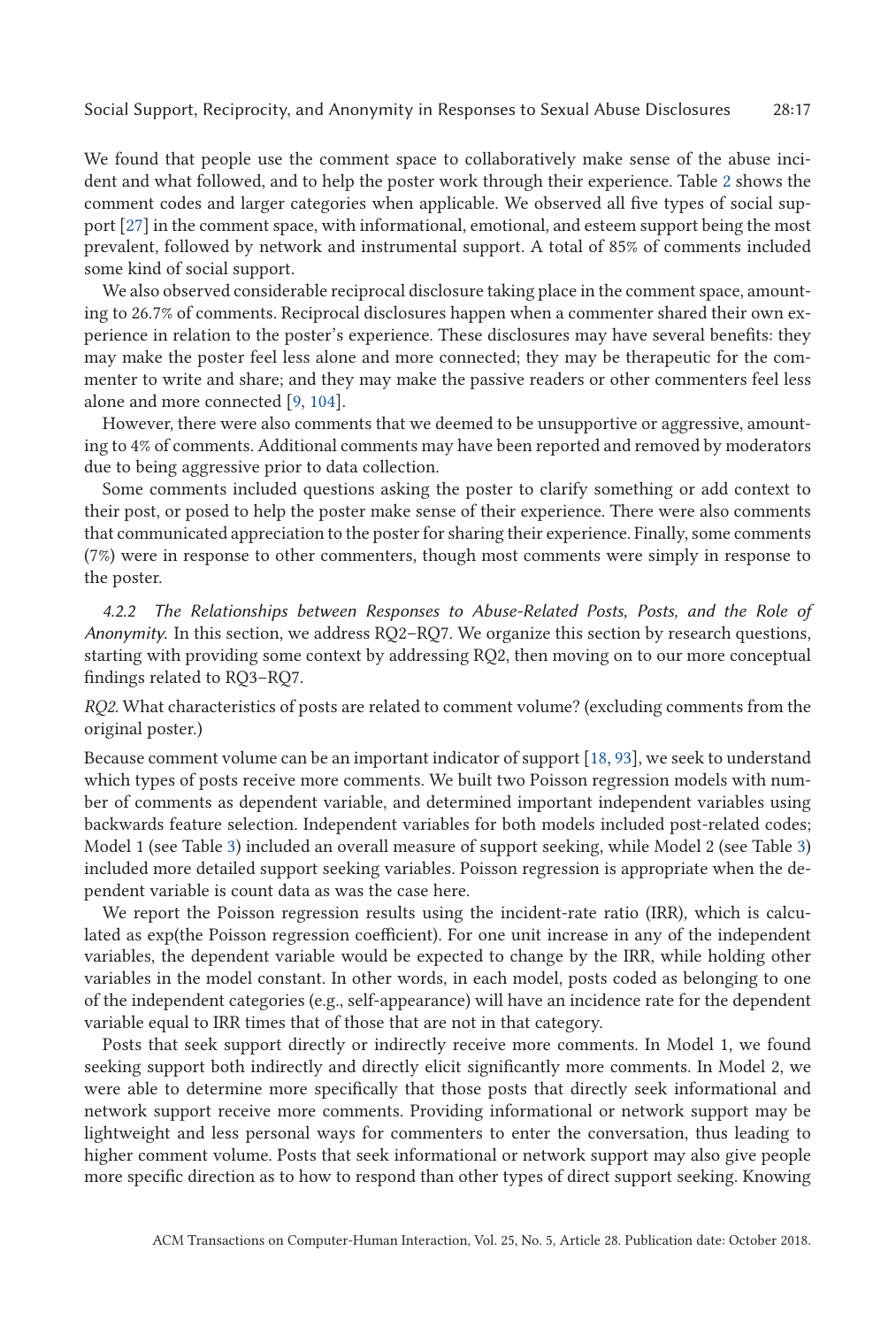<span id="page-17-0"></span>

|                                            |                             |                                                                                                                                                                                                                                                                                                                                                                                                                                                                                                                                                    | % of all           |
|--------------------------------------------|-----------------------------|----------------------------------------------------------------------------------------------------------------------------------------------------------------------------------------------------------------------------------------------------------------------------------------------------------------------------------------------------------------------------------------------------------------------------------------------------------------------------------------------------------------------------------------------------|--------------------|
|                                            | Codes                       |                                                                                                                                                                                                                                                                                                                                                                                                                                                                                                                                                    | comments           |
| Category<br><b>Positive social</b>         | 1. Emotional                | Example<br>"I'm sorry you went through that."                                                                                                                                                                                                                                                                                                                                                                                                                                                                                                      | with codes<br>43.2 |
| support                                    | support                     |                                                                                                                                                                                                                                                                                                                                                                                                                                                                                                                                                    |                    |
|                                            | 2. Esteem<br>support        | "You never did anything wrong, and you have<br>a right to be angry and sad. You'll be okay, and<br>you're not broken."                                                                                                                                                                                                                                                                                                                                                                                                                             | 38.3               |
|                                            | 3. Network<br>support       | "Be brave and ask for help, please. You are not<br>alone in this."                                                                                                                                                                                                                                                                                                                                                                                                                                                                                 | 10.6               |
|                                            | 4. Instrumental<br>support  | "Just PM me if you need anything."                                                                                                                                                                                                                                                                                                                                                                                                                                                                                                                 | 7.3                |
|                                            | 5. Informational<br>support | "You can write a letter. You don't have to mail<br>it. Writing a letter to your abuser helps you<br>process your emotions."                                                                                                                                                                                                                                                                                                                                                                                                                        | 64.5               |
| Reciprocal<br>disclosure                   | N/A                         | "A similar thing happened to me as well. It was<br>terrifying and I felt a lot of shame and guilt<br>and anger for a long time. I went to the school<br>police and nothing good came out of it. I told<br>my closest friends and I regret doing so; they<br>were not my friends after all. I am sorry that<br>you went through this, and I totally get it. It<br>gets better with time in my experience. I went<br>to a therapist and that was helpful. I have also<br>found comfort on this subreddit and I hope I<br>can provide you with some." | 26.7               |
| Unsupportive                               | Unsupportive                | "Are you joking?"                                                                                                                                                                                                                                                                                                                                                                                                                                                                                                                                  | 2.7                |
| or aggressive                              | Aggressive                  | "If you got that drunk and smashed your car<br>into a family, it's not your fault, you were<br>drunk and the car took advantage of you.<br>What the fuck is wrong with you."                                                                                                                                                                                                                                                                                                                                                                       | 3.0                |
| Questions                                  | N/A                         | "What did your mom say in response when<br>you told her what had happened?"                                                                                                                                                                                                                                                                                                                                                                                                                                                                        | 10.8               |
| <b>Response to</b><br>another<br>commenter | N/A                         | "I thought you were trying to say the OP<br>wasn't assaulted at all."                                                                                                                                                                                                                                                                                                                                                                                                                                                                              | 6.9                |

Table 2. Comment Categories, Codes, Percentage of Appearance, and Examples

*Note*: Codes or categories are not mutually exclusive. This excludes comments from the original poster.

which types of post content elicit most comments may be helpful for posters to frame their posts in ways that can garner most support.

*RQ3.* How is the type of support sought in posts related to the type of support provided in comments, and what types of support co-occur in posts and comments?

Table [4](#page-19-0) shows the correlations between the types of support sought in posts and the types of support received in comments. It also illustrates what types of support were more likely to be sought or provided together in the same post or comment.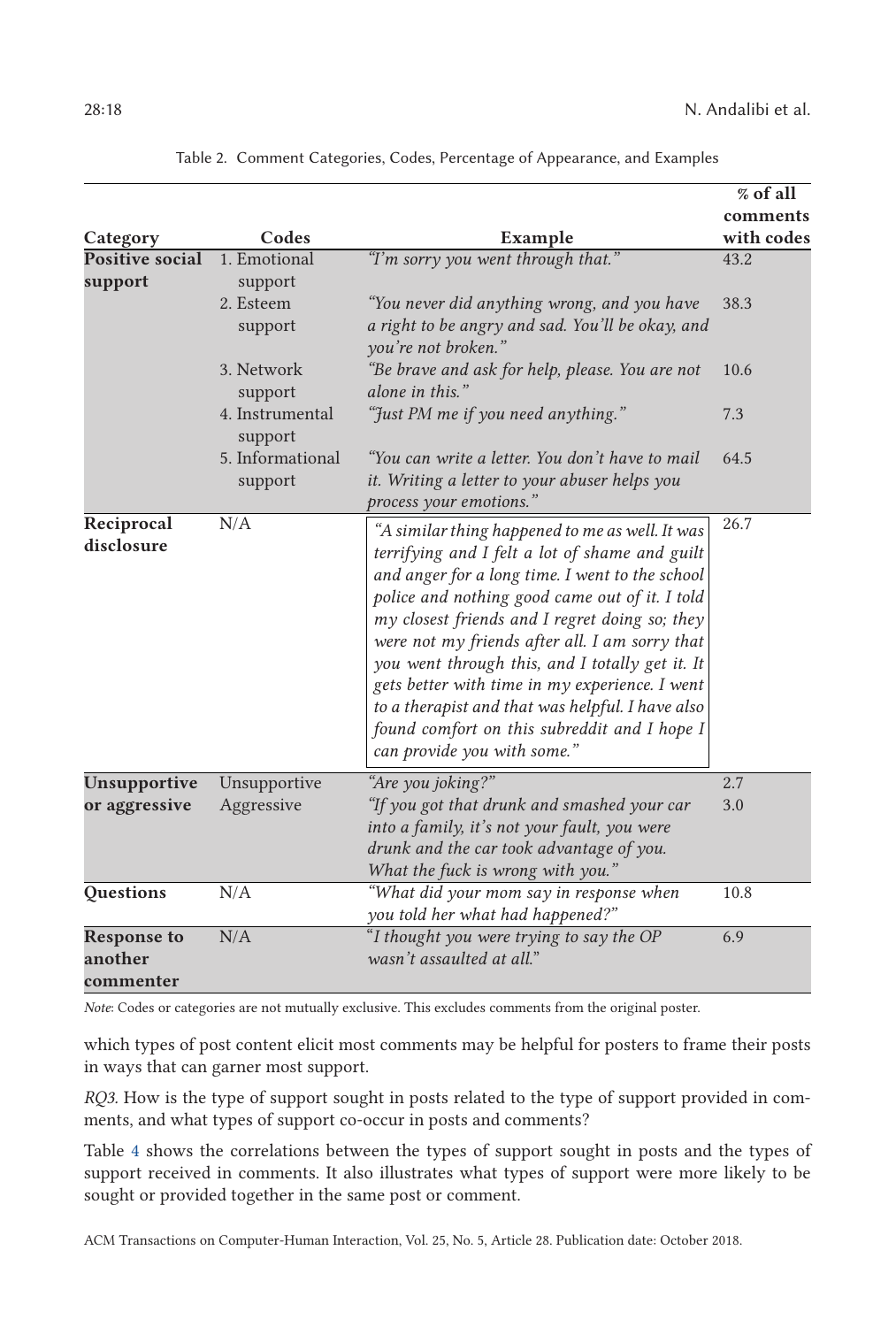<span id="page-18-0"></span>

|                                                                                                    |           | Number of comments                          | Number of comments |           |  |  |
|----------------------------------------------------------------------------------------------------|-----------|---------------------------------------------|--------------------|-----------|--|--|
|                                                                                                    |           | (Model 1)                                   |                    | (Model 2) |  |  |
| Variable                                                                                           |           | Incidence-rate ratio (IRR) (Standard error) |                    |           |  |  |
| Seeking support directly                                                                           | $1.46***$ | (0.14)                                      |                    |           |  |  |
| Seeking support indirectly                                                                         | $1.42*$   | (0.14)                                      | $1.43*$            | (0.14)    |  |  |
| Seeking informational support directly                                                             | -         |                                             | $1.36*$            | (0.13)    |  |  |
| Seeking network support directly                                                                   |           |                                             | $1.39**$           | (0.12)    |  |  |
| Intercept                                                                                          | $2.14***$ | (0.13)                                      | $2.18***$          | (0.12)    |  |  |
| $\phi^{\dagger} p < .10; \phi^{\dagger} p < .05; \phi^{\dagger} p < .01; \phi^{\dagger} p < .001.$ |           |                                             |                    |           |  |  |

Table 3. Poisson Regression Models Examining Factors Associated with Number of Comments a Post Received

First, we found that for some types of support, people are more likely to receive the support they sought (see Table [4,](#page-19-0) quadrant B). People seeking informational, esteem, and instrumental support were likely to receive that type of support in comments. This is promising because it highlights the fact that people tend to find what they are looking for in this online support community. Sexual abuse threatens people's self-concept, and people would benefit from esteem support [\[56\]](#page-32-0). Often times, abuse survivors' needs are unmet in other contexts, and although not a replacement, these subreddits seem to be functioning as new spaces where some of these needs are actually met. Yet these correlations are relatively low: 0.12, 0.15, and 0.18, respectively. If posters received the type of support they sought in every comment, the correlation would be 1. Thus, subreddits could improve in aligning support type sought with support type received.

Other types of support posters sought were not likely to be received. We found no significant correlation between seeking emotional support and receiving it, or seeking network support and receiving it. This may signal that emotional and network support depend more on the person leaving the comment and what *they* want to convey, rather than what the poster is specifically asking for. Those seeking network support were less likely to receive esteem support, which may indicate that the commenters did not interpret these posters to be in need of boosted self-esteem particularly, or that commenters felt uncomfortable being asked for these specific types of support, that are often more personal. Later in RQ3, we will see what types of responses posts with seeking network support receive. The ways people decide about what type of support to provide, and how they perceive the post they are responding to, are areas for future work.

Next, we identified types of support that were likely to co-occur in posts (see Table [4,](#page-19-0) quadrant A). Posts seeking informational support were also likely to seek network support but were unlikely to seek instrumental support. This indicates that posters use forums for different purposes some need advice and to find others like them, while other posters need more tangible types of support. Those who seek emotional support are also likely to seek esteem and network support. Yet those posters seeking esteem support are unlikely to seek network support, perhaps because seeking esteem support is about one's strength and self-esteem, whereas seeking network support is about soliciting similarities from other people and posters may not want to put these both together. Future work could investigate the ways people decide what types of support to seek, and how to compose their posts.

Finally, we examined which types of support co-occurred in comments (see Table [4,](#page-19-0) quadrant C). Commenters who provided emotional support were also likely to provide informational, esteem, network, and instrumental support. This may indicate that emotional support is thought to be less impactful on its own from the commenter's perspective, and is thought to be more helpful when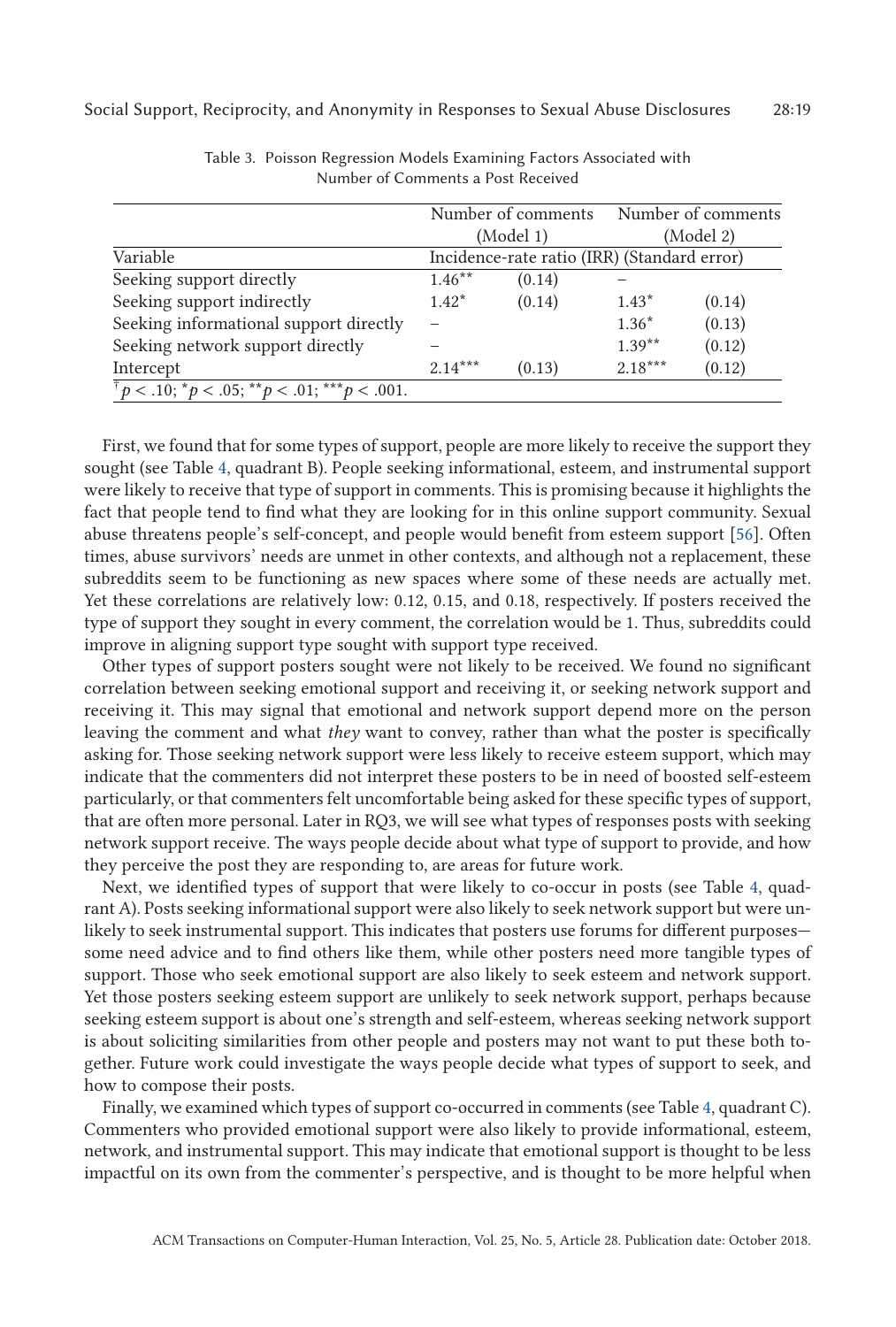<span id="page-19-0"></span>

|                                                                                                                                                      |                                                                                  |               |           | Type of support sought in post |           |              |               | Type of support received in comments |                |            |              |
|------------------------------------------------------------------------------------------------------------------------------------------------------|----------------------------------------------------------------------------------|---------------|-----------|--------------------------------|-----------|--------------|---------------|--------------------------------------|----------------|------------|--------------|
|                                                                                                                                                      |                                                                                  | Informational | Emotional | Esteem                         | Network   | Instrumental | Informational | Emotional                            | Esteem         | Network    | Instrumental |
|                                                                                                                                                      | Informational                                                                    |               | $-0.04$   | $-0.01$                        | $0.19***$ | $-0.18***$   | $0.12***$     | 0.05                                 | $-0.02$        | $-0.04$    | 0.02         |
|                                                                                                                                                      | Emotional                                                                        |               |           | $0.20***$                      | $0.21***$ | $-0.04$      | $-0.02$       | 0.00                                 | 0.04           | 0.05       | 0.06         |
| $\begin{array}{l} \mathrm{Type} \ \mathrm{of} \\ \mathrm{support} \\ \mathrm{support} \\ \mathrm{sought} \\ \mathrm{in} \ \mathrm{post} \end{array}$ | Esteem                                                                           |               |           |                                | $-0.09*$  | $-0.06$      | 0.05          | 0.01                                 | $0.15***$      | $0.08*$    | $-0.04$      |
|                                                                                                                                                      | Network                                                                          |               |           |                                |           | 0.06         | $-0.04$       | $-0.05$                              | $-0.10*$       | 0.04       | $-0.01$      |
|                                                                                                                                                      | Instrumental                                                                     | ⋖             |           |                                |           |              | $-0.08 +$     | 0.00                                 | $-0.06$        | 0.07       | $0.18***$    |
|                                                                                                                                                      |                                                                                  |               |           |                                |           |              | m             |                                      |                |            |              |
|                                                                                                                                                      | Informational                                                                    |               |           |                                |           |              |               | $0.08*$                              | $0.08^\dagger$ | 0.00       | $-0.04$      |
| Type of<br>support                                                                                                                                   | Emotional                                                                        |               |           |                                |           |              |               |                                      | $0.40***$      | $0.14***$  | $0.09*$      |
| received in                                                                                                                                          | Esteem                                                                           |               |           |                                |           |              |               |                                      |                | $0.11^{*}$ | 0.05         |
| comments                                                                                                                                             | Network                                                                          |               |           |                                |           |              |               |                                      |                |            | 0.04         |
|                                                                                                                                                      | Instrumental                                                                     |               |           |                                |           |              | $\circ$       |                                      |                |            |              |
|                                                                                                                                                      | $\bar{p}$ $p$ < .10; $\bar{p}$ < .05; $\bar{p}$ + 0 < .01; $\bar{p}$ + 0 < .001. |               |           |                                |           |              |               |                                      |                |            |              |

Table 4. Correlations between the Types of Support Sought in posts and the Types of Support Received in Comments Table 4. Correlations between the Types of Support Sought in posts and the Types of Support Received in Comments

ACM Transactions on Computer-Human Interaction, Vol. 25, No. 5, Article 28. Publication date: October 2018.

Significant correlations are marked in bold.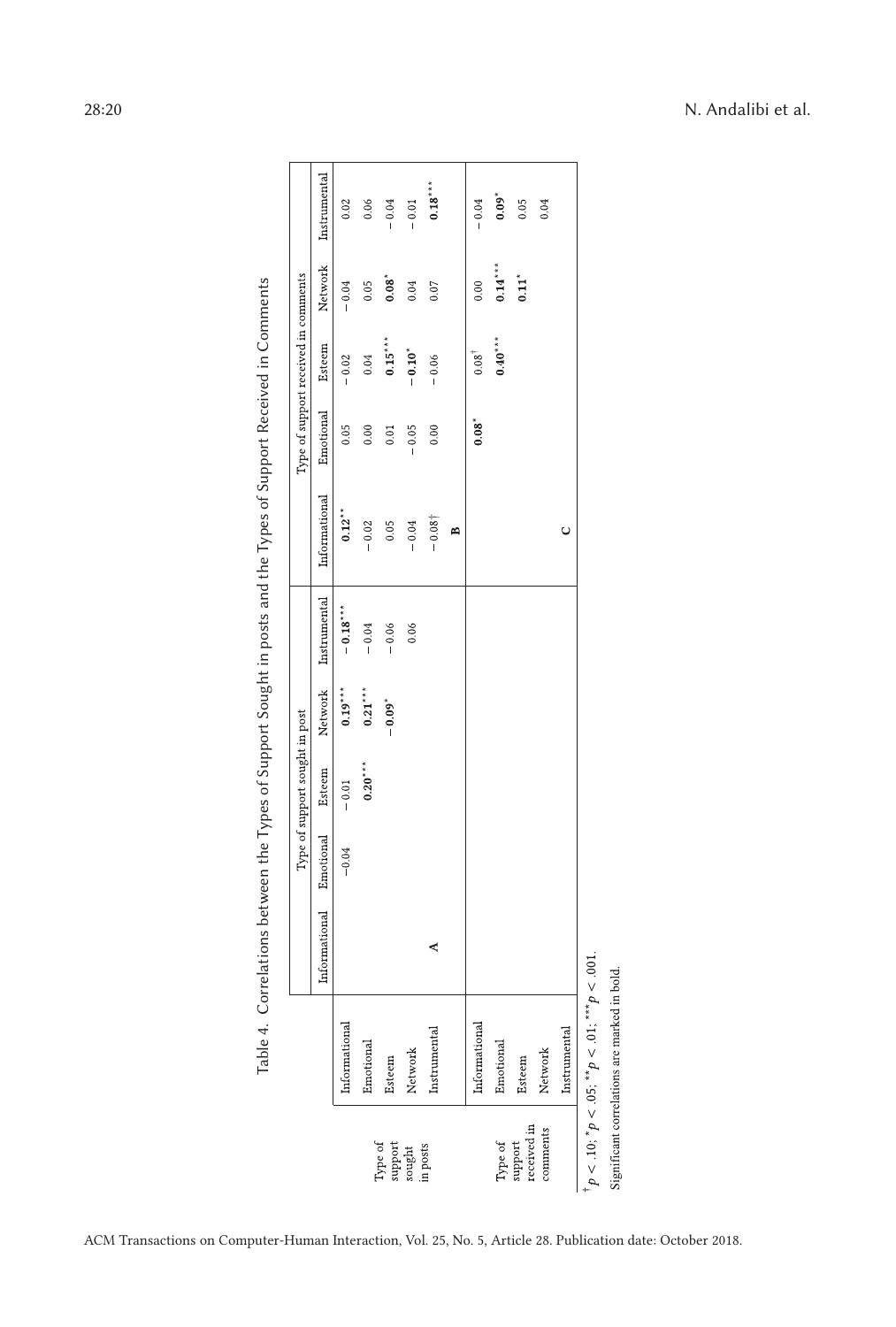advice, tangible help, and the like are provided in tandem. Interestingly, although in posts we saw that people were unlikely to seek both esteem and network support, commenters were likely to provide both together. This indicates that while most people do not ask for both of these types of support in one post, these support types pair well for support providers. Perhaps when providing support to communicate respect to the poster, commenters feel letting the poster know they are not alone makes it more impactful.

*RQ4.* What types of posts elicit comments that include reciprocal disclosures?

*RQ5.* Are reciprocal disclosures more likely to come from throwaway commenter accounts?

We built two logistic regression models to answer these questions. We used backward feature selection to find the model that best described the data, and here we report on these final models. Both models had a binary indicator of a comment including reciprocal disclosure as dependent variable. The first model (Table [5,](#page-21-0) Model 3) included a binary indicator of the comment being from a throwaway account, the post being from a throwaway account, and post codes with an overall measure of direct support seeking as independent variables. The second model (Table [5,](#page-21-0) Model 4) included the same variables, except that instead of the overall measure of direct support seeking we included the detailed variables indicating what type of support the poster was directly seeking (i.e., emotional, informational, esteem, network, instrumental) to investigate the nuances of different kinds of support sought, and how they are related to reciprocal disclosures. Logistic regression is appropriate because the dependent variable is binary.

Notably, we found that comments that include reciprocal disclosure are more likely to come from throwaway accounts (in both models). Reciprocal disclosures often include intimate and detailed narratives about the commenter. Reciprocal disclosures in response to disclosures have been linked to perceptions of more intimacy in non-computer-mediated contexts [\[33,](#page-31-0) [64\]](#page-32-0). In Phase I, we found that the higher levels of anonymity afforded through throwaway accounts was linked to more support seeking via posts. The fact that this additional level of anonymity is also linked to reciprocal disclosures in the comment space suggests that, even on a platform primarily pseudonymous, people appreciate more anonymity in order to share the details of their stories in response to someone else's and create intimacy. Some people may not create posts to share their own stories because they may not be ready to do so yet; as such, they may use the comment space to not only let the poster know that they are not alone, but also to share their own experiences shielded by the anonymity afforded through throwaway accounts. Interestingly, the *post* being from a throwaway account had little statistical association with the comment that included a reciprocal disclosure. This suggests that even if the poster chooses to be more anonymous, that does not necessarily stop the commenters from engaging in reciprocal disclosures and providing details about themselves. Yet when they do reciprocally disclose, they are more likely protect their own privacy by using a throwaway account. We note that these results are not causal.

We also found that posts seeking direct network support get more reciprocal disclosure in comments (in Model 4). Network support is about communicating that the poster is not alone and that there are many other people with similar experiences to the poster; this may naturally necessitate commenters sharing their own similar stories to provide the poster with evidence as to why they should believe that they are not alone.

Additionally, explicit mentions of the poster's gender (in these data, only men and women) is negatively related to reciprocal disclosure. It may be that when people disclose their gender in their posts explicitly, others may find it harder to relate their own personal story to the poster's experience if their gender does not match the poster's gender, perhaps because that may bring up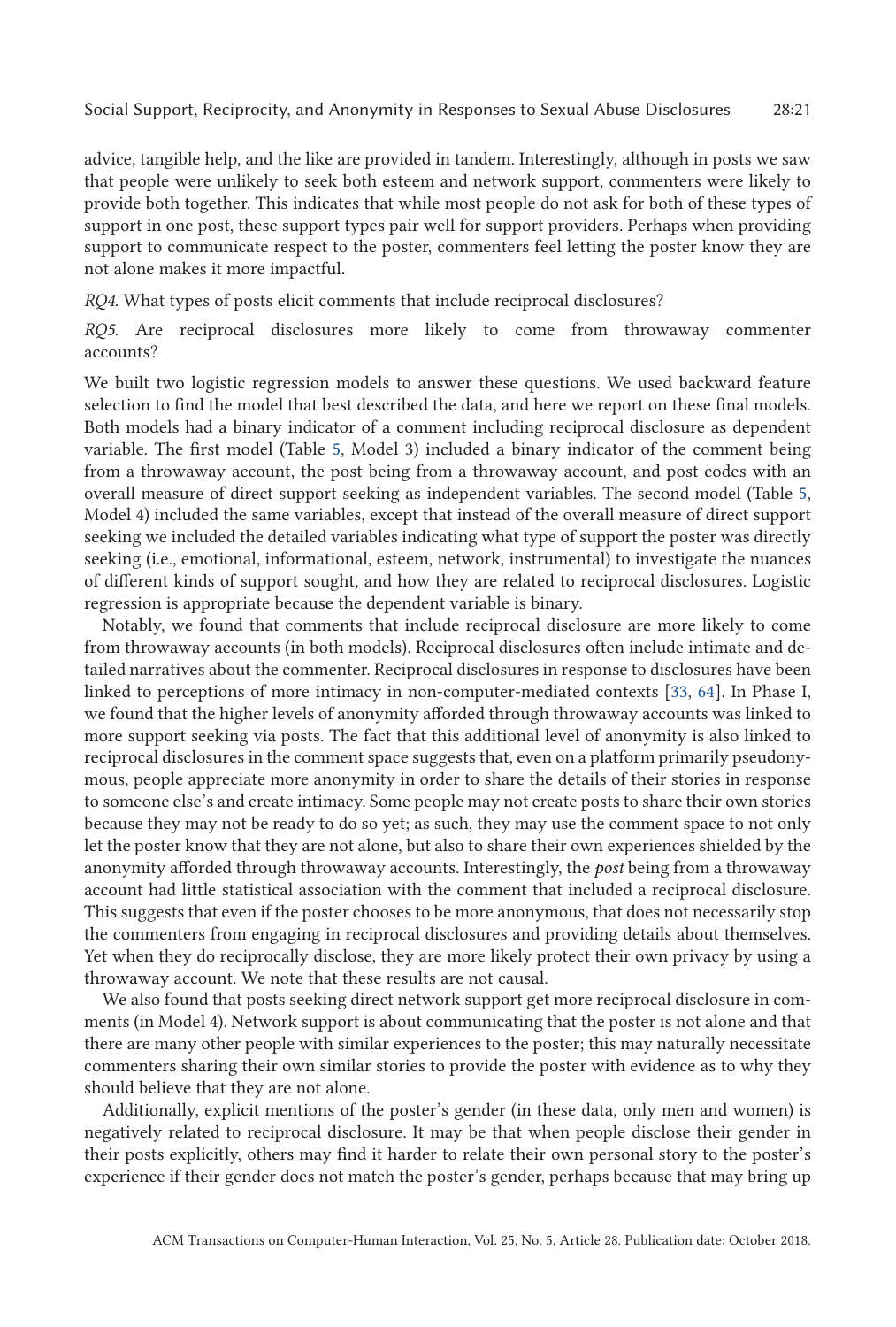|                                          |                      | Reciprocal<br>disclosure in<br>comment<br>(Model 3) |                          | Reciprocal<br>disclosure in<br>comment<br>(Model 4) |                | Comment from<br>throwaway<br>account<br>(Model 5) | Comment from<br>throwaway<br>account<br>(Model 6) |        | Comment<br>unsupportive<br>(Model 7) | or aggressive |
|------------------------------------------|----------------------|-----------------------------------------------------|--------------------------|-----------------------------------------------------|----------------|---------------------------------------------------|---------------------------------------------------|--------|--------------------------------------|---------------|
| Variable                                 |                      | Coefficient (Standard error)                        |                          |                                                     |                |                                                   |                                                   |        |                                      |               |
| Comment-level variables                  |                      |                                                     |                          |                                                     |                |                                                   |                                                   |        |                                      |               |
| Comment from<br>throwaway account        | $1.10**$             | (0.38)                                              | $1.08***$                | (0.39)                                              |                |                                                   | $\overline{a}$                                    |        | 0.35                                 | (0.84)        |
| Reciprocal disclosure                    |                      |                                                     |                          |                                                     | $1.40**$       | (0.47)                                            | $1.47**$                                          | (0.53) |                                      |               |
| Providing esteem<br>support              |                      |                                                     |                          |                                                     |                |                                                   | $-0.10^{\dagger}$                                 | (0.58) |                                      |               |
| Post-level variables                     |                      |                                                     |                          |                                                     |                |                                                   |                                                   |        |                                      |               |
| Post from throwaway<br>account           |                      |                                                     |                          |                                                     | $3.57***$      | (0.90)                                            | $3.79***$                                         | (0.96) | $1.41*$                              | (0.66)        |
| Seeking support directly                 |                      |                                                     |                          |                                                     | $-2.25*$       | (1.09)                                            |                                                   |        | $-0.97*$                             | (0.52)        |
| Seeking support<br>indirectly            |                      |                                                     |                          |                                                     |                |                                                   | $2.28*$                                           | (0.99) |                                      |               |
| Seeking emotional<br>support directly    |                      |                                                     |                          |                                                     |                |                                                   | $5.39***$                                         | (1.19) |                                      |               |
| Seeking esteem support<br>directly       |                      |                                                     | $-1.03*$                 | (0.47)                                              |                |                                                   | ۰                                                 |        |                                      |               |
| Seeking network support<br>directly      |                      |                                                     | $0.72***$                | (0.26)                                              |                |                                                   | $-2.06*$                                          | (0.98) |                                      |               |
| Seeking instrumental<br>support directly |                      |                                                     | $-1.18$                  | (0.77)                                              |                |                                                   |                                                   |        |                                      |               |
| Disclosure of others'<br>sexual assault  | $-0.69$ <sup>T</sup> | (0.40)                                              |                          |                                                     | $-2.63*$       | (1.13)                                            |                                                   |        |                                      |               |
| Past disclosure outcomes                 | L.                   |                                                     |                          |                                                     |                |                                                   | $\overline{\phantom{a}}$                          |        | $1.50**$                             | (0.51)        |
| Attitudes toward abuse                   | $0.47\dagger$        | (0.24)                                              | $0.63**$                 | (0.23)                                              | $\overline{a}$ |                                                   | $1.52*$                                           | (0.71) | $-1.61**$                            | (0.49)        |
| Sensemaking                              | $-0.55*$             | (0.22)                                              | $-0.38\dagger$           | (0.23)                                              | $-1.74***$     | (0.50)                                            | $-1.70**$                                         | (0.57) | $1.25*$                              | (0.55)        |
| <b>Explicit questions</b>                | $\overline{a}$       |                                                     | ٠                        |                                                     | ÷              |                                                   | $2.65***$                                         | (0.95) | ۳                                    |               |
| First time disclosure                    | ۰                    |                                                     | $\overline{\phantom{a}}$ |                                                     | 1.09+          | (0.62)                                            | $1.96**$                                          | (0.70) |                                      |               |
| Audience awareness                       |                      |                                                     |                          |                                                     | $2.82***$      | (0.76)                                            | $3.07***$                                         | (0.82) |                                      |               |
| Woman                                    | $-0.83***$           | (0.22)                                              | $-0.68**$                | (0.23)                                              | $1.98*$        | (0.83)                                            | $1.52*$                                           | (0.70) |                                      |               |
| Man                                      | $-1.04**$            | (0.33)                                              | $-1.15***$               | (0.33)                                              | $2.16*$        | (0.89)                                            |                                                   |        |                                      |               |
| Intercept                                | $-0.66**$            | (0.21)                                              | $-0.97***$               | (0.21)                                              | $-8.92***$     | (1.32)                                            | $-12.83***$                                       | (2.23) | $-4.03***$                           | (0.73)        |
| Nagelkerke $R^2$                         | 0.10                 |                                                     | 0.13                     |                                                     | 0.49           |                                                   | 0.59                                              |        | 0.25                                 |               |

<span id="page-21-0"></span>Table 5. Logistic Regression Models Examining Factors Associated with Reciprocal Disclosures in Comments, Comments Being from Throwaway Accounts, and Unsupportive or Aggressive Comments

 $\uparrow p < 0.10$ ;  $\uparrow p < .05$ ;  $\uparrow \uparrow p < .01$ ;  $\uparrow \uparrow \uparrow p < .001$ .

feelings if they were abused by someone with that gender. As a result, commenters may be less likely to share their own stories through reciprocal disclosures when posters explicitly state their gender (see Table 5, Models 3 and 4).

Moreover, posts including sensemaking are negatively related to reciprocal disclosures. While we have not explicitly asked these commenters why they responded the way they did, this may involve similar reasons explicit mentions of one's gender are negatively linked to reciprocal disclosures. That is, it may be that the more sensemaking the poster provides, the less commenters can relate their own story if details do not match, or the less they may find sharing their own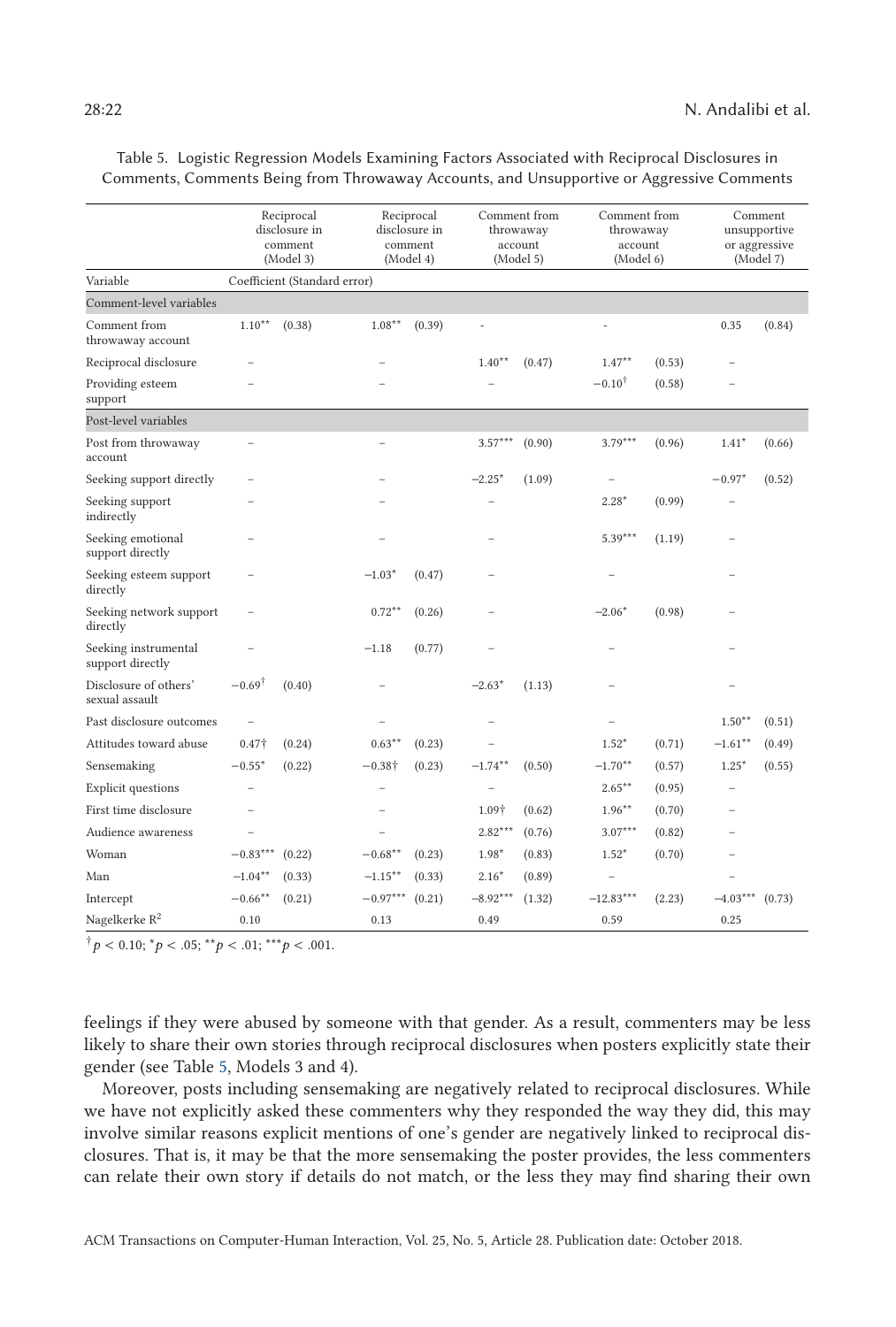story helpful to the poster. It is also possible that commenters do not consider sharing their own experience to be the most helpful response to someone trying to make sense of their experience.

Finally, seeking esteem support directly is negatively related to reciprocal disclosures. This may be because if one wants to provide support in response to a post seeking esteem support, they may not consider a reciprocal disclosure a desired or appropriate response. By definition [\[27\]](#page-30-0), posts seeking esteem support convey that the poster wants to hear that they are strong and can overcome these difficult times, and as we also showed in response to RQ3, seeking esteem support does not often co-occur with seeking similar others' stories for example through seeking network support. As seen in Table [4,](#page-19-0) posters seeking esteem support do seem to be receiving their desired responses.

*RQ6.* What characteristics of posts and comments are associated with throwaway commenter accounts?

We built two logistic regression models and used backward feature selection to only include variables that best fit the data. For both models, the dependent variable was a binary indicator of a comment being from a throwaway account. In the first model (Table [5,](#page-21-0) Model 5), the independent variables included a binary indicator of the post being from a throwaway account, post codes with an overall measure of direct support seeking, and comment codes with an overall measure of social support as independent variables. In the second model (Table [5,](#page-21-0) Model 6) we included the same independent variables, but replaced the overall support measures with detailed variables indicating what type of support the poster was directly seeking or the commenter was providing (i.e., emotional, informational, esteem, network, instrumental). This more detailed model enabled us to investigate how particular types of support seeking and providing may be related to comments coming from a throwaway account.

We found that comments from throwaway accounts were more likely to be associated with posts from throwaway accounts. In Phase I of this article, we established that posts from throwaway account are more likely to include both direct and indirect support seeking, which often threaten face [\[44\]](#page-31-0) and entail social risks. Commenters may also need the anonymity afforded by throwaway accounts in order to engage with these posts (e.g., through reciprocal disclosure as we found in Models 3 and 4).

We also found that comments from throwaway accounts were more likely to be in response to posts directly seeking emotional support. This may be because emotional support in a comment, by definition [\[27\]](#page-30-0), communicates sympathy and may entail the commenter describing how they know how the poster feels. Such comments are often more personal than comments communicating other types of support (i.e., instrumental, informational, network, and esteem) and therefore are more likely to come from throwaway accounts, if the commenter feels vulnerable about posting.

Comments from throwaway accounts are less likely on posts seeking network support directly. This could be because by definition [\[27\]](#page-30-0) network support entails communicating that there are many other people who understand the poster or have had similar experiences, and that the poster is not alone. These comments tend to not get as personal as, for instance, comments communicating emotional support and sympathy. Rather, they reference a larger group of people, so the commenter may not require more anonymity. Responses to network support seeking may also be less likely to be from throwaways because the commenter may need to establish their membership and credibility in the community they refer to (i.e., subreddit community); using a throwaway account (which generally has minimal history and traceability [\[66\]](#page-32-0)) would likely make it harder to establish community membership because it would not allow the poster or the audience to track the commenter's previous activity in that subreddit. Anonymity has been linked to lower credibility in other online communities [\[54,](#page-32-0) [85\]](#page-33-0). Therefore, the commenter may decide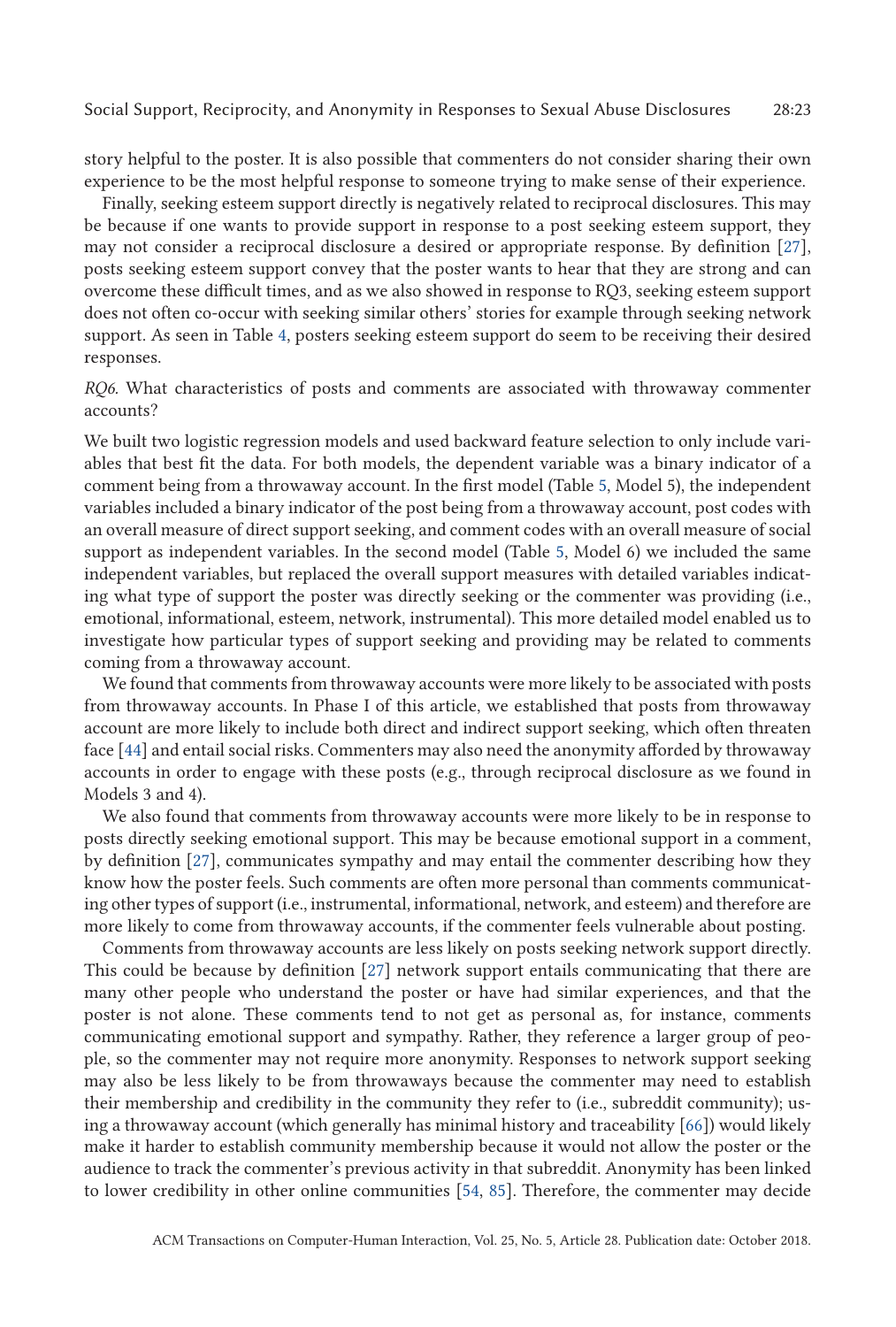not to use a throwaway account, and instead communicate membership and establish credibility within the community, to make their comment more impactful and credible.

It is important to note that except for reciprocal disclosure, all other variables significantly related to a comment being from a throwaway account are related to the *post content*, not the comment content. We will return to this in our Discussion.

*RQ7.* Are aggressive or unsupportive comments more likely to come from throwaway commenter accounts?

Due to concerns around anonymity and unsupportive or aggressive commentary [\[12,](#page-30-0) [13,](#page-30-0) [65\]](#page-32-0), we wanted to know if aggressive or unsupportive comments were more likely to come from throwaway accounts. To investigate this, we built a logistic regression model using backward feature selection to determine which variables to include (Table [5,](#page-21-0) Model 7). This model's dependent variable was a binary indicator of a comment being unsupportive or aggressive. We included a binary indicator of the post being from a throwaway account, a binary indicator of the comment being from a throwaway account, and post codes with an overall measure of direct support seeking as independent variables.

We found that a comment being from a throwaway account was not associated with a comment being aggressive or unsupportive. However, posts from throwaway accounts were in fact more likely to attract comments that were unsupportive or aggressive than posts from identified accounts. Interestingly, posts where people sought support directly or expressed attitudes toward abuse were less likely to receive unsupportive comments. It is important to note that these subreddits are moderated, and aggressive comments are expected to be removed if reported. This is probably why there were only minimal  $(N = 24)$  aggressive comments in this dataset; however, we report significant results from analysis of those comments we did interpret to be aggressive or unsupportive (except in investigating the link between commenter anonymity and aggressive or negative commentary). In online spaces that are less moderated or less focused on support, results may vary. Future research could further investigate this phenomenon by analyzing larger samples of comments posted using varying levels of anonymity in different socially stigmatized contexts on social media, to determine how the relationship between anonymity and unsupportive or aggressive responses varies.

We next discuss our results and contributions, and detail how these results can be useful in designing social technologies to best facilitate supportive responses to sensitive disclosures.

## **5 DISCUSSION**

Through this article, we make the following novel contributions to the HCI and social computing literature:

- (1) A characterization of disclosure and support seeking social media posts and responses to them in the context of sexual abuse experiences.
- (2) An investigation of matches and mismatches between types of support sought in posts and types of support provided in responses, and how different support types co-occur in posts and comments.
- (3) An understanding of the factors related to reciprocal disclosures, and the role higher degrees of anonymity play in facilitating reciprocal disclosures.
- (4) An understanding of the factors related to comments being associated with more anonymous commenter accounts, and the link between higher poster anonymity and commenter anonymity.

In what follows, we situate these findings in the context of prior work, and share ideas for future work and design.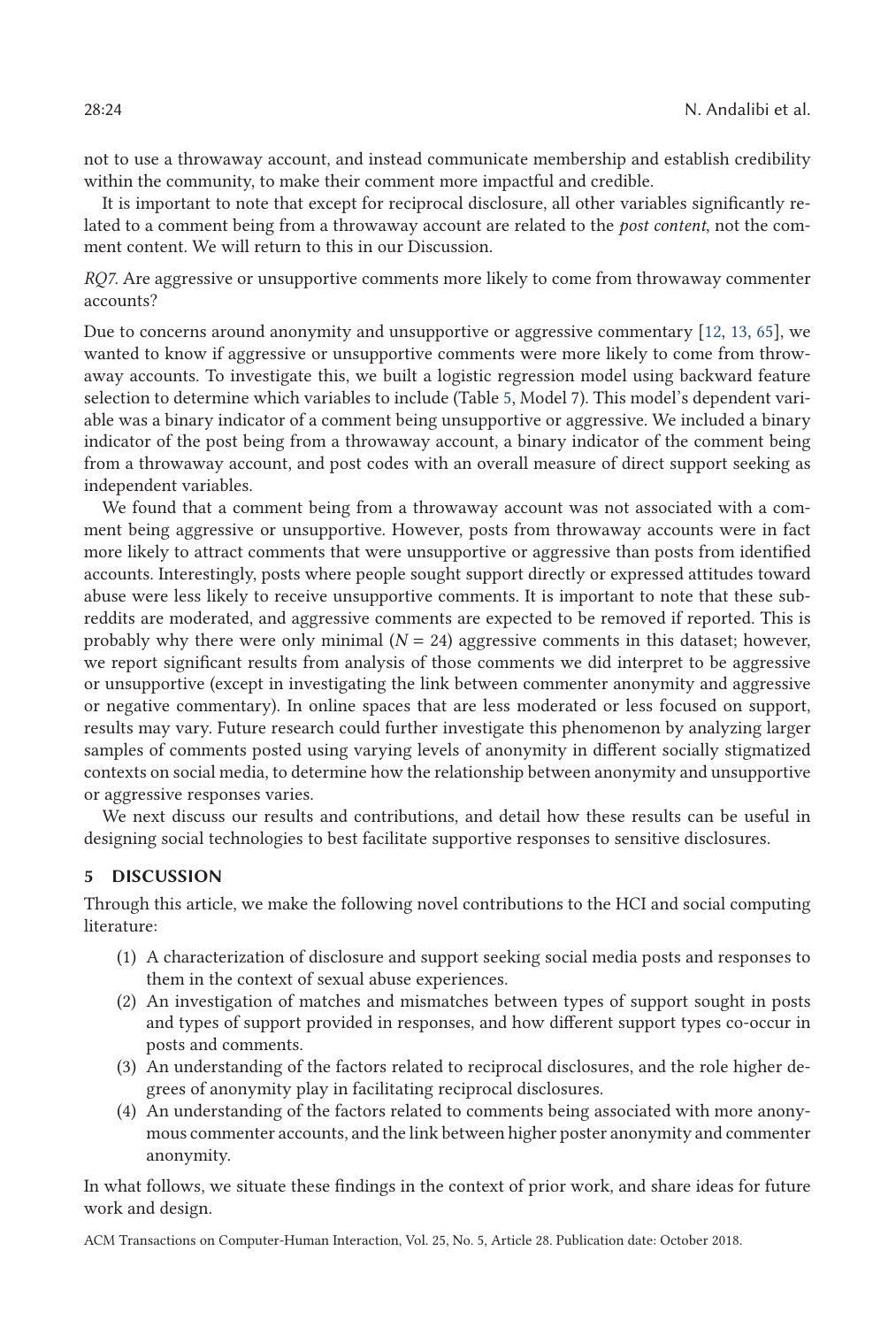Social Support, Reciprocity, and Anonymity in Responses to Sexual Abuse Disclosures 28:25

# **5.1 Support Match and Mismatch**

Our findings indicate that Reddit is an important online space for people to receive support in response to sensitive disclosures. Informational, emotional and esteem support were the most prevalent types of support provided through comments, followed by network and instrumental support. The Optimal Matching Model of Stress and Social Support suggests that the best type of social support is support that matches the individual's needs [\[74\]](#page-32-0). We found that those who directly sought informational, esteem, and instrumental support were likely to receive that type of support in comments. These results indicate that Reddit is a good place for seeking and receiving informational support, because this was the most frequent type of support provided, and those who directly sought it were likely to receive it. While comments included less esteem and instrumental support compared to informational support, when people directly sought these types of support, they often received it. Finally, emotional and network support were provided in comments regardless of whether they were sought or not. This may lead to feelings of warmth and connectedness, as by definition [\[27\]](#page-30-0) emotional support is often personalized to communicate sympathy, and network support indicates that a large group of similar people exists and that the poster is not alone. Receiving network and esteem support on Reddit has been shown to reduce one's risk of suicidal ideation as expressed in Reddit posts in a future time [\[22\]](#page-30-0). In the context of abuse disclosures, we found that those who sought esteem support received it, and network support was provided regardless, which is promising particularly if these people also express suicidal ideation. Identifying and quantifying matches and mismatches between support sought and received around sensitive disclosures, as we detail in Table [4,](#page-19-0) provides important information that can be used to increase matches and decrease mismatches to facilitate optimal support provision in online communities. For example, online communities could employ human volunteers or computational techniques to identify types of support sought in sensitive disclosure posts and received in prior responses to each post, then suggest to community members what types of support are most needed in future responses to each post.

# **5.2 Anonymity and Reciprocity**

People often responded to disclosure posts by sharing their own experiences, and were more likely to do so using more anonymous accounts. That is, comments that included reciprocal disclosure were more likely to come from throwaway accounts. We also found that the *post* being from a throwaway account had little association (statistically) with the comment including a reciprocal disclosure. In other words, for reciprocal disclosures to be communicated through comments, *anonymity of the commenter is necessary*, but whether or not the poster is originally more anonymous does not matter. This is important because reciprocal disclosures through comments can have more than one function. The commenter can share their story, the poster can see they are not alone, and the others reading these exchanges may also feel like they are not alone. While anonymity of posters enables people to seek support, anonymity of commenters is required for many to feel comfortable sharing their own stories through reciprocal disclosures. In some online communities, commenters are identified and yet provide support [\[89\]](#page-33-0), yet we find that allowing commenters to be anonymous gives them an extra layer of security that may be necessary to disclose their own sensitive experiences while still providing support to posters.

# **5.3 Higher Anonymity Levels for Posters and Commenters**

We found that higher levels of anonymity are important for seeking and providing support and reciprocity (through comments). We uncovered patterns in how post content and poster anonymity were linked to comment content and commenter anonymity. In Phase I, we had found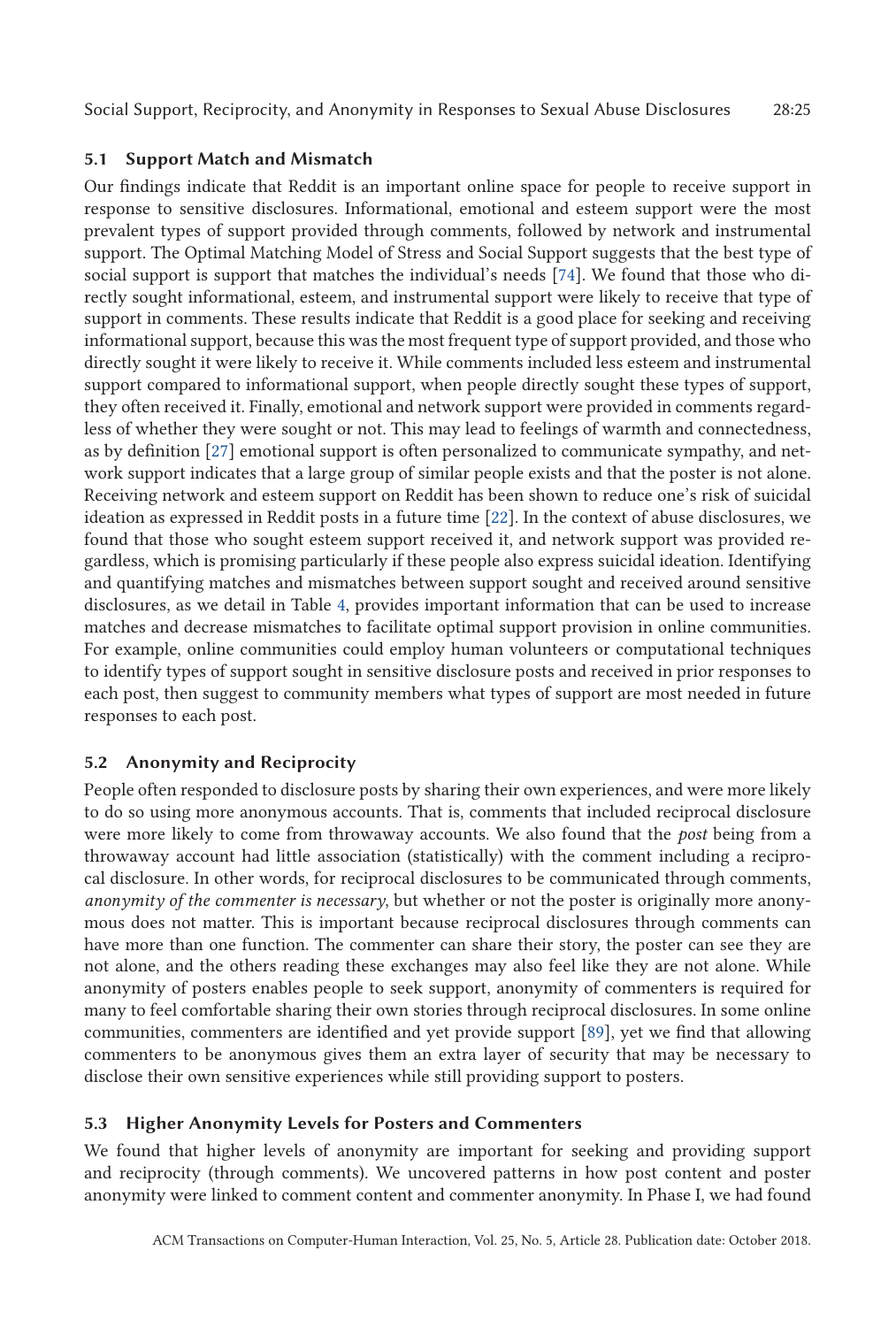that people shared how they wanted to disclose their experiences and feelings related to sexual abuse, and in doing so even cited their unmet disclosure-related needs (e.g., social support) in offline contexts [\[6\]](#page-29-0). We also found that posts including seeking support both directly (specifically informational and esteem) and indirectly were more likely to be from throwaway accounts (i.e., more anonymous) [\[6\]](#page-29-0). Direct support seeking is often more challenging than indirect support seeking because it involves explicitly mentioning that one needs help, in addition to verbalizing what they need help with [\[10\]](#page-30-0). At the same time, indirect support seeking may be equally emotionally difficult to verbalize, as one is trying to not specifically ask for the help that they may deeply need. Those seeking support indirectly may want their audience to understand what they need and provide them with support without them explicitly expressing those desires. In other cases, they may not know what they need and how they can be helped. In this article, we showed how those who seek esteem and informational support directly, as well as those who seek support indirectly, tend to receive that type of support in comments. We also showed that seeking any kind of support, directly or indirectly, is associated with receiving more comments. The additional layer of anonymity provided through throwaway accounts was important for posters to be able to seek help. Once people took the difficult step to ask for help in these subreddits, they were likely to receive it. It could benefit subreddit community members both old and new, as well as moderators, to know how effective the community actually is in providing support to those who need it.

Both phases of this project highlight the role of higher degrees of anonymity in online spaces to enable people to seek, receive, and provide support in sensitive, stigmatized contexts. Findings from Phase I indicate that avenues for more anonymous postings are important because they facilitate support seeking. Anonymous platforms enable people who may be more stigmatized in an already stigmatized context—men in this case—to find avenues for expressing themselves and seeking help. Phase II shows that anonymous commenting allows people to comment with reciprocal disclosures and provide support in ways that are sometimes personal and may make one vulnerable. Yet despite fears about anonymity enabling harassment and bullying [\[12,](#page-30-0) [13,](#page-30-0) [65\]](#page-32-0), we found no significant relationship between anonymous commenting and aggressive or unsupportive comment content in our dataset. In our work, we have empirically demonstrated how opportunities for higher degrees of anonymity are key in enabling people to both seek *and* provide support.

#### **5.4 Networked Empowerment**

Empowerment refers to a process in which people develop understanding and control over personal, social, and other forces to improve their lives [\[113\]](#page-34-0). Difficult experiences, such as sexual abuse, can make people feel disempowered, and empowerment enables people to rise beyond their challenges [\[87\]](#page-33-0). Participation in online health support groups can be personally empowering, particularly for those who lack offline support [\[8,](#page-30-0) [23\]](#page-30-0) as is common for sexual abuse survivors [\[24,](#page-30-0) [36,](#page-31-0) [53\]](#page-32-0). Ammari and Schoenebeck extended the concept of personal empowerment from psychology [\[113\]](#page-34-0) to the context of social media, and introduced "networked empowerment" to describe how social media, in particular Facebook groups, help parents of children with special needs to "find other parents, overcome power imbalances between parents and service providers, and mobilize resources to support the special needs cause" [2:2812]. They identified three components of networked empowerment as manifested through social media behaviors for this population: intrapersonal (i.e., reading other parents' stories, posting questions, developing cognitive models, and acquiring self-confidence); interactional (i.e., learning about health and education services, developing an understanding of services, and learning how to access resources); and behavioral (i.e., answering questions, welcoming new parents, creating advocacy groups, and campaigning and fundraising) [\[2\]](#page-29-0).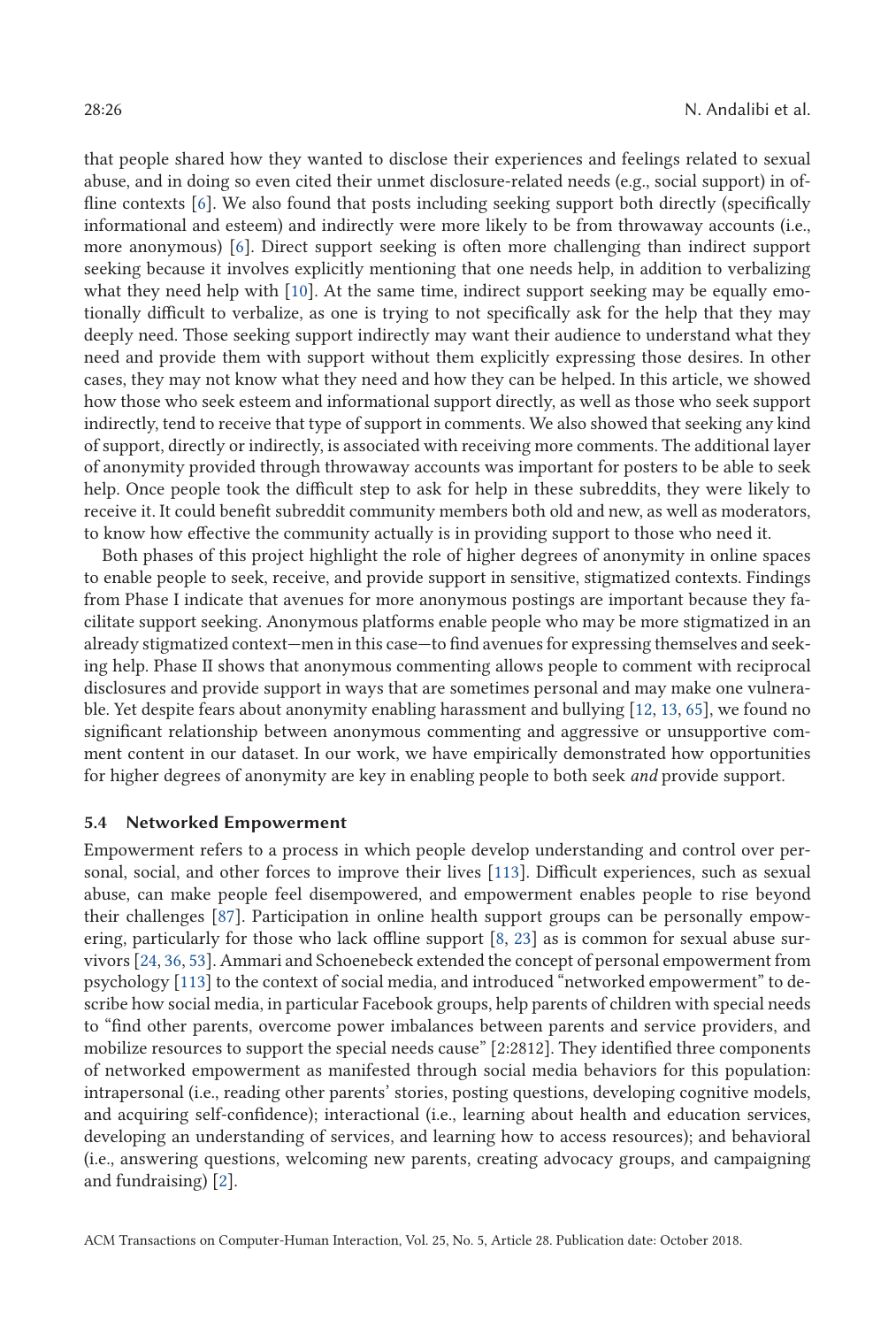On Facebook people typically use their physical world identities and are connected with people they know (e.g., family, friends, colleagues) [\[51\]](#page-31-0). In support groups on Facebook, while people often use their "real life" identities, they may be, but often are not, Facebook friends with other group members. Given this network separation, Facebook support groups afford more control and privacy over information disclosure than one's individual Facebook profile [\[2\]](#page-29-0), where content is generally viewable to one's entire network of known ties (unless "friend lists" are used to segment content between audiences). Yet Facebook groups are not nearly as anonymous, or as separate from one's primary network, as spaces like Reddit, due to "real name" usage and the possibility of overlap with one's network of known ties. What Facebook groups do have in common with Reddit is that people usually gather around a certain topic, one-to-many disclosures are possible, and communication can be asynchronous.

In the context our study, Ammari and Schoenebeck's networked empowerment components [\[2\]](#page-29-0) can translate into: intrapersonal (i.e., reading others' stories made possible through others' posts or reciprocal disclosures in comments, seeking direct and indirect support, and gaining self-confidence through receiving esteem support); interactional (i.e., gaining informational support); and behavioral (i.e., providing various kinds of support through responding to others' posts). Therefore, we extend the concept of "networked empowerment" that was largely based in understanding Facebook groups' use, to the context of an online platform where two levels of anonymity are supported, both of which are higher than that provided by Facebook groups. Specifically, we showed how higher degrees of anonymity on Reddit facilitate important behaviors such as reciprocal disclosures through comments that contribute to networked empowerment. Thus, we show how networked empowerment does not require use of an identified platform, and in fact can also thrive when people are given the ability to present their identities with some degree of anonymity.

#### **5.5 Reddit Within the Ecology of Social Media Platforms**

It is important to consider sensitive disclosures on a site like Reddit in concert with how people disclose throughout their ecosystem of other social media sites, and across periods of time as they come to terms with difficult experiences. Here, we draw connections between the current study and other research around sensitive disclosures and responses to them across a variety of social media platforms.

As we highlighted in our literature review, Andalibi and Forte [\[5\]](#page-29-0) introduced the concept of *network-level reciprocal disclosure* to explain disclosure decisions of stigmatized information (e.g., pregnancy loss experience and associated feelings such as shame and guilt) to one's identified network, such as on Facebook. Such disclosures can occur due to less perceived stigma in one's network as a result of being "triggered" [\[97\]](#page-33-0) by others' disclosures and positive responses to them [\[5,](#page-29-0) [97\]](#page-33-0). In 2017, #metoo started as a social media campaign to raise awareness about the prevalence of sexual abuse, and largely took place on platforms like Facebook where people are connected to their physical world connections [\[76\]](#page-33-0). Although #metoo specifically has not been empirically studied at the time of this writing, it is an important example of disclosing experiences of sexual abuse to known audiences, and *network-level reciprocal disclosure* [\[5\]](#page-29-0) can partially explain the traction it received. Based on prior research [\[5\]](#page-29-0), we speculate that by observing others share #metoo stories or even simply posting #metoo, many people could feel more comfortable typing #metoo to express themselves, call for societal change and raise awareness, seek support, and provide support to others in their networks. What we observe on platforms like Reddit, as the case in this article, however, is different from #metoo disclosures or similar disclosures on identified platforms. In spaces such as the subreddits we investigated, stigma is reduced—compared to identified spaces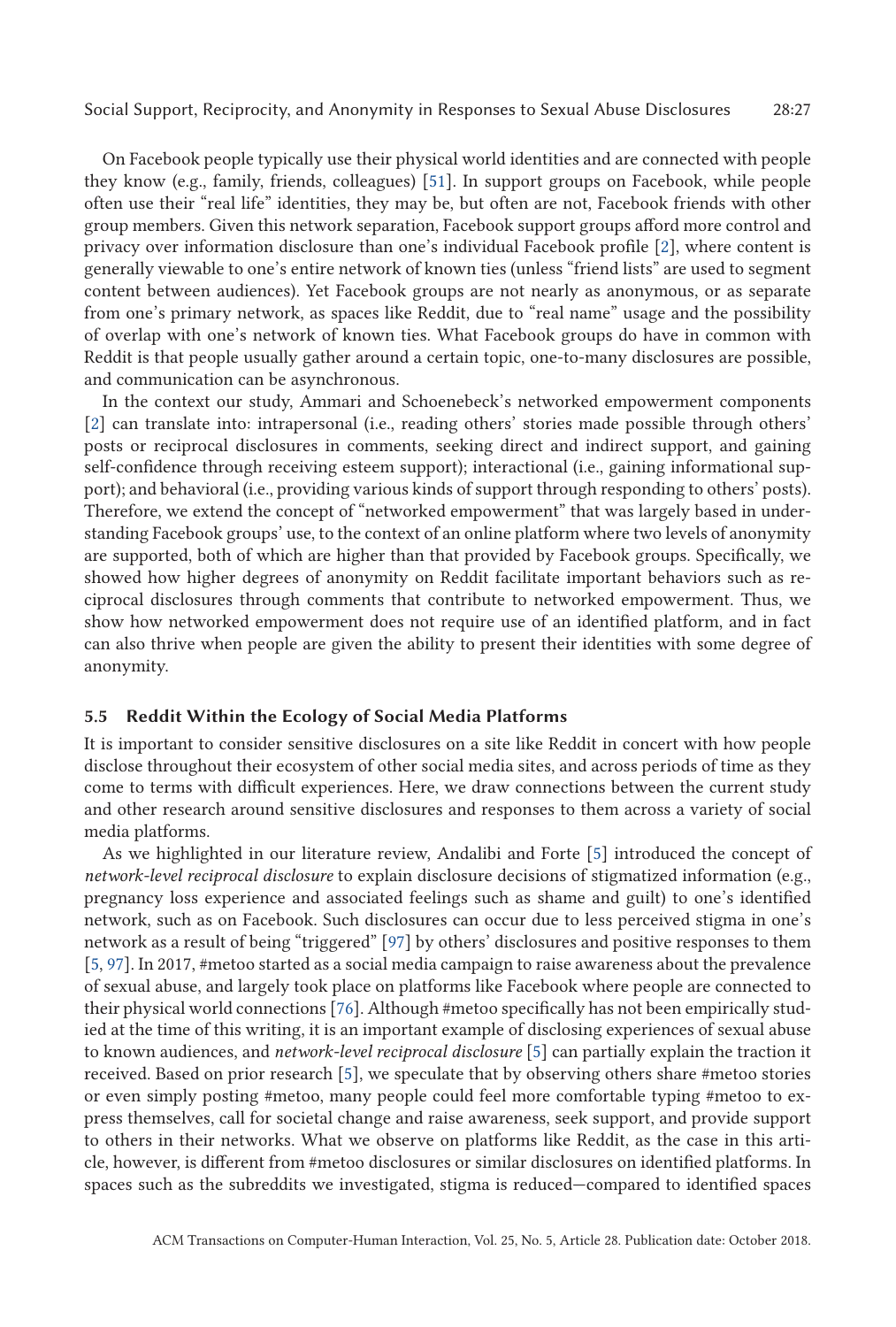like Facebook—because of the space's dedication to a topic (i.e., abuse), as well as anonymity and separation from one's known audiences.

It is common for disclosures of difficult experiences to be delayed, both online and offline [\[5,](#page-29-0) [84,](#page-33-0) [97\]](#page-33-0). Sometimes, social media campaigns that encourage sharing personal stories on identified platforms (e.g., Facebook) enable stigmatized disclosures (e.g., pregnancy loss) that may not occur otherwise [\[5\]](#page-29-0). As such, it is possible that #metoo facilitated identified disclosures delayed due to temporal or other reasons. On the other hand, our post analysis showed that first-time disclosers use Reddit to disclose their experience with abuse for the very first time. Disclosing trauma and stigma in anonymous or pseudonymous settings, rather than among one's "real life" network, is often a first step [\[5,](#page-29-0) [6\]](#page-29-0). Prior anonymous participation on spaces such as Reddit for women who had experienced pregnancy loss is a factor leading to identified disclosures on platforms, such as Facebook [\[5\]](#page-29-0). Anonymous sharing and discussion helped them start the sharing process, cope, craft their disclosure messages, and feel more comfortable to begin talking about their struggles with known others rather than anonymous ones [\[5\]](#page-29-0). Therefore, it is conceivable that prior anonymous disclosures of experiences with sexual abuse, such as those that occur on Reddit, may also pave the way for future disclosures on identified platforms, depending on the responses they elicit. What specific kinds of responses may contribute to potential future disclosures in identified platforms is an area for future work.

The type of support provided in response to sensitive disclosures may be associated with the type of content (e.g., text, visual) prevalent on particular social media platforms. Reddit is largely text-based. Previous research on an online text-based support group for a stigmatized health condition found that largely informational and to a lesser extent emotional support were provided [\[25\]](#page-30-0), similar to our findings. However, in the context of Instagram, a highly visual platform, another study found that comments in response to mental health disclosures largely consisted of emotional support, followed by esteem, network, instrumental, and informational [\[7\]](#page-30-0). What these platforms share are opportunities for being pseudonymous. While our data and analysis do not address the reasons for these differences, we speculate that this may be due to differences in how different media types (i.e., text on forums, text and image hybrid on Instagram) elicit responses from audiences. It may also be that forums and subreddits focus on specific topics, whereas on Instagram these communities are more ad-hoc and formed around certain hashtags [\[7\]](#page-30-0). Our results, in tandem with prior research, indicate that textual online spaces may be most helpful for informational support and to a lesser extent emotional support, while highly visual spaces may be most helpful for emotional support and less for informational support. It may be easier to seek informational support via text while an image may express how one feels without much text, and as we show in this study the type of support one seeks in a post is often linked to the type of comment they receive. Perhaps the norms and practices that emerge around different media types in tandem with site affordances explain the differences in the frequency of different types of support provided. Although posts on Instagram in [\[7\]](#page-30-0) were in the context of mental health and posts in our study on Reddit were in the context of abuse, they both included significant detailed storytelling and disclosures of intensely intimate feelings and experiences. Further understanding the reasons for differences between types of support provided on different platforms is an area for future work, and can help direct people with certain support needs to online spaces that are more likely to provide the type of support they need.

#### **5.6 Design Implications**

Reddit's importance as an online space for sharing sensitive information is influenced by particular Reddit features that enable people to share and respond to sensitive information. That is, other or future platforms that, like Reddit, enable users to choose from different levels of anonymity and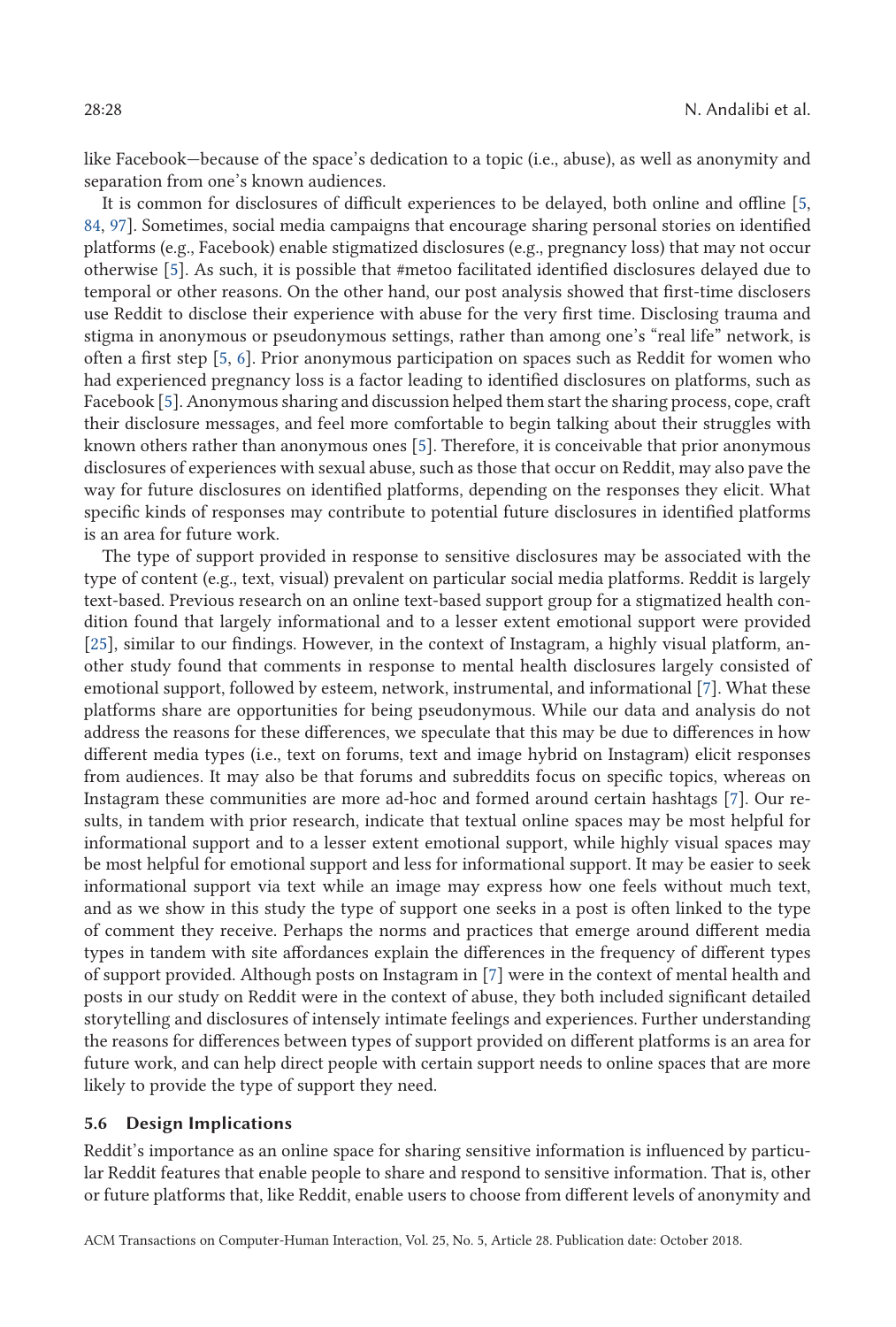use temporary technical identities [\[17\]](#page-30-0) would likely also draw communities of people seeking and providing support around difficult life experiences. Other Reddit features, such as its prevalence of text-based content, asynchronous nature, and one-to-many communication mode, likely also impact how support seeking and provision occur around sensitive disclosures. Future social technology designs can experiment with these features to meet the needs of specific groups in need of support.

Except for reciprocal disclosure, all other variables significantly and positively related to a comment being from a throwaway account (i.e., commenter's level of anonymity) are related to the *post content* and *level of anonymity*, not the comment content. This indicates that a post's content and attributes play a substantial role in whether people decide to use a throwaway account or not when commenting. Whether or not a comment comes from a throwaway account depends on, for instance, whether a *post* seeks emotional support, not whether the comment actually ends up providing emotional support. The post sets the tone for the commenter's anonymity level. A commenter must choose whether to use a throwaway account or not *before* writing their comment. Because they may not yet know exactly what they will type, the post's content influences the comment's anonymity level. Our results indicate that only for the most sensitive and personalized of comments—those that include reciprocal disclosures—do commenters sometimes alter which account they choose to post under, a substantial undertaking likely involving some combination of copy/pasting, logging out and in of Reddit, and switching browsers.

Platforms that allow throwaway accounts and multiple accounts should make it easy and possible to write a message and then, after typing, choose which account to post it with. While future work should validate this with interviews or user studies, it is likely that this simple design choice could lead to higher volume of reciprocal disclosure, more meaningful support provisions, more user satisfaction, and better user experience. On Reddit, to post using a different account, a user must log out and log back in, and would need to re-find the post before commenting using their other account. On Tumblr, which also allows multiple accounts, users can simply click a profile icon in the top right corner of the interface to switch to another account—yet they are then taken to a different newsfeed corresponding to that account, which would not facilitate switching accounts to comment on a post using a different level of anonymity. Interestingly, only Facebook, a site that does not allow multiple accounts, easily allows users to quickly shift between commenting as their personal account and commenting as a page that they manage. At the time of this writing, this Facebook option is only available for "sponsored posts," where a user will see their profile picture under a post and can then click on a down arrow to select from a list of accounts. A solution similar to Facebook's account switching functionality, employed in Reddit's interface, would likely facilitate more reciprocal sensitive disclosures by enabling users to more easily switch to accounts with higher levels of anonymity.

Our results regarding matches and mismatches between support sought and received lead to design implications to enable people to receive optimal support [\[74\]](#page-32-0) in online communities. Subreddits or other online communities could experiment with surfacing metrics that assess (as we did here) and communicate matches and mismatches between the types of support sought and provided. This information could help inform moderators as well as more experienced members of these communities about the utility of these spaces and how well they may be doing based on these metrics. For newcomers with specific needs, this information may help them form more realistic expectations of the kind of support that they will likely receive. Additionally, support match metrics could help guide commenters to provide types of support most needed by posters.

Reciprocal disclosures in comments happen less often in response to posts that explicitly mention the poster's gender. Gender norms and expectations are important in making disclosure decisions on social media [\[6,](#page-29-0) [97\]](#page-33-0); here, we see that they also inform response behaviors in some ways.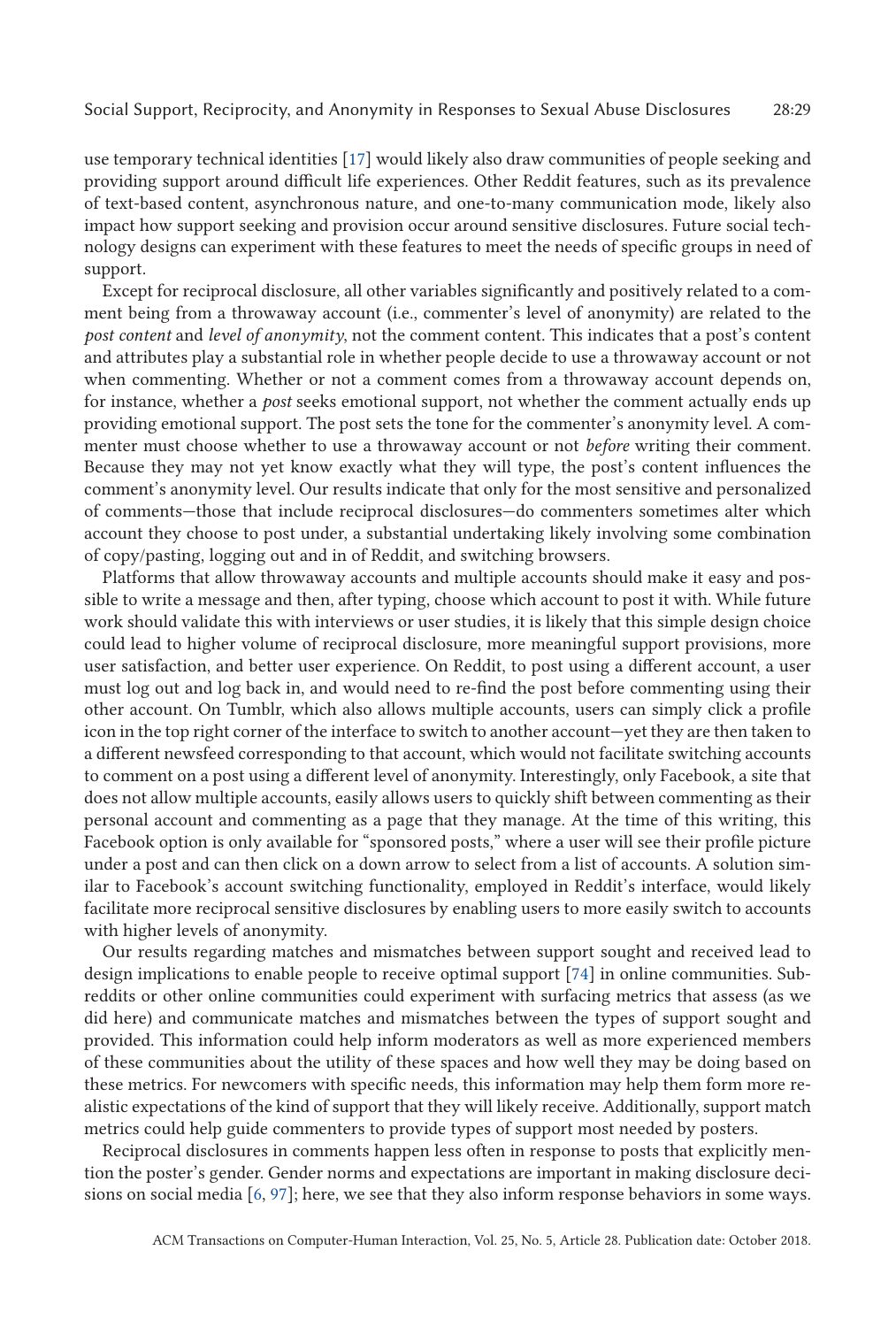<span id="page-29-0"></span>While uncovering the reasons for these observations would require engaging with responders, we speculate this finding may be because people may find it difficult to relate to a person of a different gender's experience on the personal level required for reciprocal disclosures. One design idea to explore would be to give people the option of seeing posts from the gender(s) of their choice, if posters chose to associate that information with their account or post. This way, people who want to engage in reciprocal disclosures and share their own stories in relation to someone else's original post would be able to see posts that they are more likely to relate to, and engage in reciprocal disclosures with them.

By applying our results to the preceding design suggestions, we provide ways that social technologies can be designed to best facilitate support seeking, support providing, and reciprocal disclosures in sensitive contexts on social media.

# **6 CONCLUSION**

In this work, we make a novel contribution to HCI by providing an understanding of disclosure, support seeking, and support providing behaviors in the context of sexual abuse on social media, and the role of anonymity in the seeking and provision of social support. We argue that anonymity is key to both seeking and providing social support. In the context of seeking support, the first phase of this project established that seeking direct and indirect support is associated with poster anonymity. In contrast to dominant negative narratives about anonymity, we find that when people are given a choice to be more or less anonymous when commenting, commenter anonymity enables opportunities for reciprocal sensitive disclosures and providing support to posters, and thus facilitates networked empowerment. Moreover, when people seek direct support in their posts they are less likely to receive unsupportive or aggressive comments. We also detail matches and mismatches that occur between support sought in posts and support received in comments in response to sensitive disclosures. Findings of this study can help users and moderators of the communities whose data we have analyzed to increase support provision and awareness about the potential utility of online communities. Our findings can also help technologists make design decisions that facilitate rather than hinder support seeking and providing in socially stigmatized contexts on social media.

#### **ACKNOWLEDGMENTS**

We thank the people whose posts and comments we analyzed. We are also grateful to the Associate Editor and anonymous reviewers for their constructive feedback and encouragement.

#### **REFERENCES**

- [1] Tawfiq Ammari and Sarita Schoenebeck. 2015. Understanding and supporting fathers and fatherhood on social media sites. In *Proceedings of the 33rd Annual ACM Conference on Human Factors in Computing Systems (CHI'15)*. 1905–1914. DOI:<https://doi.org/10.1145/2702123.2702205>
- [2] Tawfiq Ammari and Sarita Schoenebeck. 2015. Networked empowerment on Facebook groups for parents of children with special needs. In *Proceedings of the 33rd Annual ACM Conference on Human Factors in Computing Systems (CHI'15)*. 2805–2814. DOI:<https://doi.org/10.1145/2702123.2702324>
- [3] Nazanin Andalibi. 2018. *Self-Disclosure and Response Behaviors in Socially Stigmatized Contexts On Social Media*. Drexel University.
- [4] Nazanin Andalibi and Andrea Forte. 2016. Social computing researchers, vulnerability, and peer support. In *Proceedings of Position Paper at the CHI 2016 Ethical Encounters in HCI: Research in Sensitive and Complex Settings Workshop*. Retrieved from [https://docs.wixstatic.com/ugd/63b293\\_58d50f16dde0497fa4793fde6e9540e8.pdf.](https://docs.wixstatic.com/ugd/63b293_58d50f16dde0497fa4793fde6e9540e8.pdf)
- [5] Nazanin Andalibi and Andrea Forte. 2018. Announcing pregnancy loss on Facebook: A decision-making framework for stigmatized disclosures on identified social network sites. In *Proceedings of CHI 2018*. DOI:[https://doi.org/10.](https://doi.org/10.1145/3173574.3173732) [1145/3173574.3173732](https://doi.org/10.1145/3173574.3173732)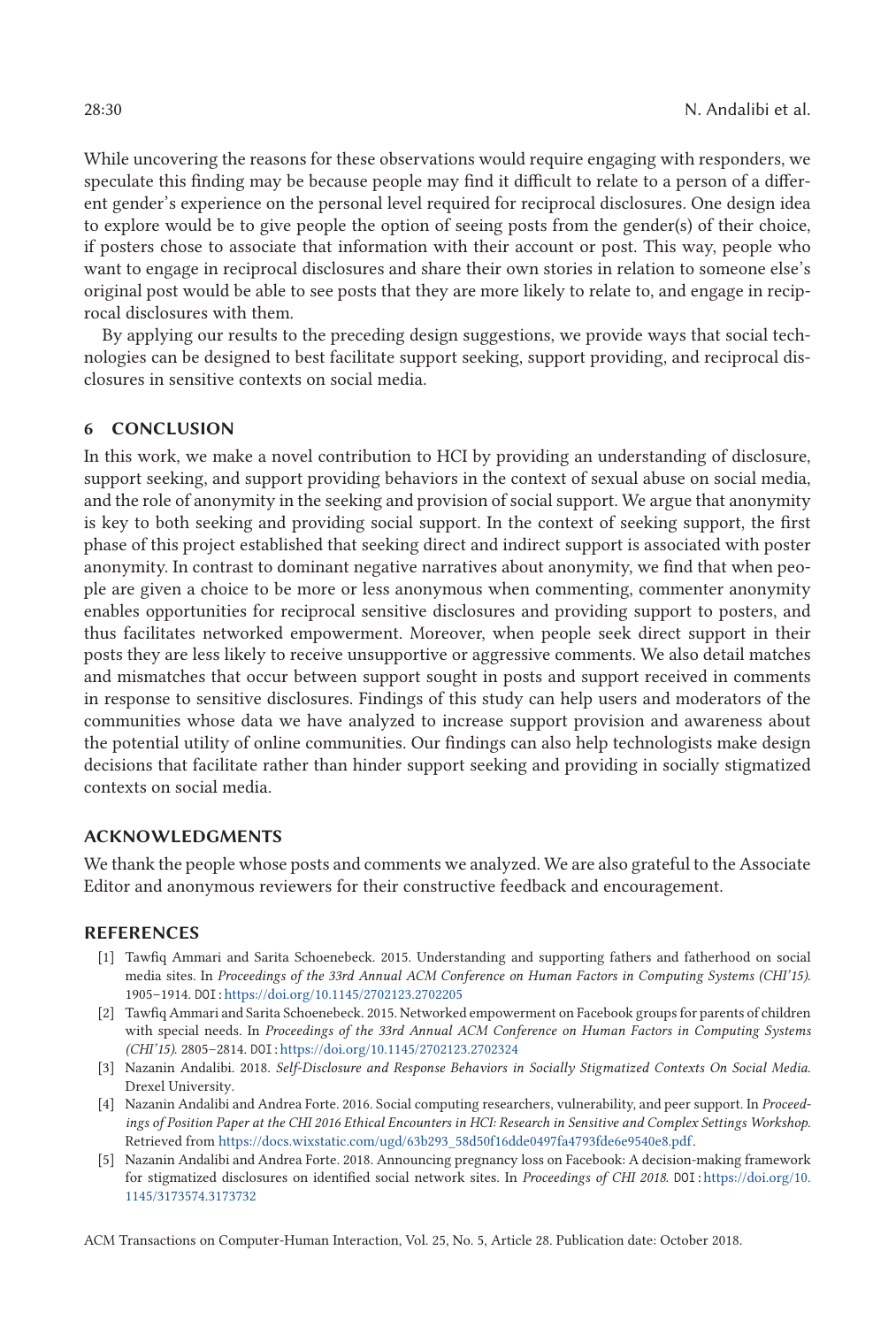- <span id="page-30-0"></span>[6] Nazanin Andalibi, Oliver L. Haimson, Munmun De Choudhury, and Andrea Forte. 2016. Understanding social media disclosures of sexual abuse through the lenses of support seeking and anonymity. In *Proceedings of the CHI Conference on Human Factors in Computing Systems (CHI'16)*. 3906–3918. DOI:<https://doi.org/10.1145/2858036.2858096>
- [7] Nazanin Andalibi, Pinar Ozturk, and Andrea Forte. 2017. Sensitive self-disclosures, responses, and social support on instagram: The case of #depression. In *Proceedings of the Conference on Computer Supported Cooperative Work and Social Computing (CSCW'17)*. DOI:<https://doi.org/10.1145/2998181.2998243>
- [8] Azy Barak, Meyran Boniel-Nissim, and John Suler. 2008. Fostering empowerment in online support groups. *Computers in Human Behavior* 24, 5 (2008), 1867–1883. DOI:<https://doi.org/10.1016/j.chb.2008.02.004>
- [9] Azy Barak and Orit Gluck-Ofri. 2007. Degree and reciprocity of self-disclosure in online forums. *CyberPsychology and Behavior* 10, 3 (2007), 407–417. DOI:<https://doi.org/10.1089/cpb.2006.9938>
- [10] A. P. Barbee and M. R. Cunningham. 1995. An experimental approach to social support communications: Interactive coping in close relationships. *Annals of the International Communication Association* 18, 1 (1995), 381–413.
- [11] John A. Bargh, Katelyn Y. A. McKenna, and Grainne M. Fitzsimons. 2002. Can you see the real me? Activation and expression of the "true self" on the internet. *Journal of Social Issues* 58, 1 (2002), 33–48. DOI:[https://doi.org/10.1111/](https://doi.org/10.1111/1540-4560.00247) [1540-4560.00247](https://doi.org/10.1111/1540-4560.00247)
- [12] Christopher Barlett and Douglas Gentile. 2012. Attacking others online: The formation of cyberbullying in late adolescence. *Psychology of Popular Media Culture* 1, 2 (2012), 123–135.
- [13] Christopher Barlett, Douglas Gentile, and Chelsea Chew. 2016. Predicting cyberbullying from anonymity. *Psychology of Popular Media Culture* 5, 2 (2016), 171–180.
- [14] Paul A. Bell. 1978. Affective state, attraction, and affiliation: Misery loves happy company, too. *Personality and Social Psychology Bulletin* 4, 4 (1978), 616–619.
- [15] Jeremy Birnholtz, Nicholas Aaron Ross Merola, and Arindam Paul. 2015. "Is it weird to still be a virgin?:" Anonymous, locally targeted questions on Facebook confession boards. In *Proceedings of the ACM SIGCHI Conference on Human Factors in Computing Systems*. 2613–2622.
- [16] George A. Bonanno and Stacey Kaltman. 2001. The varieties of grief experience. *Clinical Psychology Review* 21, 5 (2001), 705–734. DOI:[https://doi.org/10.1016/S0272-7358\(00\)00062-3](https://doi.org/10.1016/S0272-7358(00)00062-3)
- [17] Jed R. Brubaker and Gillian R. Hayes. 2011. SELECT \* FROM USER: Infrastructure and socio-technical representation. In *Proceedings of the ACM Conference on Computer Supported Cooperative Work (CSCW'11)*. 369–378. DOI:[https://](https://doi.org/10.1145/1958824.1958881) [doi.org/10.1145/1958824.1958881](https://doi.org/10.1145/1958824.1958881)
- [18] Moira Burke and Robert E. Kraut. 2016. The relationship between Facebook use and well-being depends on communication type and tie strength. *Journal of Computer-Mediated Communication* 21, 4 (2016), 265–281. DOI:[https://](https://doi.org/10.1111/jcc4.12162) [doi.org/10.1111/jcc4.12162](https://doi.org/10.1111/jcc4.12162)
- [19] Brant R. Burleson, Erina L. MacGeorge, M. L. Knapp, and J. A. Daly. 2002. Supportive communication. *Handbook of Interpersonal Communication* 3 (2002), 374–424.
- [20] Stephenie R. Chaudoir and Jeffrey D. Fisher. 2010. The disclosure processes model: Understanding disclosure decision-making and post-disclosure outcomes among people living with a concealable stigmatized identity. *Psychological Bulletin* 136, 2 (2010), 236–256. DOI:<https://doi.org/10.1037/a0018193>
- [21] Daegon Cho and Alessandro Acquisti. 2013. The more social cues, the less trolling? An empirical study of online commenting behavior. In *Proceedings of the 12th Workshop on the Economics of Information Security (WEIS'13)*.
- [22] Munmun De Choudhury and Emre Kiciman. 2017. The language of social support in social media and its effect on suicidal ideation risk. In *Proceedings of the International Conference on Web and Social Media (ICWSM'17)*.
- [23] Jae Eun Chung. 2013. Social interaction in online support groups: Preference for online social interaction over offline social interaction. *Computers in Human Behavior* 29, 4 (2013), 1408–1414. DOI:[https://doi.org/10.1016/j.chb.2013.01.](https://doi.org/10.1016/j.chb.2013.01.019) [019](https://doi.org/10.1016/j.chb.2013.01.019)
- [24] Ann L. Coker, Paige H. Smith, Martie P. Thompson, Robert E. McKeown, Lesa Bethea, and Keith E. Davis. 2002. Social support protects against the negative effects of partner violence on mental health. *Journal of Women's Health & Gender-Based Medicine* 11, 5 (2002), 465–476. DOI:<https://doi.org/10.1089/15246090260137644>
- [25] Neil S. Coulson. 2005. Receiving social support online: An analysis of a computer-mediated support group for individuals living with irritable bowel syndrome. *CyberPsychology and Behavior* 8, 6 (2005), 580–584. DOI:[https://](https://doi.org/10.1089/cpb.2005.8.580) [doi.org/10.1089/cpb.2005.8.580](https://doi.org/10.1089/cpb.2005.8.580)
- [26] Neil S. Coulson, Heather Buchanan, and Aimee Aubeeluck. 2007. Social support in cyberspace: A content analysis of communication within a Huntington's disease online support group. *Patient Education and Counseling* 68, 2 (2007), 173–178. DOI:<https://doi.org/10.1016/j.pec.2007.06.002>
- [27] Carolyn E. Cutrona and Julie A. Suhr. 1992. Controllability of stressful events and satisfaction with spouse support behaviors. *Communication Research* 19, 2 (1992), 154–174.
- [28] Robert C. Davis, Ellen Brickman, and Timothy Baker. 1991. Supportive and unsupportive responses of others to rape victims: Effects on concurrent victim adjustment. *American Journal of Community Psychology* 19, 3 (1991), 443–451. DOI:<https://doi.org/10.1007/BF00938035>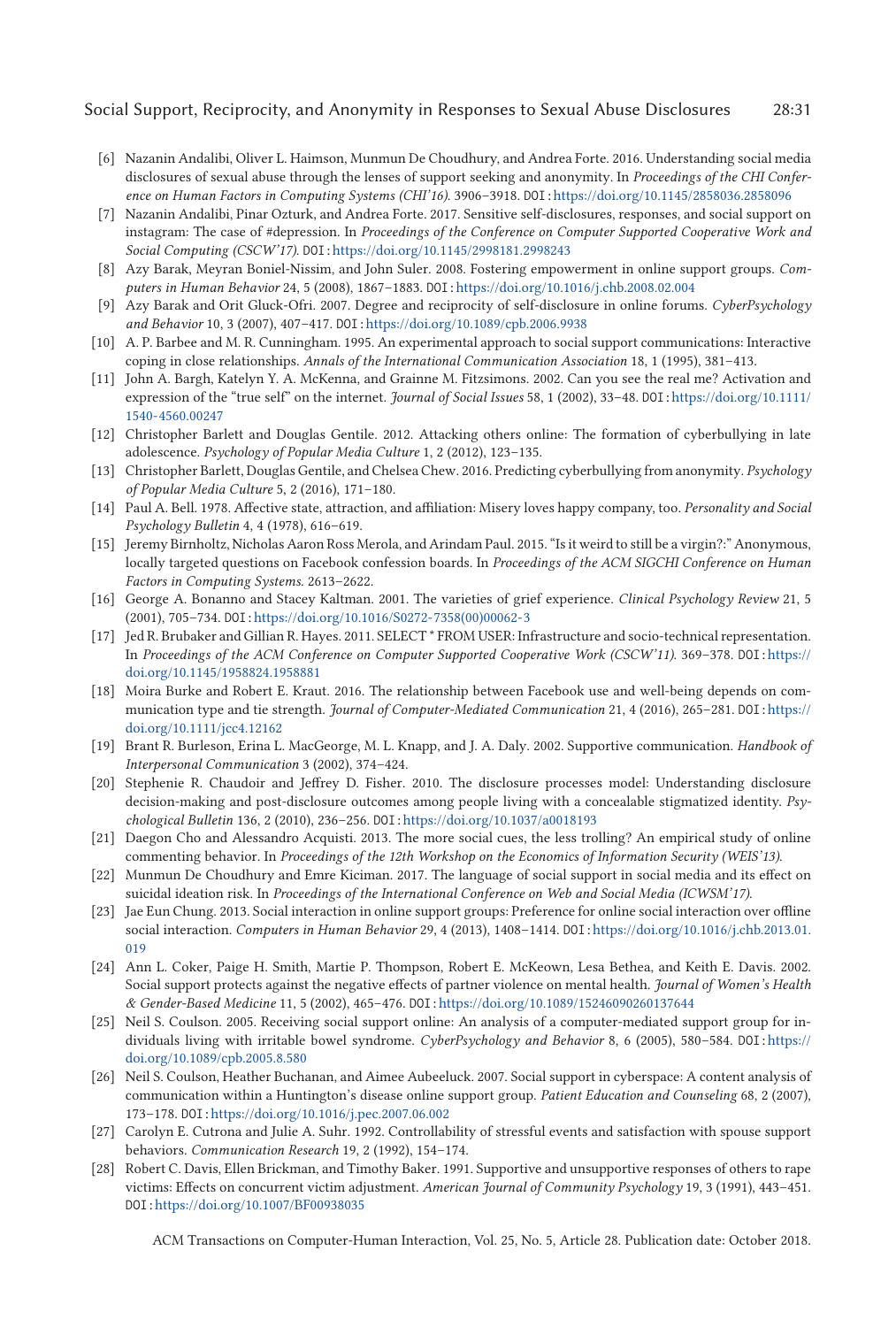- <span id="page-31-0"></span>[29] Munmun De Choudhury and Sushovan De. 2014. Mental health discourse on Reddit: Self-disclosure, social support, and anonymity. In *Proceedings of the International AAAI Conference on Weblogs and Social Media*.
- [30] Munmun De Choudhury, Emre Kiciman, Mark Dredze, Glen Coppersmith, and Mrinal Kumar. 2016. Discovering shifts to suicidal ideation from mental health content in social media. In *Proceedings of the CHI Conference on Human Factors in Computing Systems (CHI'16)*. 2098–2110. DOI:<https://doi.org/10.1145/2858036.2858207>
- [31] Nicholas Diakopoulos and Mor Naaman. 2011. Towards quality discourse in online news comments. In *Proceedings of the ACM Conference on Computer Supported Cooperative Work (CSCW'11)*. 133–142. DOI:[https://doi.org/10.1145/](https://doi.org/10.1145/1958824.1958844) [1958824.1958844](https://doi.org/10.1145/1958824.1958844)
- [32] Jill P. Dimond, Casey Fiesler, and Amy S. Bruckman. 2011. Domestic violence and information communication technologies. *Interacting with Computers* 23, 5 (2011), 413–421. DOI:<https://doi.org/10.1016/j.intcom.2011.04.006>
- [33] Kathryn Dindia. 2002. Self-disclosure research: Knowledge through meta-analysis. In *Interpersonal Communication Research: Advances through Meta-analysis*, M. Allen, R. W. Preiss, B. M. Gayle, and N. A. Burrell (Eds.). Lawrence Erlbaum Associates Publishers, Mahwah, NJ, 169–185.
- [34] Bryan Dosono, Yasmeen Rashidi, Taslima Akter, Bryan Semaan, and Apu Kapadia. 2017. Challenges in transitioning from civil to military culture: Hyper-selective disclosure through ICTs. In *Proceedings of the ACM on Human Computer Interaction 1, CSCW (2017)*, 41:1–41:23. DOI:<https://doi.org/10.1145/3134676>
- [35] Nicole B. Ellison, Lindsay Blackwell, Cliff Lampe, and Penny Trieu. 2016. "The question exists, but you don't exist with it": Strategic anonymity in the social lives of adolescents. *Social Media* + *Society* 2, 4 (2016). DOI:[https://doi.](https://doi.org/10.1177/2056305116670673) [org/10.1177/2056305116670673](https://doi.org/10.1177/2056305116670673)
- [36] Joanne Everill and Glenn Waller. 1995. Disclosure of sexual abuse and psychological adjustment in female undergraduates. *Child Abuse and Neglect* 19, 1 (36), 93–100. DOI:[https://doi.org/10.1016/0145-2134\(94\)00102-Z](https://doi.org/10.1016/0145-2134(94)00102-Z)
- [37] Casey Fiesler, Michaelanne Dye, Jessica L. Feuston, Chaya Hiruncharoenvate, C. J. Hutto, Shannon Morrison, Parisa Khanipour Roshan, Umashanthi Pavalanathan, Amy S. Bruckman, Munmun De Choudhury, and Eric Gilbert. 2017. What (or Who) Is Public?: Privacy settings and social media content sharing. In *Proceedings of the ACM Conference on Computer Supported Cooperative Work and Social Computing (CSCW'17)*. 567–580. DOI:[https://doi.org/10.1145/](https://doi.org/10.1145/2998181.2998223) [2998181.2998223](https://doi.org/10.1145/2998181.2998223)
- [38] Deborah L. Finfgeld. 2000. Therapeutic groups online: The good, the bad, and the unknown. *Issues in Mental Health Nursing* 21, 3 (2000), 241–255.
- [39] Andrea Forte, Nazanin Andalibi, and Rachel Greenstadt. 2017. Privacy, anonymity, and perceived risk in open collaboration: A study of tor users and wikipedians. In *Proceedings of the ACM Conference on Computer Supported Cooperative Work and Social Computing (CSCW'17)*. 1800–1811. DOI:<https://doi.org/10.1145/2998181.2998273>
- [40] Rolf Fredheim, Alfred Moore, and John Naughton. 2015. Anonymity and online commenting: The broken windows effect and the end of drive-by commenting. In *Proceedings of the ACM Web Science Conference (WebSci'15)*. 11:1–11:8. DOI:<https://doi.org/10.1145/2786451.2786459>
- [41] A. Michael Froomkin. 2015. From anonymity to identification. *Journal of Self-Regulation and Regulation* 1 (2015), 121–138. DOI:<https://doi.org/10.11588/josar.2015.0.23480>
- [42] Tiffany Gagnon. 2013. *The Disinhibition of Reddit Users*. Adele Richardson's Spring.
- [43] Erving Goffman. 1959. *The Presentation of Self in Everyday Life*. Anchor Books.
- [44] Erving Goffman. 1986. *Stigma: Notes on the Management of Spoiled Identity*. Simon & Schuster, New York.
- [45] Kimberly R. Goldner. 2008. *Self Disclosure on Social Networking Websites and Relationship Quality in Late Adolescence*. Dissertation/Thesis. ETD Collection for Pace University.
- [46] Jeremy A. Greene, Niteesh K. Choudhry, Elaine Kilabuk, and William H. Shrank. 2011. Online social networking by patients with diabetes: A qualitative evaluation of communication with Facebook. *Journal of General Internal Medicine* 26, 3 (2011), 287–292. DOI:<https://doi.org/10.1007/s11606-010-1526-3>
- [47] Kathryn Greene, Valerian J. Derlega, and Alicia Mathews. 2006. Self-disclosure in personal relationships. In *The Cambridge Handbook of Personal Relationships*, Anita L. Vangelisti (Ed.). Cambridge University Press.
- [48] Leonard T. Gries, David S. Goh, Mary Beth Andrews, Jeri Gilbert, Frances Praver, and Dalia Naierman Stelzer. 2000. Positive reaction to disclosure and recovery from child sexual abuse. *Journal of Child Sexual Abuse* 9, 1 (2000), 29–51. DOI:[https://doi.org/10.1300/J070v09n01\\_03](https://doi.org/10.1300/J070v09n01_03)
- [49] Oliver L. Haimson. 2018. *The Social Complexities of Transgender Identity Disclosure on Social Media*. University of California, Irvine. Retrieved from [https://escholarship.org/uc/item/19c235q0.](https://escholarship.org/uc/item/19c235q0)
- [50] Oliver L. Haimson, Jed R. Brubaker, Lynn Dombrowski, and Gillian R. Hayes. 2015. Disclosure, stress, and support during gender transition on Facebook. In *Proceedings of the 18th ACM Conference on Computer Supported Cooperative Work & Social Computing (CSCW'15)*. 1176–1190. DOI:<https://doi.org/10.1145/2675133.2675152>
- [51] Keith Hampton, Lauren Sessions Goulet, Lee Rainie, and Kristen Purcell. 2011. Social networking sites and our lives. *Pew Research Center: Internet, Science & Tech*. Retrieved August 3, 2017 from [http://www.pewinternet.org/2011/06/](http://www.pewinternet.org/2011/06/16/social-networking-sites-and-our-lives/) [16/social-networking-sites-and-our-lives/.](http://www.pewinternet.org/2011/06/16/social-networking-sites-and-our-lives/)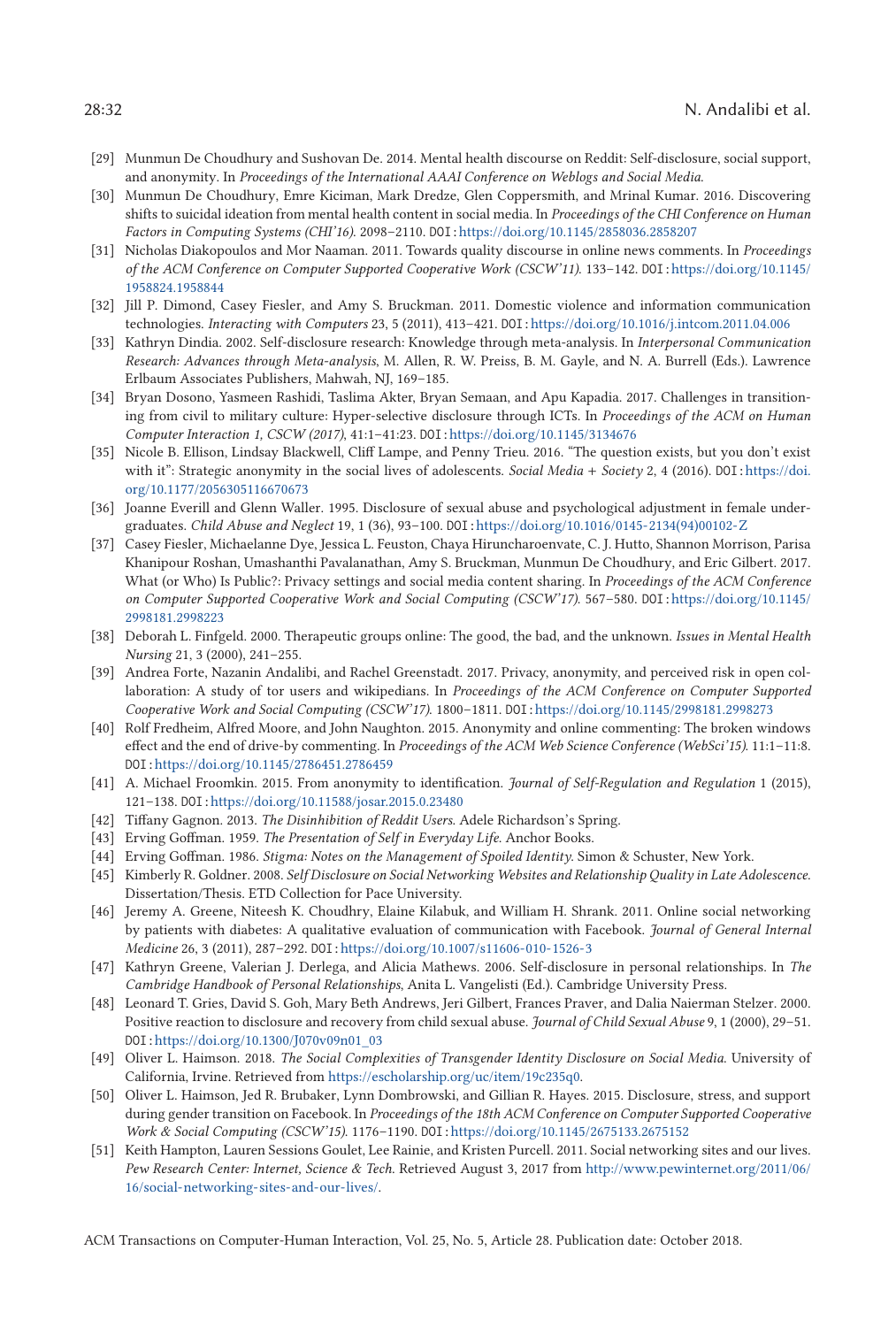- <span id="page-32-0"></span>[52] Jeffrey T. Hancock, Jennifer Thom-Santelli, and Thompson Ritchie. 2004. Deception and design: The impact of communication technology on lying behavior. In *Proceedings of the SIGCHI Conference on Human Factors in Computing Systems (CHI'04)*. 129–134. DOI:<https://doi.org/10.1145/985692.985709>
- [53] Irit Hershkowitz, Omer Lanes, and Michael E. Lamb. 2007. Exploring the disclosure of child sexual abuse with alleged victims and their parents. *Child Abuse & Neglect* 31, 2 (2007), 111–123. DOI:[https://doi.org/10.1016/j.chiabu.2006.09.](https://doi.org/10.1016/j.chiabu.2006.09.004) [004](https://doi.org/10.1016/j.chiabu.2006.09.004)
- [54] Starr Roxanne Hiltz. 1986. The "virtual classroom": Using computer-mediated communication for university teaching. *Journal of Communication* 36, 2 (1986), 95–104. DOI:<https://doi.org/10.1111/j.1460-2466.1986.tb01427.x>
- [55] Erin E. Hollenbaugh and Marcia K. Everett. 2013. The effects of anonymity on self-disclosure in blogs: An application of the online disinhibition effect. *Journal of Computer-Mediated Communication* 18, 3 (2013), 283–302. DOI:[https://](https://doi.org/10.1111/jcc4.12008) [doi.org/10.1111/jcc4.12008](https://doi.org/10.1111/jcc4.12008)
- [56] Amanda J. Holmstrom and Brant R. Burleson. 2011. An initial test of a cognitive-emotional theory of esteem support messages. *Communication Research* 38, 3 (2011), 326–355. DOI:<https://doi.org/10.1177/0093650210376191>
- [57] L. Crystal Jiang, Natalya N. Bazarova, and Jeffrey T. Hancock. 2011. From perception to behavior: Disclosure reciprocity and the intensification of intimacy in computer-mediated communication. *Communication Research* 40 (2011), 125–143.
- [58] Adam N. Joinson and Carina B. Paine. 2007. Self-disclosure, privacy and the Internet. In *The Oxford Handbook of Internet Psychology*. Oxford University Press
- [59] Eva Jonzon and Frank Lindblad. 2004. Disclosure, reactions, and social support: Findings from a sample of adult victims of child sexual abuse. *Child Maltreatment* 9, 2 (2004), 190–200. DOI:<https://doi.org/10.1177/1077559504264263>
- [60] Sanjay Kairam, Mike Brzozowski, David Huffaker, and Ed Chi. 2012. Talking in circles: Selective sharing in Google+. In *Proceedings of the SIGCHI Conference on Human Factors in Computing Systems (CHI'12)*. 1065–1074. [https://doi.](https://doi.org/10.1145/2207676.2208552) [org/10.1145/2207676.2208552](https://doi.org/10.1145/2207676.2208552)
- [61] Sharon Lamb and Susan Edgar-Smith. 1994. Aspects of disclosure mediators of outcome of childhood sexual abuse. *Journal of Interpersonal Violence* 9, 3 (1994), 307–326.
- [62] Airi Lampinen, Vilma Lehtinen, Asko Lehmuskallio, and Sakari Tamminen. 2011. We're in It Together: Interpersonal management of disclosure in social network services. In *Proceedings of the SIGCHI Conference on Human Factors in Computing Systems (CHI'11)*. 3217–3226. DOI:<https://doi.org/10.1145/1978942.1979420>
- [63] Noam Lapidot-Lefler and Azy Barak. 2012. Effects of anonymity, invisibility, and lack of eye-contact on toxic online disinhibition. *Computers in Human Behavior* 28, 2 (2012), 434–443. DOI:<https://doi.org/10.1016/j.chb.2011.10.014>
- [64] J. P. Laurenceau, L. F. Barrett, and P. R. Pietromonaco. 1998. Intimacy as an interpersonal process: The importance of self-disclosure, partner disclosure, and perceived partner responsiveness in interpersonal exchanges. *Journal of Personality and Social Psychology* 74, 5 (1998), 1238–1251.
- [65] Danielle M. Law, Jennifer D. Shapka, Shelley Hymel, Brent F. Olson, and Terry Waterhouse. 2012. The changing face of bullying: An empirical comparison between traditional and internet bullying and victimization. *Computers in Human Behavior* 28, 1 (2012), 226–232. DOI:<https://doi.org/10.1016/j.chb.2011.09.004>
- [66] Alex Leavitt. 2015. "This is a throwaway account": Temporary technical identities and perceptions of anonymity in a massive online community. In *Proceedings of the ACM Conference on Computer Supported Cooperative Work and Social Computing*.
- [67] Beverly B. Lovett. 2004. Child sexual abuse disclosure: Maternal response and other variables impacting the victim. *Child and Adolescent Social Work Journal* 21, 4 (2004), 355–371. DOI:[https://doi.org/10.1023/B:CASW.0000035221.](https://doi.org/10.1023/B:CASW.0000035221.78729.d6) [78729.d6](https://doi.org/10.1023/B:CASW.0000035221.78729.d6)
- [68] Xiao Ma, Nazanin Andalibi, Louise Barkhuus, and Mor Naaman. 2017. "People are either too fake or too real": Opportunities and challenges in tie-based anonymity. In *Proceedings of the CHI Conference on Human Factors in Computing Systems (CHI'17)*. 1781–1793. DOI:<https://doi.org/10.1145/3025453.3025956>
- [69] Xiao Ma, Jeff Hancock, and Mor Naaman. 2016. Anonymity, intimacy and self-disclosure in social media. In *Proceedings of the CHI Conference on Human Factors in Computing Systems (CHI'16)*. 3857–3869. DOI:[https://doi.org/10.](https://doi.org/10.1145/2858036.2858414) [1145/2858036.2858414](https://doi.org/10.1145/2858036.2858414)
- [70] Brenda Major and Richard H. Gramzow. 1999. Abortion as stigma: Cognitive and emotional implications of concealment. *Journal of Personality and Social Psychology* 77, 4 (1999), 735–745.
- [71] Alice Marwick and danah boyd. 2014. Networked privacy: How teenagers negotiate context in social media. *New Media and Society* 16, 7 (2014), 1051–1067. DOI:<https://doi.org/10.1177/1461444814543995>
- [72] Gary T. Marx. 1999. What's in a name? Some reflections on the sociology of anonymity. *The Information Society* 15, 2 (1999), 99–112.
- [73] Tara Matthews, Kathleen O'Leary, Anna Turner, Manya Sleeper, Jill Palzkill Woelfer, Martin Shelton, Cori Manthorne, Elizabeth F. Churchill, and Sunny Consolvo. 2017. Stories from survivors: Privacy & security practices when coping with intimate partner abuse. In *Proceedings of the CHI Conference on Human Factors in Computing Systems (CHI'17)*. 2189–2201. DOI:<https://doi.org/10.1145/3025453.3025875>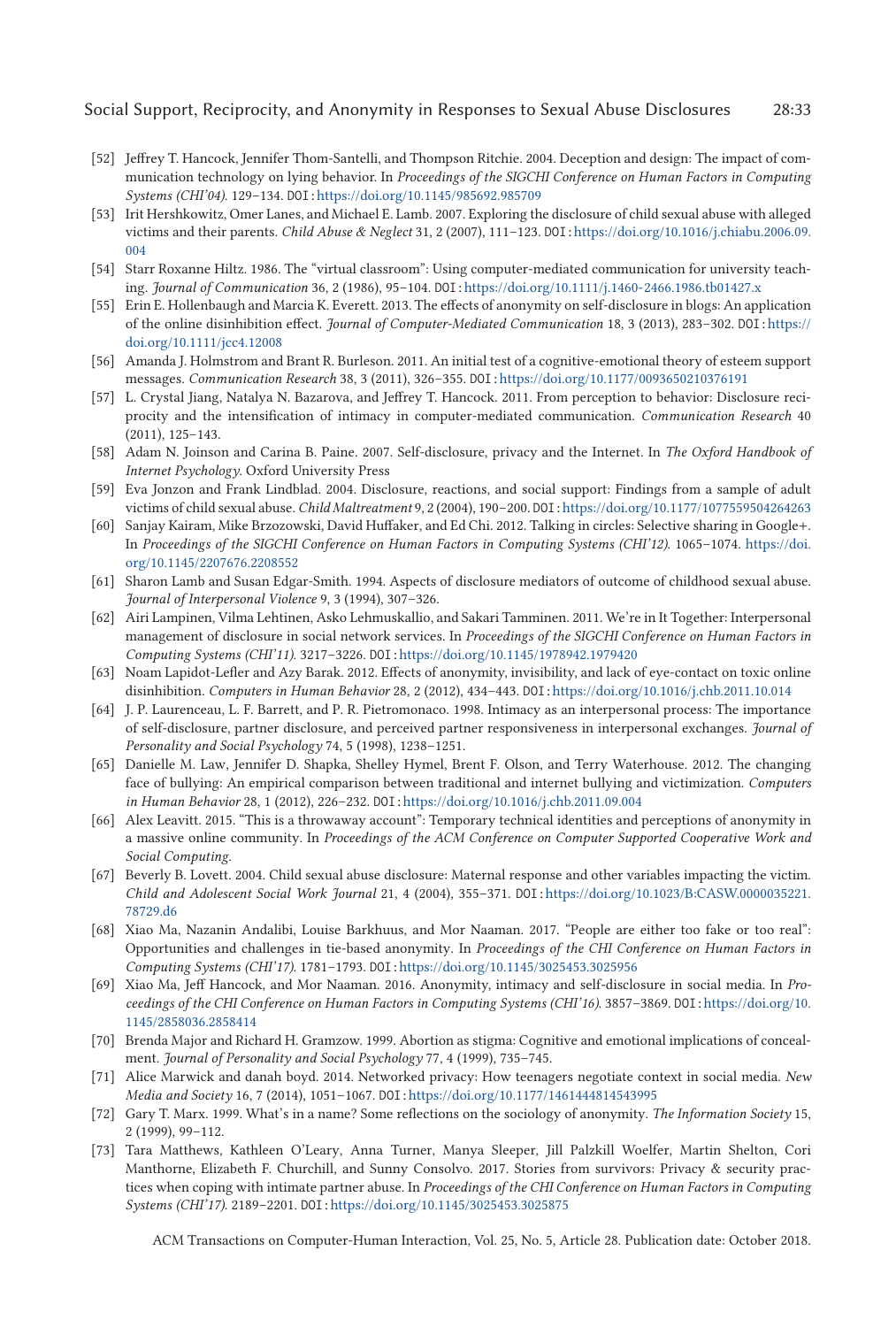- <span id="page-33-0"></span>[74] Marifran Mattson and Jennifer Gibb Hall. 2011. *Health as Communication Nexus : A Service-Learning Approach*. Kendall Hunt.
- [75] Sarah McCammon. 2018. In The Wake Of #MeToo, More Victims Seek Help For Repressed Trauma. *NPR.org.* Retrieved January 15, 2018 from [https://www.npr.org/2017/12/27/573146877/in-the-wake-of-metoo-more-victims](https://www.npr.org/2017/12/27/573146877/in-the-wake-of-metoo-more-victims-seek-help-for-repressed-trauma)[seek-help-for-repressed-trauma.](https://www.npr.org/2017/12/27/573146877/in-the-wake-of-metoo-more-victims-seek-help-for-repressed-trauma)
- [76] Sarah McCammon. 2018. In The Wake Of Harvey Weinstein Scandal, Women Say #MeToo: NPR. Retrieved January 15, 2018 from [https://www.npr.org/2017/10/16/558165331/in-the-wake-of-harvey-weinstein-scandal-women-say](https://www.npr.org/2017/10/16/558165331/in-the-wake-of-harvey-weinstein-scandal-women-say-metoo)[metoo.](https://www.npr.org/2017/10/16/558165331/in-the-wake-of-harvey-weinstein-scandal-women-say-metoo)
- [77] David R. Millen and John F. Patterson. 2003. Identity disclosure and the creation of social capital. In *Extended Abstracts on Human Factors in Computing Systems (CHI EA'03)*. 720–721. DOI:<https://doi.org/10.1145/765891.765950>
- [78] Wendy Moncur. 2013. The emotional wellbeing of researchers: Considerations for practice. In *Proceedings of the SIGCHI Conference on Human Factors in Computing Systems*. 1883–1890. Retrieved September 28, 2015 from <http://dl.acm.org/citation.cfm?id=2466248>
- [79] Rosetta Moors and Ruth Webber. 2013. The dance of disclosure: Online self-disclosure of sexual assault. *Qualitative Social Work* 12, 6 (2013), 799–815.
- [80] Tsubasa Morioka, Nicole B. Ellison, and Michael Brown. 2016. Identity work on social media sites: Disadvantaged students' college transition processes. In *Proceedings of the 19th ACM Conference on Computer-Supported Cooperative Work & Social Computing (CSCW'16)*. 848–859. DOI:<https://doi.org/10.1145/2818048.2819959>
- [81] Phillip R. Morrow. 2006. Telling about problems and giving advice in an Internet discussion forum: Some discourse features. *Discourse Studies* 8, 4 (2006), 531–548.
- [82] Mark W. Newman, Debra Lauterbach, Sean A. Munson, Paul Resnick, and Margaret E. Morris. 2011. It's not that I don't have problems, I'm just not putting them on Facebook: Challenges and opportunities in using online social networks for health. In *Proceedings of the ACM 2011 Conference on Computer Supported Cooperative Work (CSCW'11)*. 341–350. DOI:<https://doi.org/10.1145/1958824.1958876>
- [83] Umashanthi Pavalanathan and Munmun De Choudhury. 2015. Identity management and mental health discourse in social media. In *Proceedings of the 24th International Conference on World Wide Web Companion*. 315–321.
- [84] Antonia Quadara. 2008. *Responding to Young People Disclosing Sexual Assault: A Resource For Schools*. Australian Institute of Family Studies.
- [85] Stephen A. Rains. 2007. The Impact of anonymity on perceptions of source credibility and influence in computermediated group communication: A test of two competing hypotheses. *Communication Research* 34, 1 (2007), 100–125. DOI:<https://doi.org/10.1177/0093650206296084>
- [86] Stephen A. Rains and Valerie Young. 2009. A meta-analysis of research on formal computer-mediated support groups: Examining group characteristics and health outcomes. *Human Communication Research* 35, 3 (2009), 309– 336. DOI:<https://doi.org/10.1111/j.1468-2958.2009.01353.x>
- [87] Julian Rappaport. 1995. Empowerment meets narrative: Listening to stories and creating settings. *American Journal of Community Psychology* 23, 5 (1995), 795–807. DOI:<https://doi.org/10.1007/BF02506992>
- [88] June Woong Rhee and Eun-Mee Kim. 2009. Deliberation on the net: Lessons from a field experiment. In *Online Deliberation: Design, Research, and Practice*. CSLI Publications, 223–232.
- [89] Eugenia Ha Rim Rho, Oliver L. Haimson, Nazanin Andalibi, Melissa Mazmanian, and Gillian R. Hayes. 2017. Class confessions: Restorative properties in online experiences of socioeconomic stigma. In *Proceedings of the CHI Conference on Human Factors in Computing Systems (CHI'17)*. 3377–3389. DOI:<https://doi.org/10.1145/3025453.3025921>
- [90] Frank Riessman. 1965. The "helper" therapy principle. *Social Work* 10, 2 (1965), 27–32.
- [91] Bernard Rimé. 2009. Emotion elicits the social sharing of emotion: Theory and empirical review. *Emotion Review* 1, 1 (2009), 60–85.
- [92] Elisa Romano and Rayleen V. De Luca. 2001. Male sexual abuse: A review of effects, abuse characteristics, and links with later psychological functioning. *Aggression and Violent Behavior* 6, 1 (2001), 55–78.
- [93] Bobby Rozzell, Cameron W. Piercy, Caleb T. Carr, Shawn King, Brianna L. Lane, Michael Tornes, Amy Janan Johnson, and Kevin B. Wright. 2014. Notification pending: Online social support from close and nonclose relational ties via Facebook. *Computers in Human Behavior* 38 (2014), 272–280. DOI:<https://doi.org/10.1016/j.chb.2014.06.006>
- [94] Sabirat Rubya and Svetlana Yarosh. 2017. Video-mediated peer support in an online community for recovery from substance use disorders. In *Proceedings of the ACM Conference on Computer Supported Cooperative Work and Social Computing (CSCW'17)*. 1454–1469. DOI:<https://doi.org/10.1145/2998181.2998246>
- [95] Sarita Yardi Schoenebeck. 2013. The secret life of online moms: Anonymity and disinhibition on youbemom.com. In *Proceedings of the International AAAI Conference on Weblogs and Social Media*.
- [96] Pamela N. Schultz. 2002. Providing information to patients with a rare cancer: using Internet discussion forums to address the needs of patients with medullary thyroid carcinoma. *Clinical Journal of Oncology Nursing* 6, 4 (2002), 219–222.